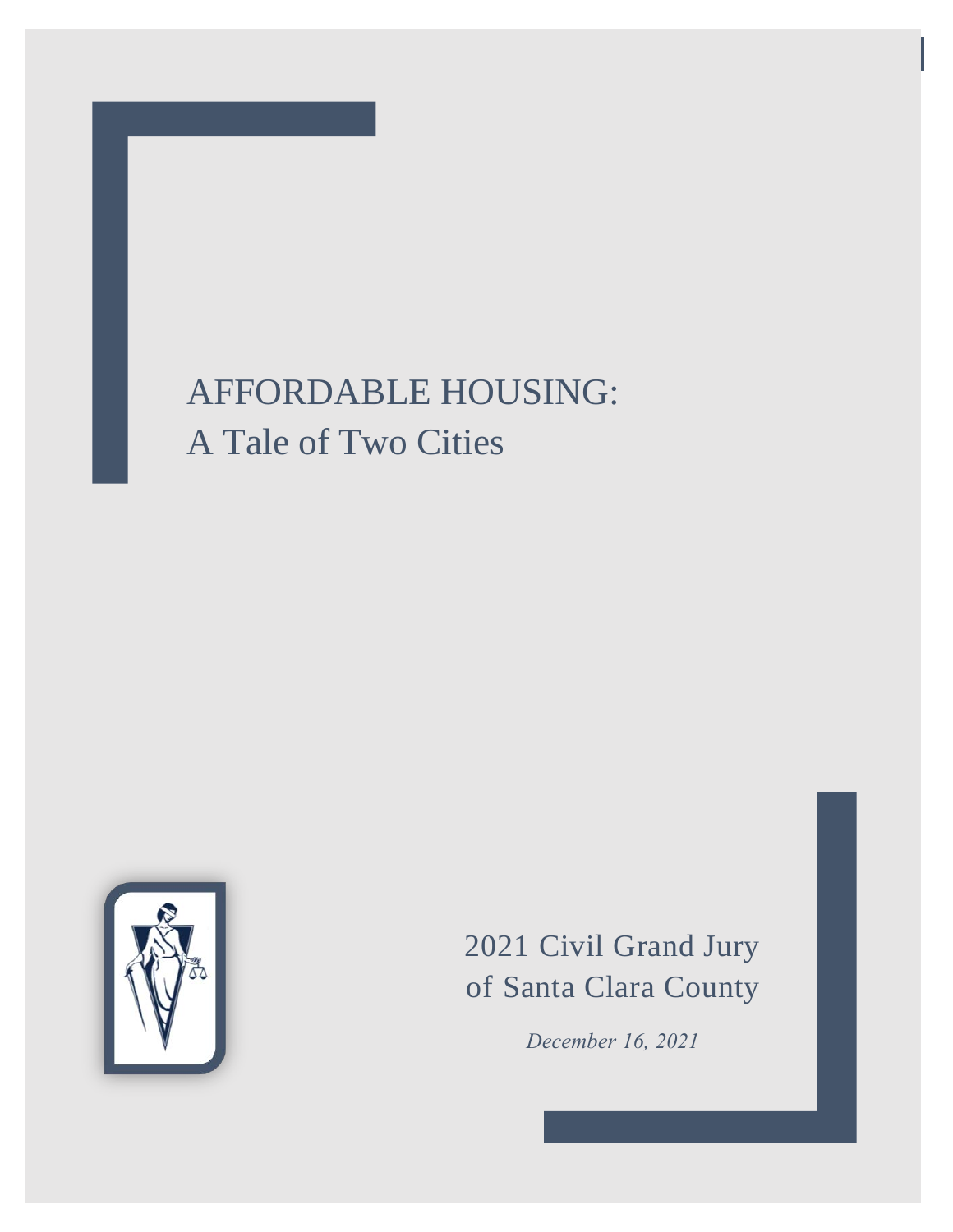# **Table of Contents**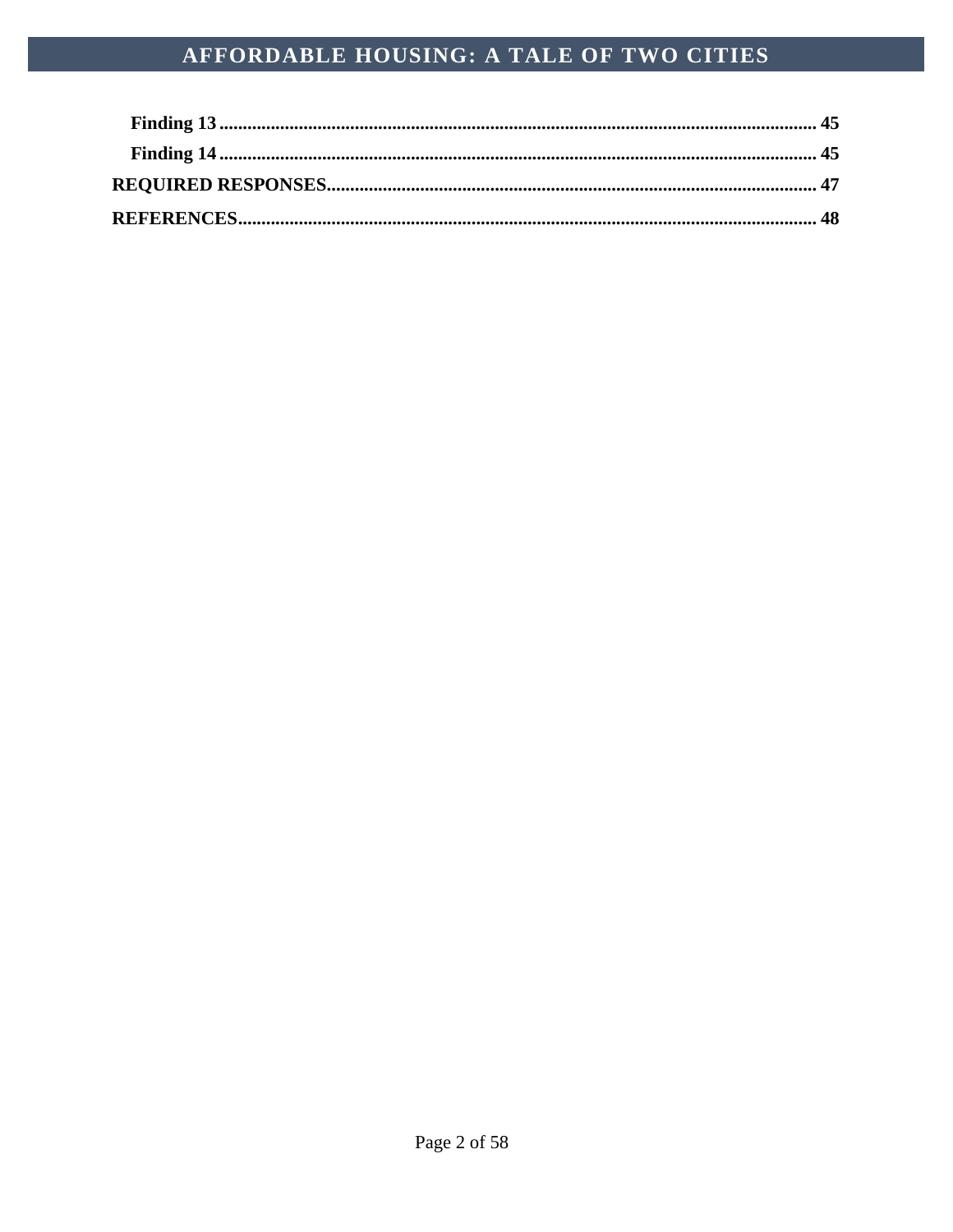# <span id="page-3-0"></span>**GLOSSARY AND ABBREVIATIONS**

| <b>ABAG</b> | Association of Bay Area Governments: a regional<br>planning agency                                                                                                                                                                                                                                                              |  |  |
|-------------|---------------------------------------------------------------------------------------------------------------------------------------------------------------------------------------------------------------------------------------------------------------------------------------------------------------------------------|--|--|
| AH          | <b>Affordable Housing</b>                                                                                                                                                                                                                                                                                                       |  |  |
| <b>AMI</b>  | Area Median Income: The median family income in a<br>metropolitan or nonmetropolitan area                                                                                                                                                                                                                                       |  |  |
| <b>ELI</b>  | Extremely Low-Income: Households with income at or<br>below the Poverty Guideline or 30% of AMI, whichever<br>is higher                                                                                                                                                                                                         |  |  |
| <b>FAR</b>  | Floor Area Ratio: the measurement of a building's floor<br>area in relation to the size of the lot/parcel that the<br>building is located on.                                                                                                                                                                                   |  |  |
| <b>GDP</b>  | Gross Domestic Product: the total value of goods<br>produced, and services provided in a country for one year                                                                                                                                                                                                                   |  |  |
| <b>HCD</b>  | The California Department of Housing and Community<br>Development: the state agency which produces the RHNA<br>allocations                                                                                                                                                                                                      |  |  |
| <b>HE</b>   | Housing Element: a report created by each city in<br>response to the city's share of RHNA housing goals                                                                                                                                                                                                                         |  |  |
| LI          | Low-Income: households with incomes between 50% and<br>80% of AMI                                                                                                                                                                                                                                                               |  |  |
| MI          | Moderate-Income: households with income between 80%<br>and 120% of AMI                                                                                                                                                                                                                                                          |  |  |
| <b>NOFA</b> | Notice of Funding Availability: a public notice issued by<br>a governmental entity which announces the availability of<br>funding for a specific purpose and can be requested<br>through an application process. It is typically awarded<br>competitively for proposals that achieve an outcome<br>desired by that organization |  |  |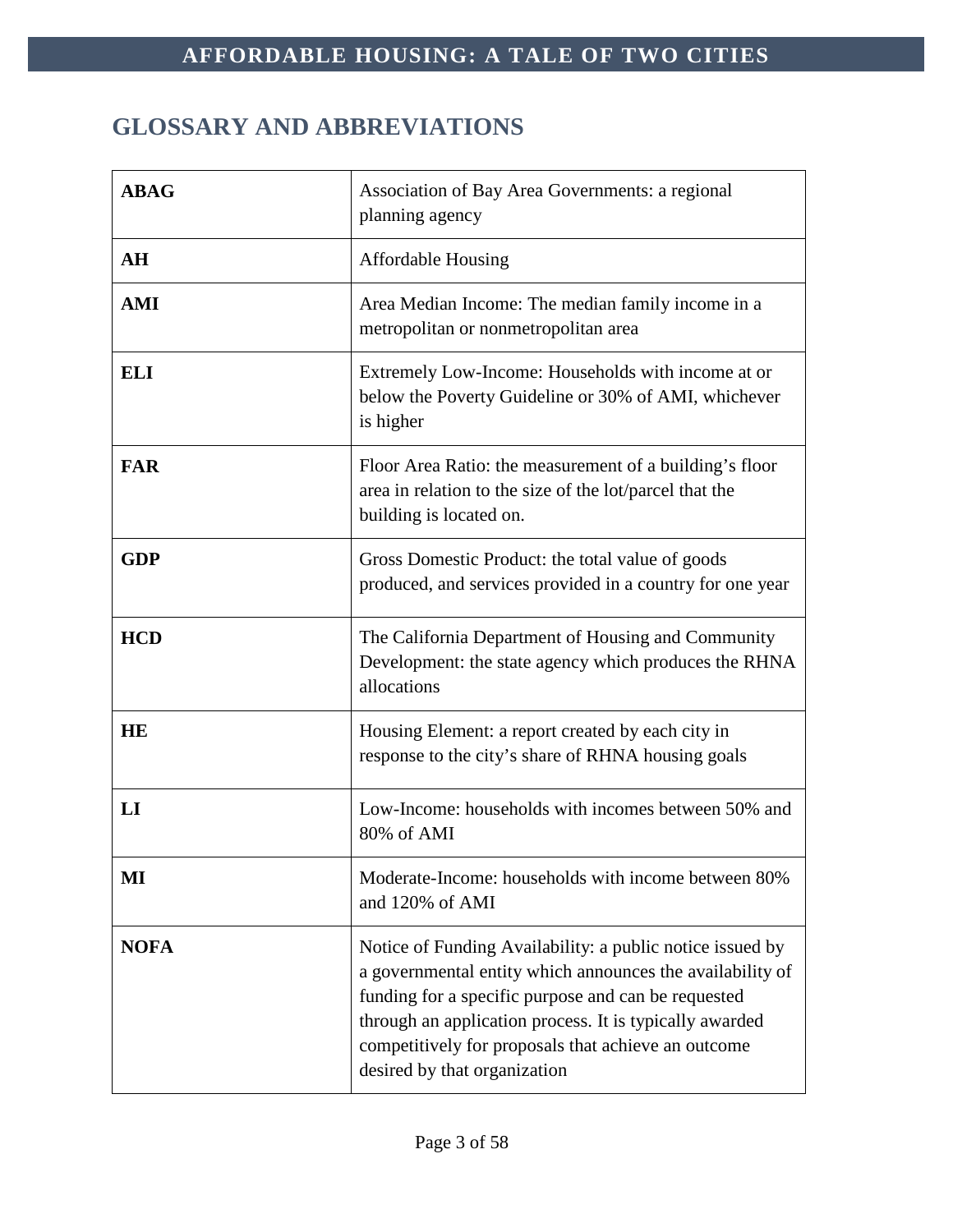| <b>NVCAP</b>     | North Ventura Coordinated Area Plan: an area in Palo<br>Alto, located near the old Fry's store, where multiple<br>proposals from City staff, residents, and property owners<br>have been developed                                                                                                                                                                     |  |  |
|------------------|------------------------------------------------------------------------------------------------------------------------------------------------------------------------------------------------------------------------------------------------------------------------------------------------------------------------------------------------------------------------|--|--|
| <b>Permitted</b> | An official approval that has been issued by a local<br>government agency that allows a builder to proceed with a<br>project.                                                                                                                                                                                                                                          |  |  |
| Prop 13          | Proposition 13: a June 1978 amendment to the California<br>Constitution that established the concepts of a base year<br>value for property tax assessments, and limitations on the<br>tax rate and assessment increase for real property. This<br>reduced property tax revenue for California<br>municipalities.                                                       |  |  |
| <b>RHNA</b>      | Regional Housing Needs Allocation: On an eight-year<br>cycle, the state's Department of Housing and Community<br>Development gives each regional planning agency a<br>housing planning target for the number of units needed<br>and affordable at various income levels. The regional<br>planning agencies then sub-allocate target numbers to<br>local jurisdictions. |  |  |
| <b>VLI</b>       | Very Low-Income: households with income below 50%<br>of the AMI. This also includes the extremely low-income<br>category.                                                                                                                                                                                                                                              |  |  |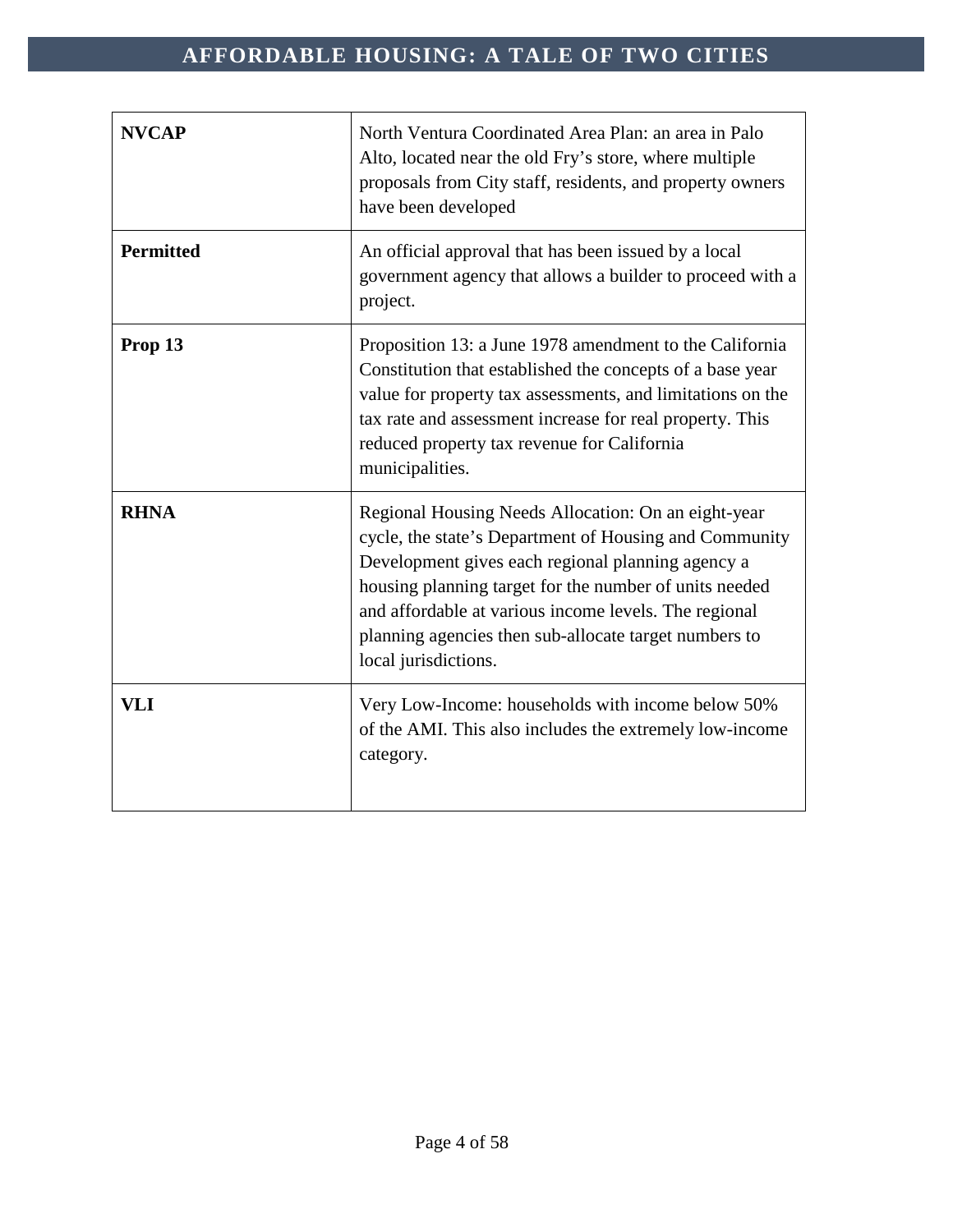# <span id="page-5-0"></span>**SUMMARY**

 $\overline{a}$ 

While Charles Dickens' novel, *A Tale of Two Cities*, was written over 160 years ago, we can extrapolate some important ideas that continue to be relevant today.<sup>[1](#page-5-1)</sup> At its core, the Dickens novel is about the continuing possibility of resurrection and transformation as well as the capacity of humans to change. He believes that discarding the old way of thinking prepares the pathway for transformation. The 2021 Civil Grand Jury of Santa Clara County (Civil Grand Jury) will try to illuminate one city's new way of thinking about Affordable Housing (AH), while contrasting it with a city still thinking in the old way.

The Civil Grand Jury examined the efforts of the City of Palo Alto and the City of Mountain View to implement an AH strategy. While all jurisdictions in Santa Clara County (the County) struggled to meet AH mandates, Mountain View was on a path of meeting its targets (56% of AH goals as of [2](#page-5-2)019) while Palo Alto was consistently falling short (just over 10% of AH goals as of 2019).<sup>2</sup> Why are these northern neighbors performing so differently? What practices have caused one to be more effective than the other in handling this difficult challenge?

To answer the question about practices, the Civil Grand Jury identified four broad areas which significantly impact AH success. They are: (i) Political and Community Support, (ii) Proactive Planning and Effective Reporting, (iii) Supportive Practices, and (iv) Affordable Housing Financing. Each area will be discussed in more detail later in the report.

The Civil Grand Jury identified important differences between the two cities in these four areas. Mountain View has built up strong community support for AH and has fostered and maintained the political will over several years to advance on its goals and meet its mandates. Palo Alto lacks a cohesive and effective way to communicate with its citizens and as a result, has continually struggled to garner community support for the value of and need for AH.

Mountain View has systematically planned to achieve AH targets through well-coordinated regional housing plans and straightforward near-term planning. Once the plans were in place, they were continually monitored and effectively communicated to the citizens. Due to the lack of alignment on AH goals and on the zoning changes AH requires, Palo Alto has a variety of separate plans and policies but few outcomes. Mountain View's coordinated plans enabled much shorter approval cycles compared to Palo Alto.

Given the cost and complexity of AH financing, Mountain View has taken a very targeted approach to building an AH fund and leveraging all available State and County resources. Palo Alto has

<sup>&</sup>lt;sup>1</sup> Charles Dickens, *A Tale of Two Cities*, (New York: Penguin Books, 2000).

<span id="page-5-2"></span><span id="page-5-1"></span><sup>2</sup> City of Mountain View, *2020 Housing Element Progress Report (2015-2023 Housing Element)*, March 3, 2021, p. 3.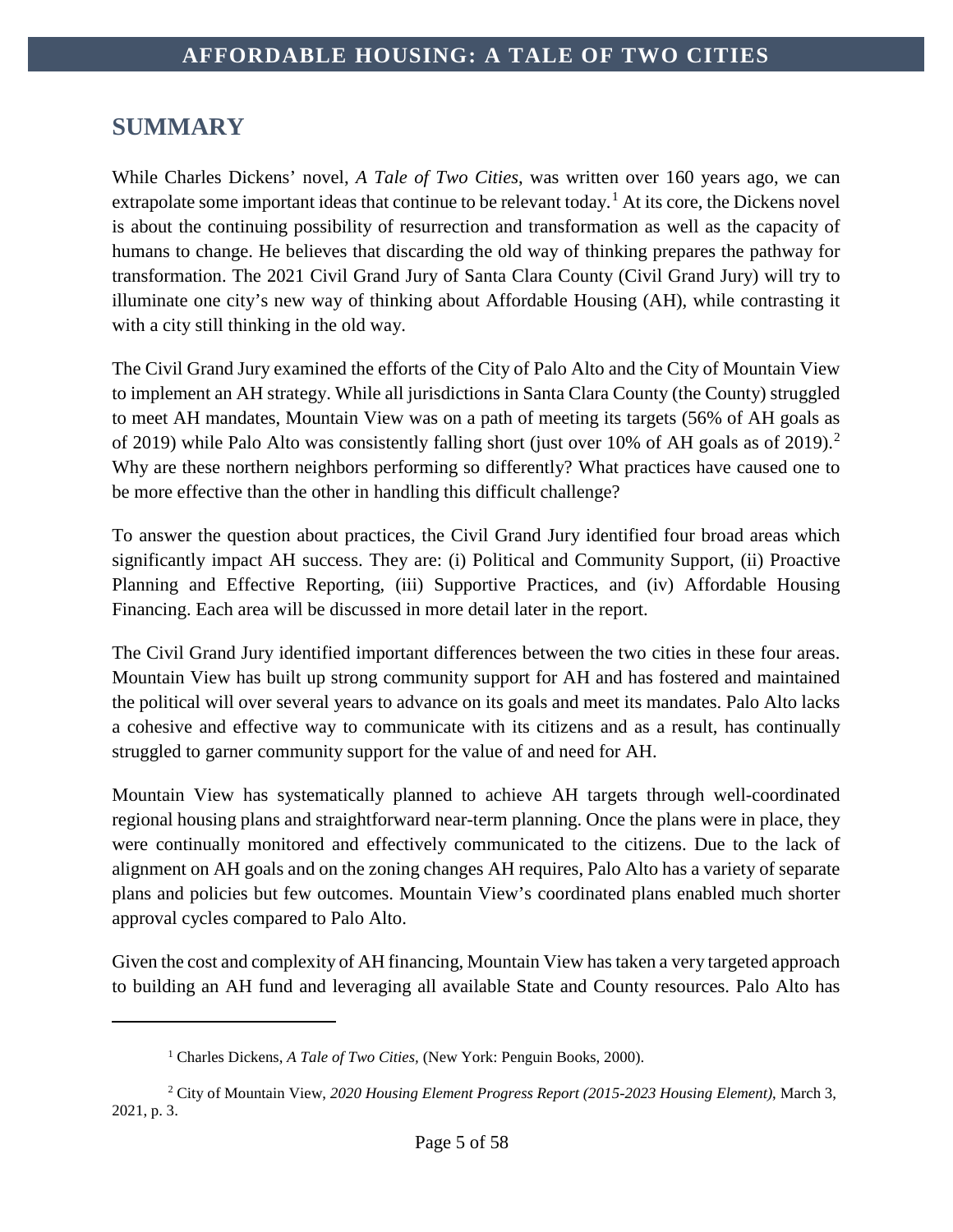struggled to build an AH fund because, in comparison to Mountain View, there has been less commercial or mixed-use development due to its lack of political and community support and slow approval process. Both cities would also benefit from having a dedicated and empowered affordable housing manager to champion this important cause.

The Civil Grand Jury believes there are lessons to be learned from this tale of two cities. Other jurisdictions might look to these best practices to improve their own policies and strategies. Due to increasing AH needs and challenging new state mandates exerting greater state control over AH developments, there is more urgency for cities to successfully meet AH targets.

The Civil Grand Jury hopes the findings and suggestions in this report will lead to renewed efforts by the cities to successfully meet their AH targets and mandates. While the Civil Grand Jury cannot say this is the best of times yet for AH in these cities, it is through greater commitment and renewed efforts that additional housing opportunities for the residents of Santa Clara County will be created.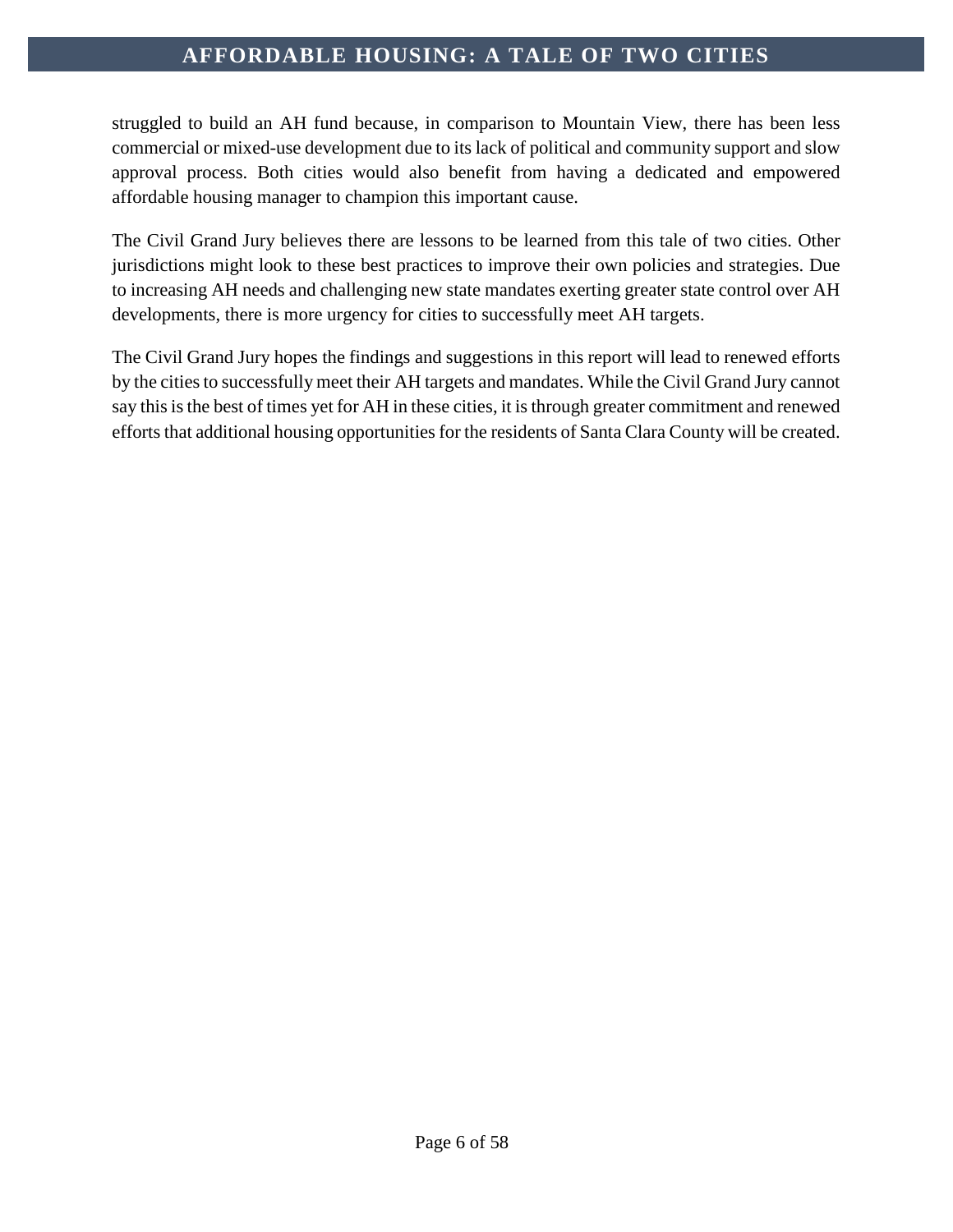# <span id="page-7-0"></span>**BACKGROUND**

# <span id="page-7-1"></span>**The Problem**

 $\overline{a}$ 

California and the Bay Area are failing to solve one of the most important economic, environmental, and social issues facing the state—affordable housing. California's housing/job imbalance has been growing. A McKinsey report discovered that since the 1970s, "the state [has] added only 325 homes for every 1,000 additional people."[3](#page-7-2)

Given the importance of this crisis, it is not surprising that prior civil grand juries (two in Southern California and one in Santa Clara County) have investigated this issue.<sup>[4](#page-7-3)</sup> In June 2018, the 2017-2018 Santa Clara County Civil Grand Jury concluded "The critical need for affordable housing is the issue of the day in Santa Clara County … and our cities are failing."[5](#page-7-4) However, the problem persists.

The pandemic and the economic slowdown of the past two years have worsened the housing situation in the Bay Area for low-income wage earners and their families. This year in Santa Clara County, there are just 29 homes available for every 100 extremely low-income (ELI) renter households. Homelessness increased 31% between 2017 and 2019.<sup>[6](#page-7-5)</sup> The County has the fourth highest rate of homelessness of any community in the country.<sup>[7](#page-7-6)</sup>

<span id="page-7-4"></span><sup>5</sup> 2017-2018 Civil Grand Jury of Santa Clara County, "Affordable Housing Crisis: Density is our Destiny," p. 2, June 21, 2018, [https://www.scscourt.org/court\\_divisions/civil/cgj/2018/BMRH%20Rpt%202018-06-](https://www.scscourt.org/court_divisions/civil/cgj/2018/BMRH%20Rpt%202018-06-19%20REVISED%20FINAL.pdf) [19%20REVISED%20FINAL.pdf.](https://www.scscourt.org/court_divisions/civil/cgj/2018/BMRH%20Rpt%202018-06-19%20REVISED%20FINAL.pdf)

<span id="page-7-5"></span>6 Andrew Aurand, et al., *The GAP: A Shortage of Affordable Homes: Appendix B: Metropolitan Comparisons*, March 2021, p. 25, accessed November 13, 2021, [https://reports.nlihc.org/sites/default/files/gap/Gap-](https://reports.nlihc.org/sites/default/files/gap/Gap-Report_2021.pdf)[Report\\_2021.pdf.](https://reports.nlihc.org/sites/default/files/gap/Gap-Report_2021.pdf)

<span id="page-7-6"></span><sup>7</sup> Destination Home, *Understanding Homelessness in Santa Clara County,* accessed September 28, 2021, [https://destinationhomesv.org/understanding-homelessness/numbers/.](https://destinationhomesv.org/understanding-homelessness/numbers/)

<span id="page-7-2"></span><sup>3</sup> Jonathan Woetzel, et al., *A Tool Kit to Close California's Housing Gap*, October 2016, p. 2, accessed November 26, 2021,

[https://www.mckinsey.com/~/media/mckinsey/industries/public%20and%20social%20sector/our%20insights/closin](https://www.mckinsey.com/%7E/media/mckinsey/industries/public%20and%20social%20sector/our%20insights/closing%20californias%20housing%20gap/closing-californias-housing-gap-full-report.pdf) [g%20californias%20housing%20gap/closing-californias-housing-gap-full-report.pdf.](https://www.mckinsey.com/%7E/media/mckinsey/industries/public%20and%20social%20sector/our%20insights/closing%20californias%20housing%20gap/closing-californias-housing-gap-full-report.pdf)

<span id="page-7-3"></span><sup>4</sup> 2016-2017 Civil Grand Jury of Los Angeles County, "Affordable Housing," *Final Report,* pp. 1-18, accessed November 12, 2021, [http://grandjury.co.la.ca.us/pdf/LOSANGELESCOUNTY2016-](http://grandjury.co.la.ca.us/pdf/LOSANGELESCOUNTY2016-2017CIVILGRANDJURYFINALREPORT.pdf) [2017CIVILGRANDJURYFINALREPORT.pdf;](http://grandjury.co.la.ca.us/pdf/LOSANGELESCOUNTY2016-2017CIVILGRANDJURYFINALREPORT.pdf)

<sup>2019-2020</sup> Civil Grand Jury of Santa Barbara County, "Homelessness in Santa Barbara County: Our Everyday Epidemic," accessed November 12, 2021, [http://www.sbcgj.org/2020/homeless.pdf,](http://www.sbcgj.org/2020/homeless.pdf) and "Affordable Housing in Santa Barbara: An Oxymoron?" accessed November 12, 2021, [http://www.sbcgj.org/2020/AffordableHousing.pdf.](http://www.sbcgj.org/2020/AffordableHousing.pdf)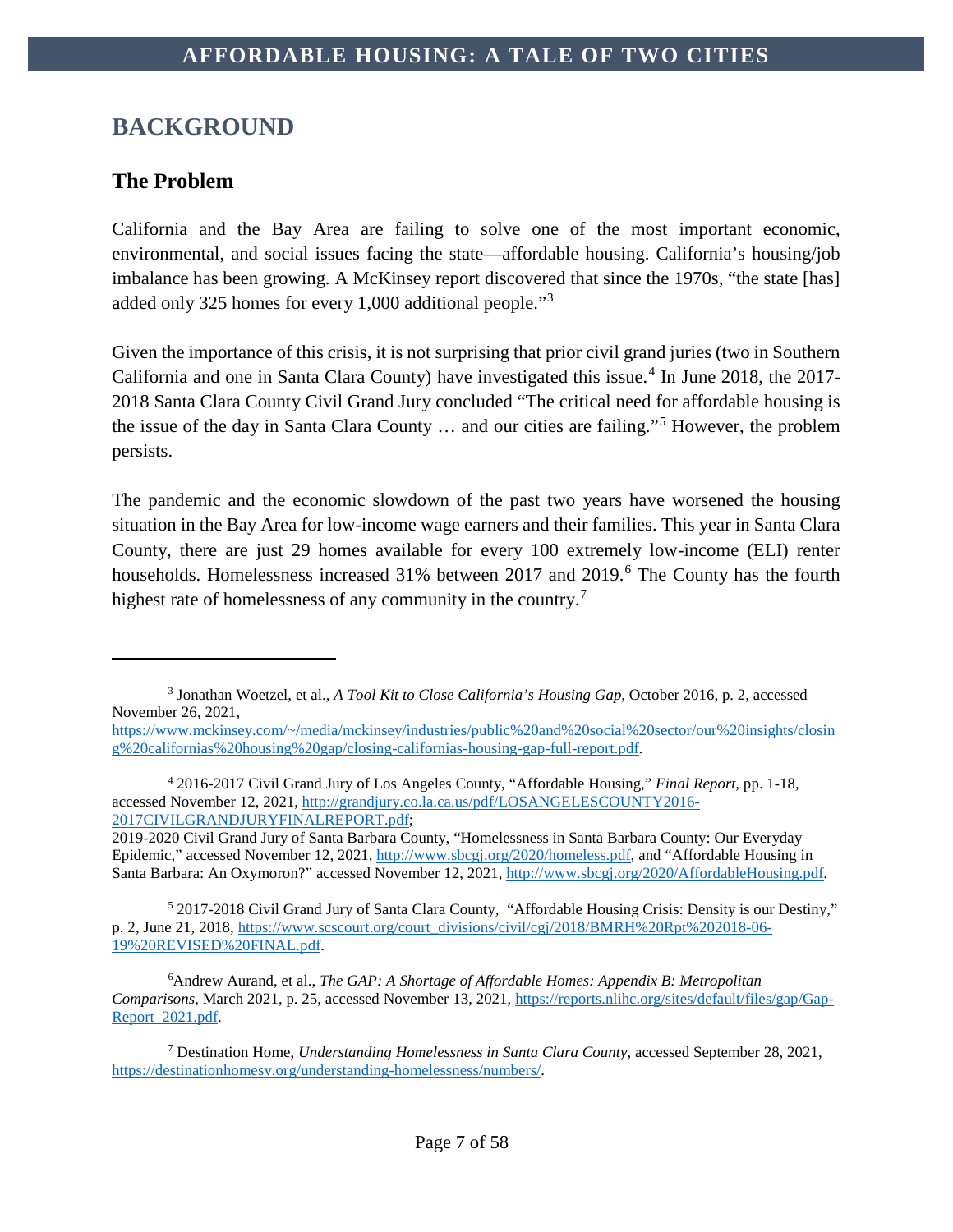If "adequate housing is universally viewed as one of the most basic human needs," then Santa Clara County is not meeting a basic need of almost 50% of its residents.<sup>[8](#page-8-1)</sup>

### <span id="page-8-0"></span>**Affordable Housing Defined**

The term AH denotes either rental or owned housing which costs less than a region's average housing cost. AH is generally divided into three categories: Extremely Low-Income (ELI), Very Low-Income (VLI), or Low-Income (LI).<sup>[9](#page-8-2)</sup> These low-income levels vary by region because they are determined by an area's Average Median Income (AMI). Table 1 shows these categories for Santa Clara County.

| <b>Income</b><br><b>Level</b>                 | Household<br>$1*$ | Household<br>2 | Household<br>3 | Household | Household<br>5 |
|-----------------------------------------------|-------------------|----------------|----------------|-----------|----------------|
| Low Income:<br>$<80\%$ of<br>AMI              | \$82,450          | \$94,200       | \$106,000      | \$117,750 | \$127,200      |
| Very Low<br>Income:<br>$<50\%$ of<br>AMI      | \$58,000          | \$66,300       | \$74,600       | \$82,850  | \$89,500       |
| Extremely<br>Low Income:<br>$<30\%$ of<br>AMI | \$34,800          | \$39,800       | \$44,750       | \$49,700  | \$53,700       |

\*Number of individuals in the Household

 $\overline{a}$ 

### **Table 1. Santa Clara County 2021 Area Median Income (AMI) Chart**[10](#page-8-3)

<sup>10</sup> County of Santa Clara, accessed May 1, 2021,

<span id="page-8-1"></span><sup>8</sup> Joint Venture Silicon Valley, Institute for Regional Studies, *2021 Index Highlights*, 2021, p. 41, https://jointventure.org/publications/silicon-valley-index

<span id="page-8-2"></span><sup>9</sup> Many cities are also very concerned about housing affordability for "moderate-income" earners. See The Committee to House the Bay Area, *CASA Compact*, January 2019, p. 15, [https://mtc.ca.gov/sites/default/files/CASA\\_Compact.pdf.](https://mtc.ca.gov/sites/default/files/CASA_Compact.pdf)

<span id="page-8-3"></span>[https://covid19.sccgov.org/sites/g/files/exjcpb766/files/Documents/santa-clara-county-2021-area-median-income](https://covid19.sccgov.org/sites/g/files/exjcpb766/files/Documents/santa-clara-county-2021-area-median-income-ami-chart.pdf)[ami-chart.pdf.](https://covid19.sccgov.org/sites/g/files/exjcpb766/files/Documents/santa-clara-county-2021-area-median-income-ami-chart.pdf)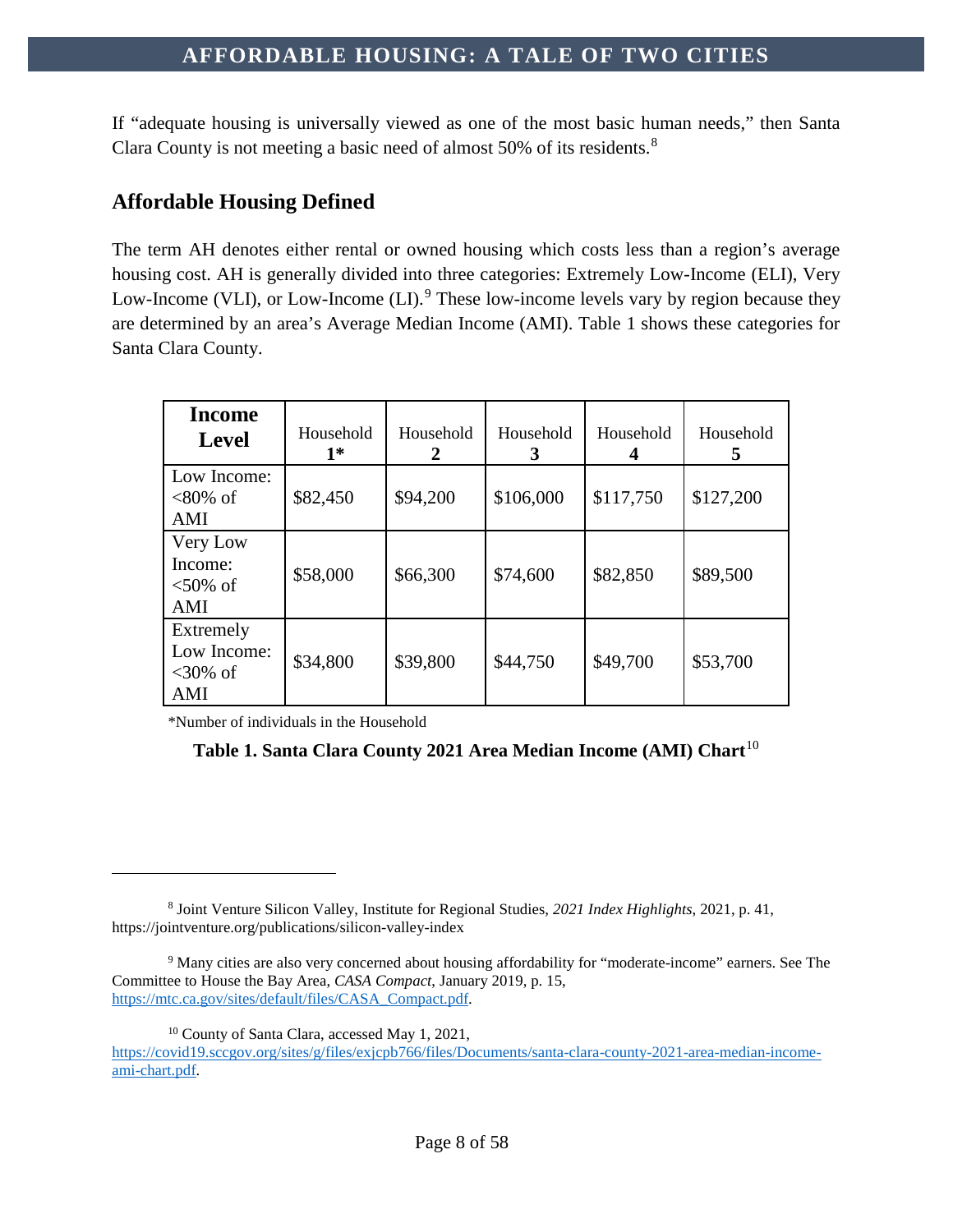# <span id="page-9-0"></span>**The Affordable Housing Gap**

Thirty-two percent of Silicon Valley households earn \$200,000 or more annually.<sup>[11](#page-9-1)</sup> This is a larger share of high-income households than the City and County of San Francisco (31%), California  $(14\%)$ , or the United States  $(9\%)$ .<sup>[12](#page-9-2)</sup> Income inequality in Silicon Valley is more than double that of the U.S. overall and has increased by 81% since 1990.<sup>[13](#page-9-3)</sup> The extreme income disparity between the highest- and lowest-wage earners drives up housing costs because increased demand by high-income households creates competition which drives home prices higher.<sup>[14](#page-9-4)</sup> Currently, California's real estate prices are rising "three times faster than household incomes, [and] more than 50% of the state's households cannot afford the cost of housing."[15](#page-9-5)

Nearly half of Bay Area renters are rent-burdened—they spend more than 30% of their household income on rent.<sup>[16](#page-9-6)</sup> In 2021, Santa Clara County renters need to earn 2.8 times the minimum wage, or \$46.21 per hour, to afford the County's average rent.<sup>[17](#page-9-7)</sup>

<sup>12</sup> Ibid, p. 41.

 $\overline{a}$ 

<sup>13</sup> Ibid, p. 40.

<span id="page-9-4"></span><span id="page-9-3"></span><sup>14</sup> "The less equal the distribution, the higher income inequality is." from Carol M. Kopp, "Income Inequality," *Investopedia* November 2, 2021, [https://www.investopedia.com/terms/i/income-inequality.asp;](https://www.investopedia.com/terms/i/income-inequality.asp) Thomas Goda, et al., *Absolute Income Inequality and Rising House Prices*, December 1, 2016, [https://papers.ssrn.com/sol3/papers.cfm?abstract\\_id=2886481;](https://papers.ssrn.com/sol3/papers.cfm?abstract_id=2886481) Andrew Aurand, Dan Emmanuel, Daniel Threet, Ikra Rafi, and Diane Yentel, *The GAP: A Shortage of Affordable Homes: Appendix B: Metropolitan*, March 2021, p. 5; [https://reports.nlihc.org/sites/default/files/gap/Gap-Report\\_2021.pdf;](https://reports.nlihc.org/sites/default/files/gap/Gap-Report_2021.pdf) Joint Venture Silicon Valley, p. 40.

<sup>15</sup> Woetzel, et al*., A Tool Kit*, p. vi.

<span id="page-9-6"></span><span id="page-9-5"></span><sup>16</sup> Wikipedia, "San Francisco Bay Area," "is defined by the Association of Bay Area Governments to include the nine counties … Alameda, Contra Costa, Marin, Napa, San Mateo, Santa Clara, Solano, Sonoma, and San Francisco," [https://en.wikipedia.org/wiki/San\\_Francisco\\_Bay\\_Area;](https://en.wikipedia.org/wiki/San_Francisco_Bay_Area) Bay Area Equity Atlas, "Housing Burden: Nine-County Bay Area vs. California," accessed November 27, 2021, [https://bayareaequityatlas.org/indicators/housing-burden#/;](https://bayareaequityatlas.org/indicators/housing-burden#/) Joint Venture Silicon Valley, p. 102.

<span id="page-9-7"></span><sup>17</sup> California Housing Partnership, *Santa Clara County 2021 Affordable Housing Needs Report*, p.1, accessed November 13, 2021, [https://1p08d91kd0c03rlxhmhtydpr-wpengine.netdna-ssl.com/wp](https://1p08d91kd0c03rlxhmhtydpr-wpengine.netdna-ssl.com/wp-content/uploads/2021/05/Santa-Clara_Housing_Report.pdf)[content/uploads/2021/05/Santa-Clara\\_Housing\\_Report.pdf.](https://1p08d91kd0c03rlxhmhtydpr-wpengine.netdna-ssl.com/wp-content/uploads/2021/05/Santa-Clara_Housing_Report.pdf)

<span id="page-9-2"></span><span id="page-9-1"></span><sup>11</sup> Joint Venture Silicon Valley, *2021 Silicon Valley Index*, p. 41, https://jointventure.org/publications/silicon-valley-index.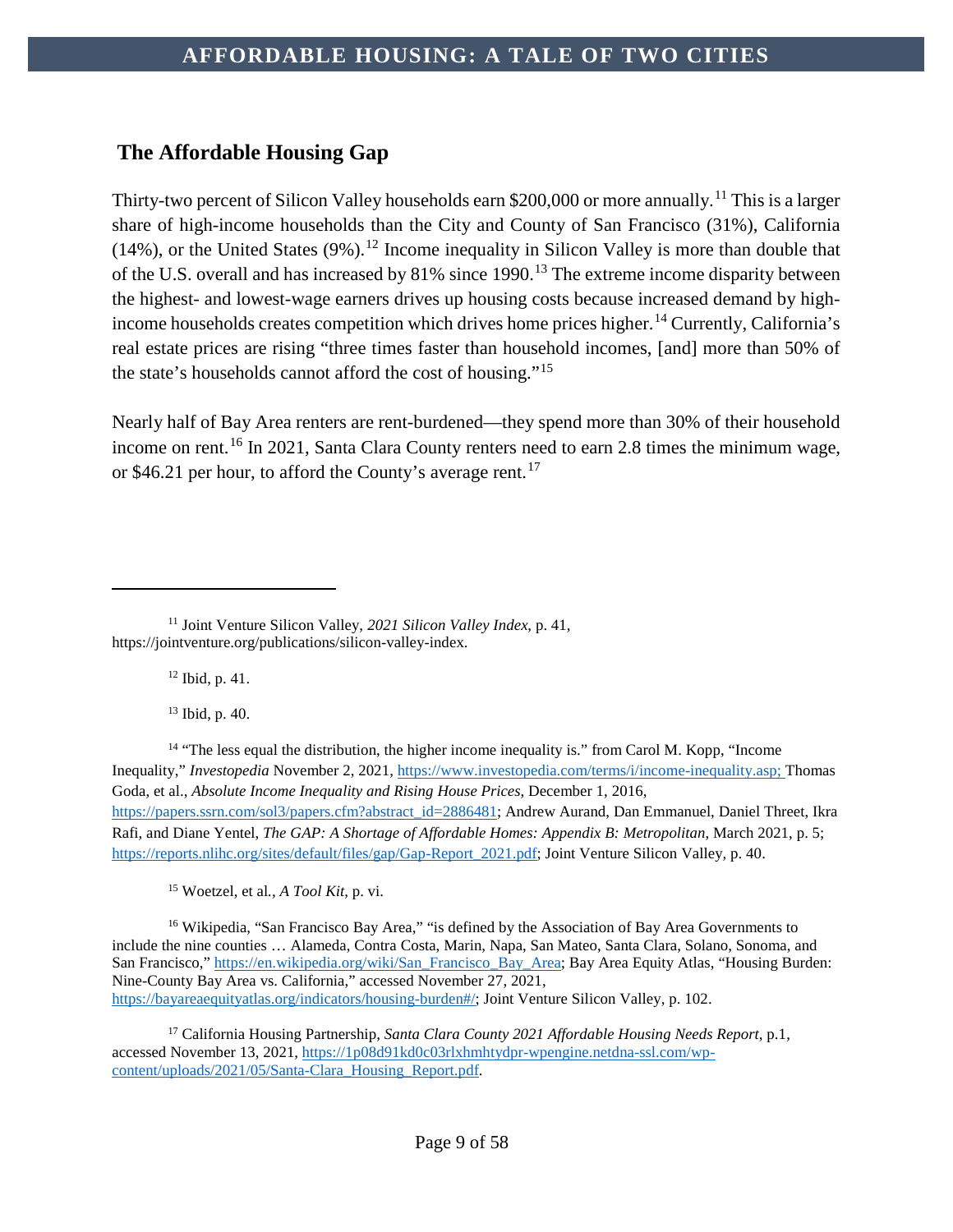| Occupation                                     | Mean<br>Annual<br>Wage | % of Monthly Income<br><b>Needed to Afford</b><br><b>Average Market Rent</b><br>for a 2-Bedroom Unit |
|------------------------------------------------|------------------------|------------------------------------------------------------------------------------------------------|
| <b>Dishwashers</b>                             | \$30,160               | 127%                                                                                                 |
| Hairdressers                                   | \$33,384               | 115%                                                                                                 |
| Receptionists and<br><b>Information Clerks</b> | \$39,239               | 98%                                                                                                  |
| <b>Retail Salespersons</b>                     | \$39,987               | 96%                                                                                                  |
| <b>Security Guards</b>                         | \$41,512               | 93%                                                                                                  |
| <b>Preschool Teachers</b>                      | \$41,563               | 92%                                                                                                  |
| <b>Medical Assistants</b>                      | \$47,846               | 80%                                                                                                  |
| Daycare & Preschool                            |                        |                                                                                                      |
| Administrators                                 | \$55,020               | 70%                                                                                                  |
| <b>Police Officers</b>                         | \$130,911              | 29%                                                                                                  |

**Table 2. Santa Clara County Wage/Housing Gap**[18](#page-10-1)

Since the [19](#page-10-2)70s, jobs in the region have increased faster than available housing units.<sup>19</sup> A study by the Bay Area Council Economic Institute shows that one high-tech sector job is associated with the creation of 4.3 additional jobs in the local goods and services economy.<sup>[20](#page-10-3)</sup> The number of AH units needed has severely lagged job creation for the past five decades.

# <span id="page-10-0"></span>**Consequences of the Affordable Housing Crisis**

 $\overline{a}$ 

According to the McKinsey Global Institute study, nearly 100% of California's ELI, VLI, and LI households cannot afford the cost of local housing. This disparity negatively affects every aspect of a community's well-being, forcing lower-income workers to commute long distances, increasing their stress, reducing family time, and impacting the environment. Lack of decent affordable housing increases crowded, multi-family households, housing instability, and

<span id="page-10-1"></span><sup>18</sup> City of Gilroy, *What is Affordable Housing in Santa Clara County?* p. 2, accessed November 13, 2021, [https://www.cityofgilroy.org/DocumentCenter/View/11636/Affordable-Housing-101-and-FAQs.](https://www.cityofgilroy.org/DocumentCenter/View/11636/Affordable-Housing-101-and-FAQs) 

<sup>19</sup> City of Gilroy, *What is Affordable Housing in Santa Clara County?* p. 2.

<span id="page-10-3"></span><span id="page-10-2"></span><sup>20</sup> Bay Area Council Economic Institute, *Technology Works: High-Tech Employment and Wages in the United States*, December 2012, p. 5, accessed November 13, 2021, [http://www.bayareaeconomy.org/files/pdf/TechReport.pdf.](http://www.bayareaeconomy.org/files/pdf/TechReport.pdf)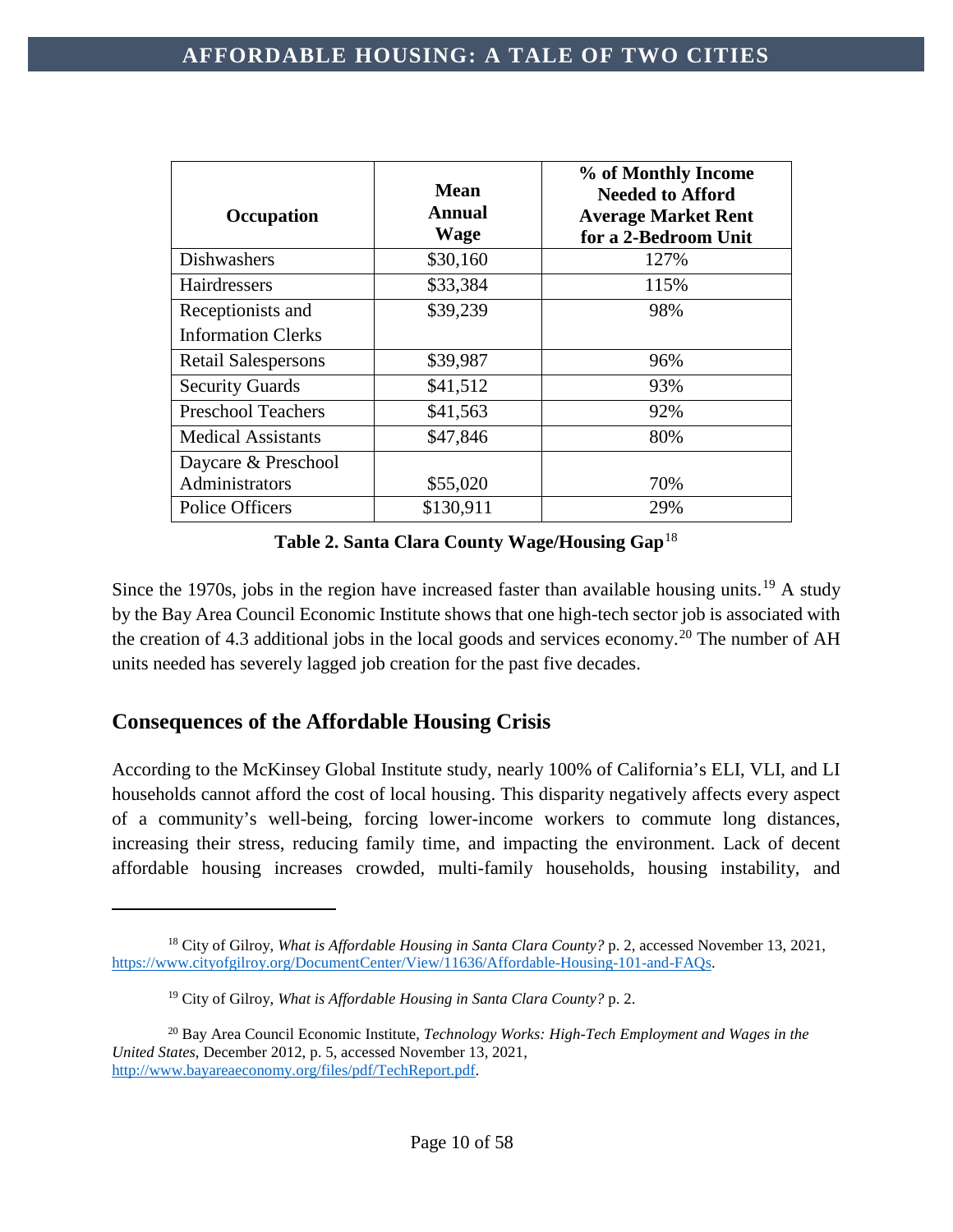homelessness.<sup>[21](#page-11-0)</sup> Diversity is diminished because "Black people, Native Americans and Latinos are more likely to experience homelessness and overcrowded housing than white people.<sup>"[22](#page-11-1)</sup>

The McKinsey Global Institute calculates that "in dollar terms, California loses \$140 billion per year in output or 6 percent of state Gross Domestic Product due to the housing shortage."[23](#page-11-2) They divide these annual losses into approximately \$90 billion in missed construction investment and more than a \$50 billion loss in consumer spending on food, health, and education.<sup>[24](#page-11-3)</sup>

The AH crisis also impacts the social fabric of the community. Homelessness was increasing in the County before the pandemic and the current economic uncertainty has made it worse.<sup>[25](#page-11-4)</sup> Many low-income wage earners are one paycheck away from eviction. Although moving to lower-cost housing areas avoids the threat of homelessness, it creates other negative consequences. About 120,000 Silicon Valley workers live long distances from their jobs.<sup>[26](#page-11-5)</sup> Silicon Valley "super commuters" drive 3 hours one way to work, resulting in traffic gridlock, air pollution, and degraded health and quality of life.<sup>[27](#page-11-6)</sup>

Other negative consequences are more subtle. Low-income workers and families with long commutes are disproportionately from non-White, non-Asian backgrounds.<sup>[28](#page-11-7)</sup> The communities they work in—but cannot live in—suffer a loss of diversity. Because of this loss of workers, the civic, political, cultural, and human engagement of the region narrows. In addition, the region loses

 $22$  Ibid.

<span id="page-11-1"></span><span id="page-11-0"></span> $\overline{a}$ 

<sup>23</sup> Woetzel, et al., *A Tool Kit: In Brief,* p. vi.

<sup>24</sup> Ibid*.*

<span id="page-11-4"></span><span id="page-11-3"></span><span id="page-11-2"></span><sup>25</sup> Marisa Kendall, "How Can We Solve the Bay Area Housing Crisis? Build 160,000 Affordable Homes," *Mercury News*, March 18, 2021, [https://www.mercurynews.com/2021/03/18/how-can-we-solve-the-bay-area](https://www.mercurynews.com/2021/03/18/how-can-we-solve-the-bay-area-housing-crisis-build-160000-affordable-homes/)[housing-crisis-build-160000-affordable-homes/.](https://www.mercurynews.com/2021/03/18/how-can-we-solve-the-bay-area-housing-crisis-build-160000-affordable-homes/)

<span id="page-11-5"></span><sup>26</sup> Sophia Harrison, *Ethics Study: Silicon Valley Housing Crisis*, March 19, 2021, [https://sevenpillarsinstitute.org/ethics-study-silicon-valley-housing-crisis/.](https://sevenpillarsinstitute.org/ethics-study-silicon-valley-housing-crisis/)

<span id="page-11-6"></span><sup>27</sup> Annette Schaefer, "Commuting Takes Its Toll," *Scientific American Mind*, v. 16 no. 3, pp. 14-15, October 1, 2005, accessed December 2, 2021, [https://www.scientificamerican.com/article/commuting-takes-its-toll/;](https://www.scientificamerican.com/article/commuting-takes-its-toll/) Deanna Pai, "5 Ways Your Commute Affects Your Health," Keck Medicine of USC, accessed June 7, 2021, [https://www.keckmedicine.org/commuting-and-your-health/.](https://www.keckmedicine.org/commuting-and-your-health/)

<span id="page-11-7"></span><sup>28</sup> Sophia Harrison, *Ethics Study.* Bay Area Equity Atlas, "Extreme Community: Drivers of Inequity," accessed November 27, 2021, [https://bayareaequityatlas.org/indicators/extreme](https://bayareaequityatlas.org/indicators/extreme-commuting#/?geo=05000000000000017)[commuting#/?geo=05000000000000017.](https://bayareaequityatlas.org/indicators/extreme-commuting#/?geo=05000000000000017)

<sup>21</sup> Andrew Aurand, "*The GAP,*" p.1.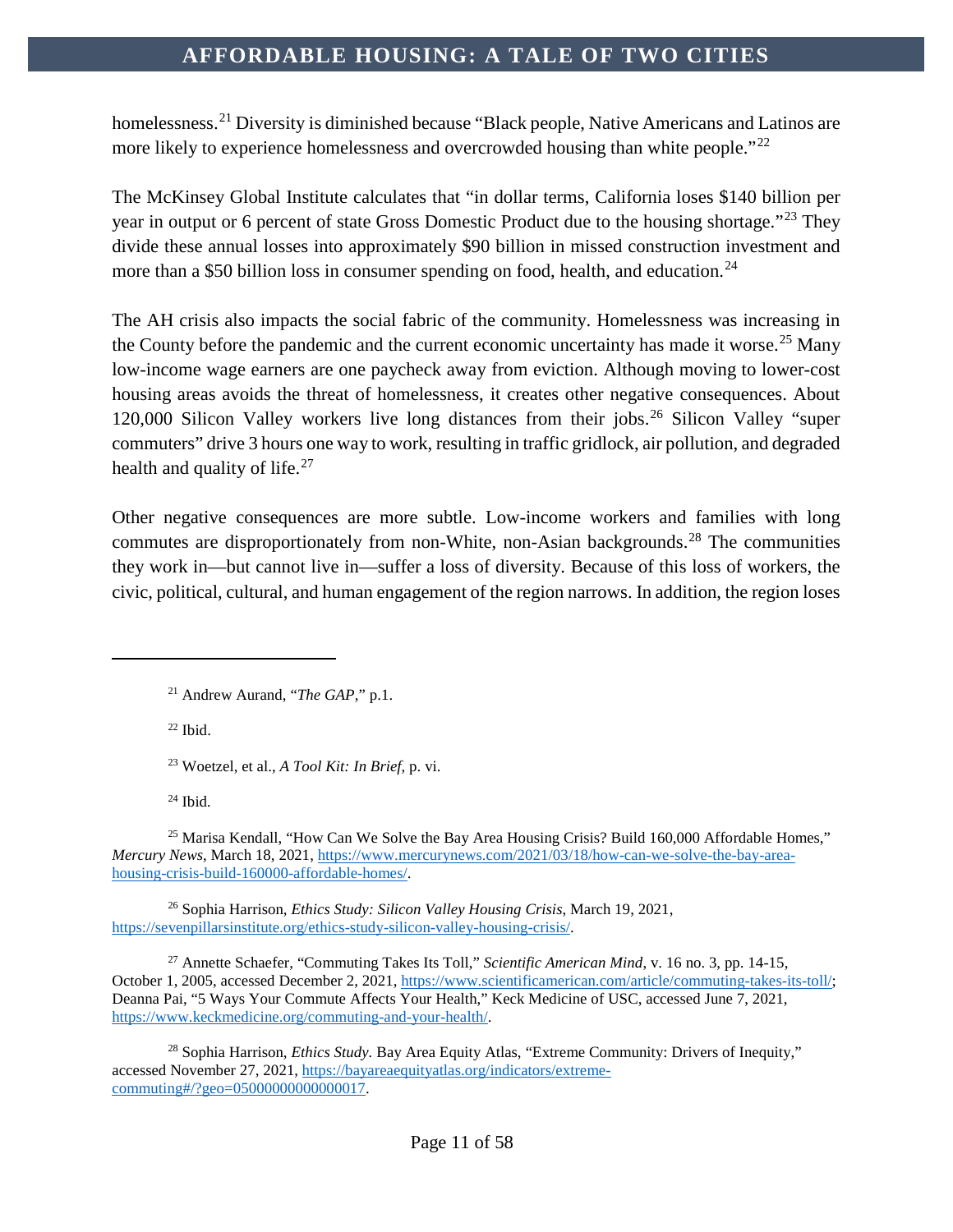needed workers. In 2019-2020, more people left the state than moved here, resulting in a net migration loss of  $135,600.^{29}$  $135,600.^{29}$  $135,600.^{29}$ 

# <span id="page-12-0"></span>**State-Driven Planning Solutions**

 $\overline{a}$ 

The California Department of Housing and Community Development (HCD) drives statewide housing planning efforts through the Regional Housing Needs Allocation (RHNA). Every eight years, the HCD works with regional councils of government to estimate the number and type of jobs that are expected. With this job estimate, RHNA then projects the number of housing units needed at a variety of affordability levels. HCD allocates the appropriate number of new housing units to each region. The County is part of the Association of Bay Area Governments (ABAG) region which is responsible for allocating the housing need among the cities and counties in the Bay Area.<sup>[30](#page-12-2)</sup>

Once ABAG has sub-allocated housing quotas, each city must produce a planning document, titled the *Housing Element Report*. [31](#page-12-3) This plan identifies potential sites where housing may be built over the next eight years and the policies and strategies that are needed to help cities meet the housing goals. The sites identified typically include property the city does not own or control.

Although most cities in the County are meeting their ABAG quotas for higher-income level housing, few are meeting their AH allocations (see [Table 3\)](#page-34-1).

In response to the AH crisis, the California Governor signed on September 16, 2021, three bills that address the state's housing crisis. Senate Bill 8 accelerates housing project approval processes and limits fee increases and a city's ability to downzone (i.e., reduce the density of housing development in an area). Senate Bill 9 requires cities and counties to approve development proposals that meet specified size and design standards. It also allows property owners to split a single-family lot into two lots and place up to two units on each newly created lot. Assembly Bill 1174 amends an existing measure that streamlines approval processes for housing in cities and

<span id="page-12-1"></span><sup>29</sup> Eric Escalante, "California's Growth Rate at Record Low as More People Leave," *ABC10 News*, December 16, 2020[, https://www.abc10.com/article/news/local/california/californias-growth-rate-at-record-low-as](https://www.abc10.com/article/news/local/california/californias-growth-rate-at-record-low-as-more-people-leave/103-3f814e19-ffe1-44af-90c0-a49168be4a60)[more-people-leave/103-3f814e19-ffe1-44af-90c0-a49168be4a60.](https://www.abc10.com/article/news/local/california/californias-growth-rate-at-record-low-as-more-people-leave/103-3f814e19-ffe1-44af-90c0-a49168be4a60)

<span id="page-12-2"></span><sup>30</sup> California Department of Housing and Community Development, *Regional Housing Needs Allocation: 5th Cycle,* accessed July 17, 2021, [https://www.hcd.ca.gov/community-development/rhna/index.shtml.](https://www.hcd.ca.gov/community-development/rhna/index.shtml)

<span id="page-12-3"></span><sup>31</sup> California Department of Housing and Community Development, *Housing Elements*, accessed November 7, 2021[, https://www.hcd.ca.gov/community-development/housing-element/index.shtml.](https://www.hcd.ca.gov/community-development/housing-element/index.shtml)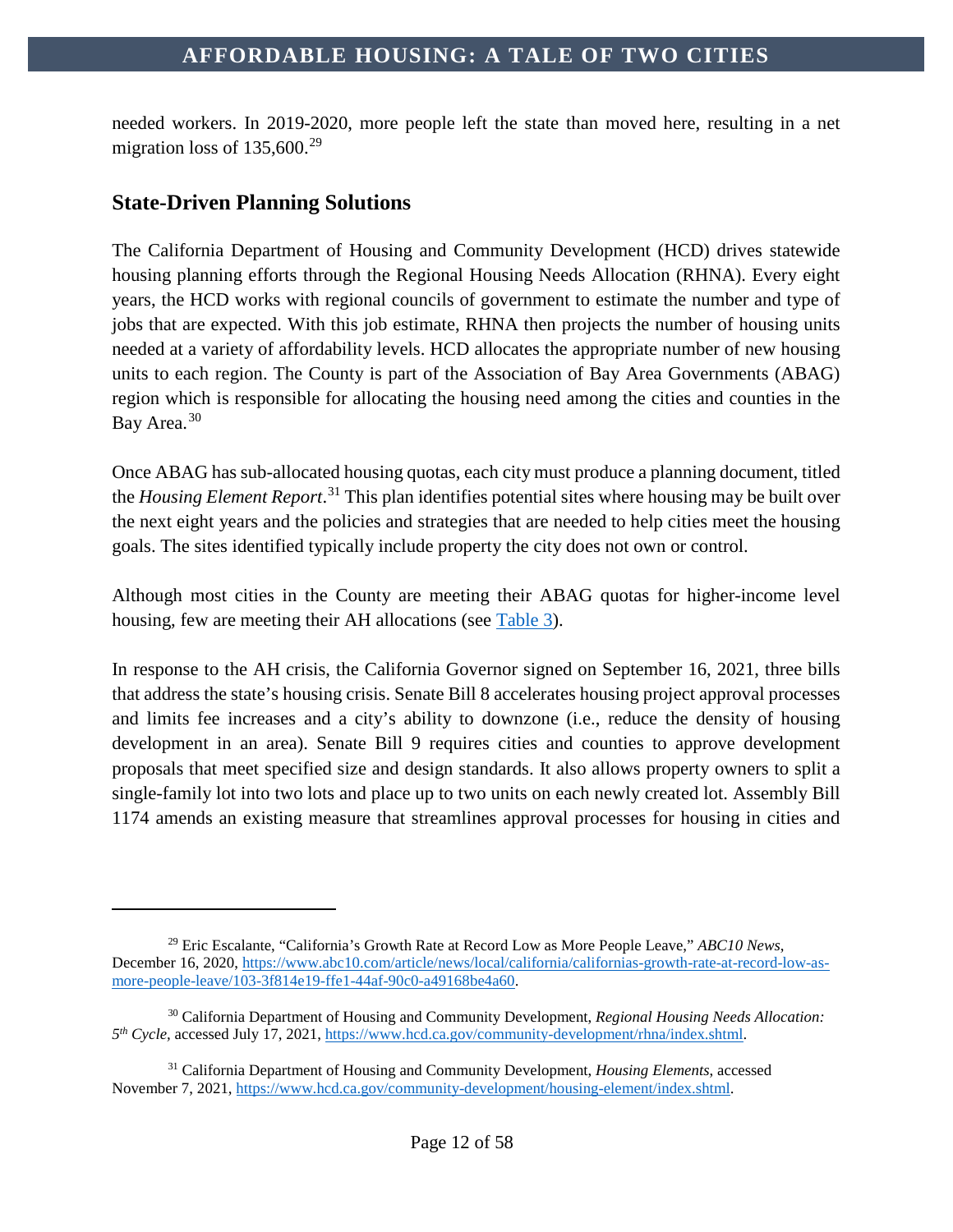counties that have not yet made sufficient progress in meeting their RHNA goals.<sup>[32](#page-13-1)</sup> The impact of these statewide reforms is yet to be felt.<sup>[33](#page-13-2)</sup>

| <b>Jurisdiction</b>            | <b>Affordability Level</b>                                 | <b>RHNA</b><br>Goals | <b>Permits</b><br>approved as of<br>2019 | % Progress |
|--------------------------------|------------------------------------------------------------|----------------------|------------------------------------------|------------|
| Palo Alto                      | Very Low Income (VLI)<br>$&$ Low Income (LI)               | 1123                 | 80                                       | 7%         |
|                                | Moderate Income (MI)<br>and Above Moderate<br>Income (AMI) | 865                  | 426                                      | 49%        |
| <b>Mountain</b><br><b>View</b> | LI & VLI                                                   | 1306                 | 326                                      | 25%        |
|                                | MI & AMI                                                   | 1620                 | 2557                                     | 158%       |
| San José                       | LI & VLI                                                   | 14661                | 854                                      | 6%         |
|                                | MI & AMI                                                   | 20419                | 11748                                    | 58%        |
| <b>City of Santa</b><br>Clara  | LI & VLI                                                   | 1745                 | 145                                      | 8%         |
|                                | MI & AMI                                                   | 2348                 | 3980                                     | 170%       |

**Table 3. Percent Achievement Compared to RHNA Goals**[34](#page-13-3)

# <span id="page-13-0"></span>**Cities in the Middle**

 $\overline{a}$ 

Creating affordable housing is a complex local interaction among a variety of players – city officials and staff, non-profit and for-profit developers, landowners, residents, banks, and a variety of advocacy organizations. Cities by themselves rarely have the full resources needed to build AH.

<span id="page-13-1"></span><sup>&</sup>lt;sup>32</sup> Whitney Hodges and Talya Gulezyan, "California Enacts New Legislation to Combat Growing Housing Crisis, But Not Without Controversy," *National Law Review,* September 20, 2021, [https://www.natlawreview.com/article/california-enacts-new-legislation-to-combat-growing-housing-crisis-not](https://www.natlawreview.com/article/california-enacts-new-legislation-to-combat-growing-housing-crisis-not-without)[without.](https://www.natlawreview.com/article/california-enacts-new-legislation-to-combat-growing-housing-crisis-not-without)

<span id="page-13-2"></span><sup>33</sup> George Skelton, "Don't Be Fooled, California's New Housing Laws Are Game-Changers," *Mercury News*, September 24, 2021, [https://www.mercurynews.com/2021/09/24/skelton-dont-be-fooled-californias-new](https://www.mercurynews.com/2021/09/24/skelton-dont-be-fooled-californias-new-housing-laws-are-significant/?utm_source=ourcommunitynow&utm_medium=web)[housing-laws-are-significant/?utm\\_source=ourcommunitynow&utm\\_medium=web.](https://www.mercurynews.com/2021/09/24/skelton-dont-be-fooled-californias-new-housing-laws-are-significant/?utm_source=ourcommunitynow&utm_medium=web)

<span id="page-13-3"></span><sup>&</sup>lt;sup>34</sup> Association of Bay Area Governments, "2015-2019 Bay Area Building Permit Activity Report," February 2021, https://abag.ca.gov/sites/default/files/documents/2021-02/2015-2019 Permit\_Activity\_Report.pdf.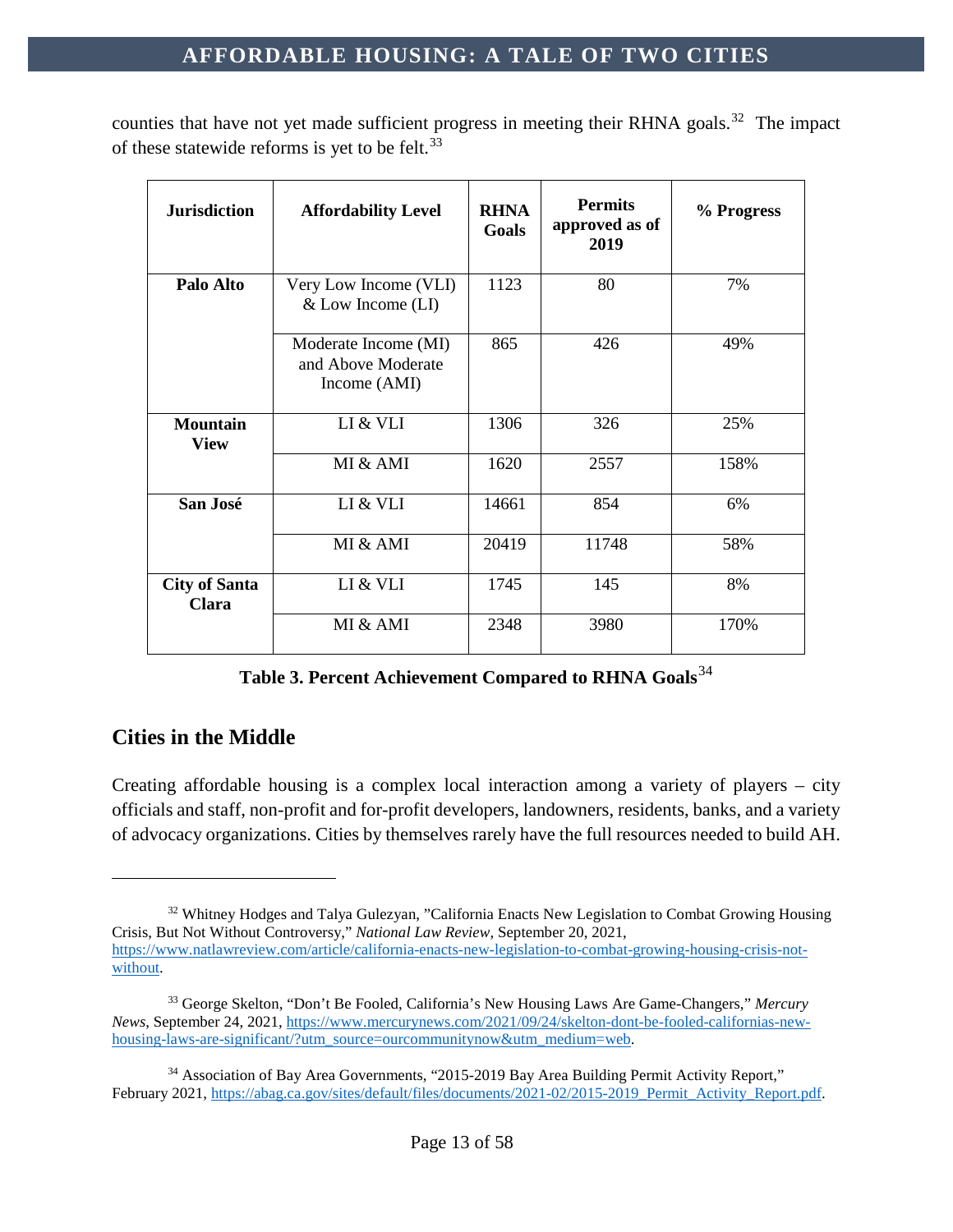They often lack sufficient financial resources to completely fund an AH project. They also may not have appropriate public land on which to build their RHNA quota of AH units.

Despite many challenges, some cities in the County have come closer to meeting their affordable housing RHNA quotas than other cities. The Civil Grand Jury investigated this discrepancy by examining the efforts of two cities in the County that share a border, Mountain View and Palo Alto, which have very different achievement levels, as shown in Table 4.

| <b>Income</b><br>Group | $%$ of<br><b>County</b> | Palo<br><b>Alto</b> | <b>Permits</b><br>approved | % of RHNA<br>Accomplished | <b>Mountain</b><br><b>View</b> | <b>Permits</b><br>approved | % of RHNA<br>Accomplished |
|------------------------|-------------------------|---------------------|----------------------------|---------------------------|--------------------------------|----------------------------|---------------------------|
|                        | AMI                     | <b>RHNA</b>         |                            | Palo Alto                 | <b>RHNA</b>                    |                            | <b>Mountain View</b>      |
| Very Low               | $0 - 50%$               | 691                 | 101                        | 15%                       | 814                            | 218                        | 27%                       |
| Low                    | 51-81%                  | 432                 | 65                         | 15%                       | 492                            | 212                        | 43%                       |
| Moderate               | $81 -$<br>120%          | 278                 | 26                         | 9%                        | 527                            | 18                         | 3%                        |
| Above<br>Moderate      | $120% +$                | 587                 | 540                        | 92%                       | 1093                           | 3771                       | 345% 35                   |
| Total<br>----          |                         | 1988                | 732                        | 37%                       | 2926                           | 4219                       | 52%                       |

### **Table 4. Regional Housing Needs Allocation (RHNA) 2015-2023: Palo Alto & Mountain View Progress**[36](#page-14-1)

The table above shows the current achievement of each city. The future outlook for these two cities is also very different. By 2023, Mountain View (MV) Planning Division anticipates reaching 45.6% of its RHNA goal for VLI housing and 75.6% of its RHNA goal for LI housing.<sup>[37](#page-14-2)</sup> In contrast, the Palo Alto (PA) Planning Department warned the City Council in January 2021 that progress building AH continues to be slow and that "near-term housing production is not anticipated to reach" the 2023 RHNA goals.<sup>[38](#page-14-3)</sup>

<span id="page-14-0"></span><sup>&</sup>lt;sup>35</sup> In Mountain View, the number of permitted units exceeding the RHNA Above Moderate category allocation (an "excess" of 2,678) are not counted in the calculation of the total percentage accomplished.

<span id="page-14-1"></span><sup>&</sup>lt;sup>36</sup> Data drawn from Mountain View and Palo Alto 2021 Housing Element reports covering progress through 2020. City of Mountain View, Community Development, *2020 Housing Element Annual Progress Report,*  March 23, 2021; City of Palo Alto, City Council Staff Report ID#11838, *2020 Comprehensive Plan and Housing Element Annual Progress Reports*, March 15, 2021, [https://www.cityofpaloalto.org/files/assets/public/agendas](https://www.cityofpaloalto.org/files/assets/public/agendas-minutes-reports/reports/city-manager-reports-cmrs/2021/id-11838.pdf)[minutes-reports/reports/city-manager-reports-cmrs/2021/id-11838.pdf.](https://www.cityofpaloalto.org/files/assets/public/agendas-minutes-reports/reports/city-manager-reports-cmrs/2021/id-11838.pdf)

<sup>37</sup> City of Mountain View, *2020 Housing Element Annual Progress Report,* March 23, 2021, p.4.

<span id="page-14-3"></span><span id="page-14-2"></span><sup>38</sup> City of Palo Alto, City Council Staff Report ID#10950, *Housing Work Plan Update*, January 21, 2020, pp. 2, 17, [https://www.cityofpaloalto.org/files/assets/public/agendas-minutes-reports/reports/city-manager-reports](https://www.cityofpaloalto.org/files/assets/public/agendas-minutes-reports/reports/city-manager-reports-cmrs/year-archive/2020/id-10950.pdf)[cmrs/year-archive/2020/id-10950.pdf.](https://www.cityofpaloalto.org/files/assets/public/agendas-minutes-reports/reports/city-manager-reports-cmrs/year-archive/2020/id-10950.pdf)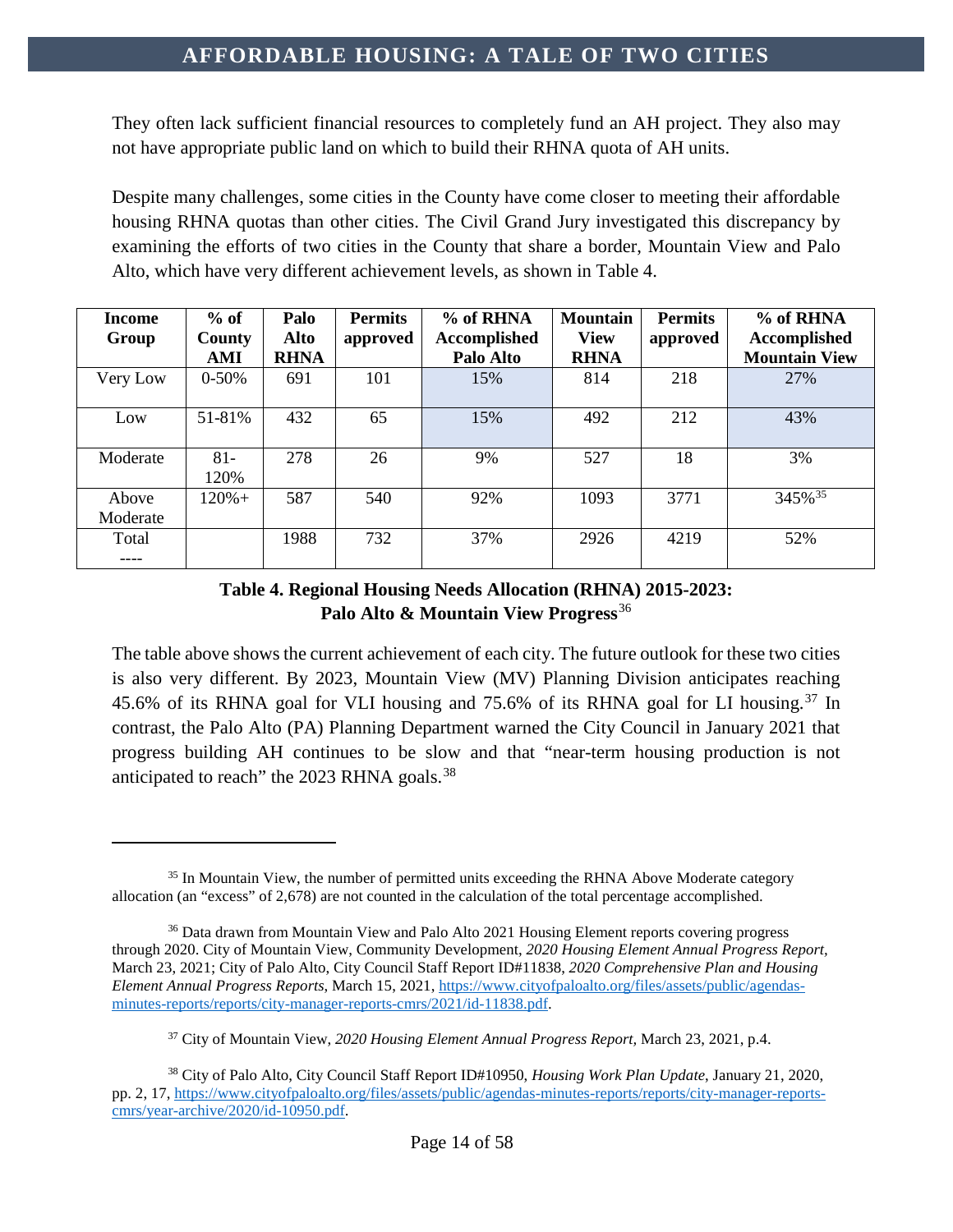# <span id="page-15-0"></span>**METHODOLOGY**

 $\overline{a}$ 

The Civil Grand Jury's interest in this issue started with a review of the 2017-18 Civil Grand Jury of Santa Clara County's report, *Affordable Housing Crisis: Density is our Destiny*. [39](#page-15-1) The Civil Grand Jury also reviewed other county civil grand jury reports: the 2016-2017 Civil Grand Jury of Los Angeles County's report on affordable housing needs and progress, as well as the two Civil Grand Jury of Santa Barbara County reports, one on county homelessness and one on the City of Santa Barbara's lack of affordable housing.[40](#page-15-2)

The Civil Grand Jury interviewed twenty people for this report, some of them more than once. Interviewees also answered follow-up emails, suggested additional individuals to interview, and supplied the Civil Grand Jury with documents and data. People interviewed represented a broad spectrum of interests and organizations involved in AH: city and county elected and appointed officials, city and county staff, leaders of regional and local non-profit organizations, non-profit and for-profit developers, and representatives of residential/neighborhood advocacy organizations.

The Civil Grand Jury read the *Regional Housing Needs Assessment* (RHNA) for Mountain View and Palo Alto for the current RHNA cycle, 2015-2023 as well as the two Cities' corresponding *Housing Element* planning documents and annual Housing Element updates to their respective city councils. The Civil Grand Jury also researched over a hundred city-produced staff reports, landuse documents, plans and proposals, consultants' findings, city council agendas, minutes, and memoranda. Local and regional news outlets were particularly helpful in identifying key city council actions and studies.

To better understand the actions and outcomes of these two Cities' affordable housing efforts, the Civil Grand Jury also examined online resources and housing studies identifying best practices in AH development. A bibliography of key best practices appears in a separate section of this report's References.

<span id="page-15-1"></span><sup>&</sup>lt;sup>39</sup> 2017-2018 Civil Grand Jury of Santa Clara County, "Affordable Housing Crisis," [https://www.scscourt.org/court\\_divisions/civil/cgj/2018/BMRH%20Rpt%202018-06-](https://www.scscourt.org/court_divisions/civil/cgj/2018/BMRH%20Rpt%202018-06-19%20REVISED%20FINAL.pdf) [19%20REVISED%20FINAL.pdf.](https://www.scscourt.org/court_divisions/civil/cgj/2018/BMRH%20Rpt%202018-06-19%20REVISED%20FINAL.pdf)

<span id="page-15-2"></span><sup>40</sup> 2016-2017 Civil Grand Jury of Los Angeles County, "Affordable Housing," *Final Report,* pp. 1-18, [http://grandjury.co.la.ca.us/pdf/LOSANGELESCOUNTY2016-2017CIVILGRANDJURYFINALREPORT.pdf;](http://grandjury.co.la.ca.us/pdf/LOSANGELESCOUNTY2016-2017CIVILGRANDJURYFINALREPORT.pdf) 2019-2020 Civil Grand Jury of Santa Barbara County, "Homelessness in Santa Barbara County: Our Everyday Epidemic," accessed November 12, 2021, [http://www.sbcgj.org/2020/homeless.pdf,](http://www.sbcgj.org/2020/homeless.pdf) and "Affordable Housing in Santa Barbara: An Oxymoron?" accessed November 12, 2021, [http://www.sbcgj.org/2020/AffordableHousing.pdf.](http://www.sbcgj.org/2020/AffordableHousing.pdf)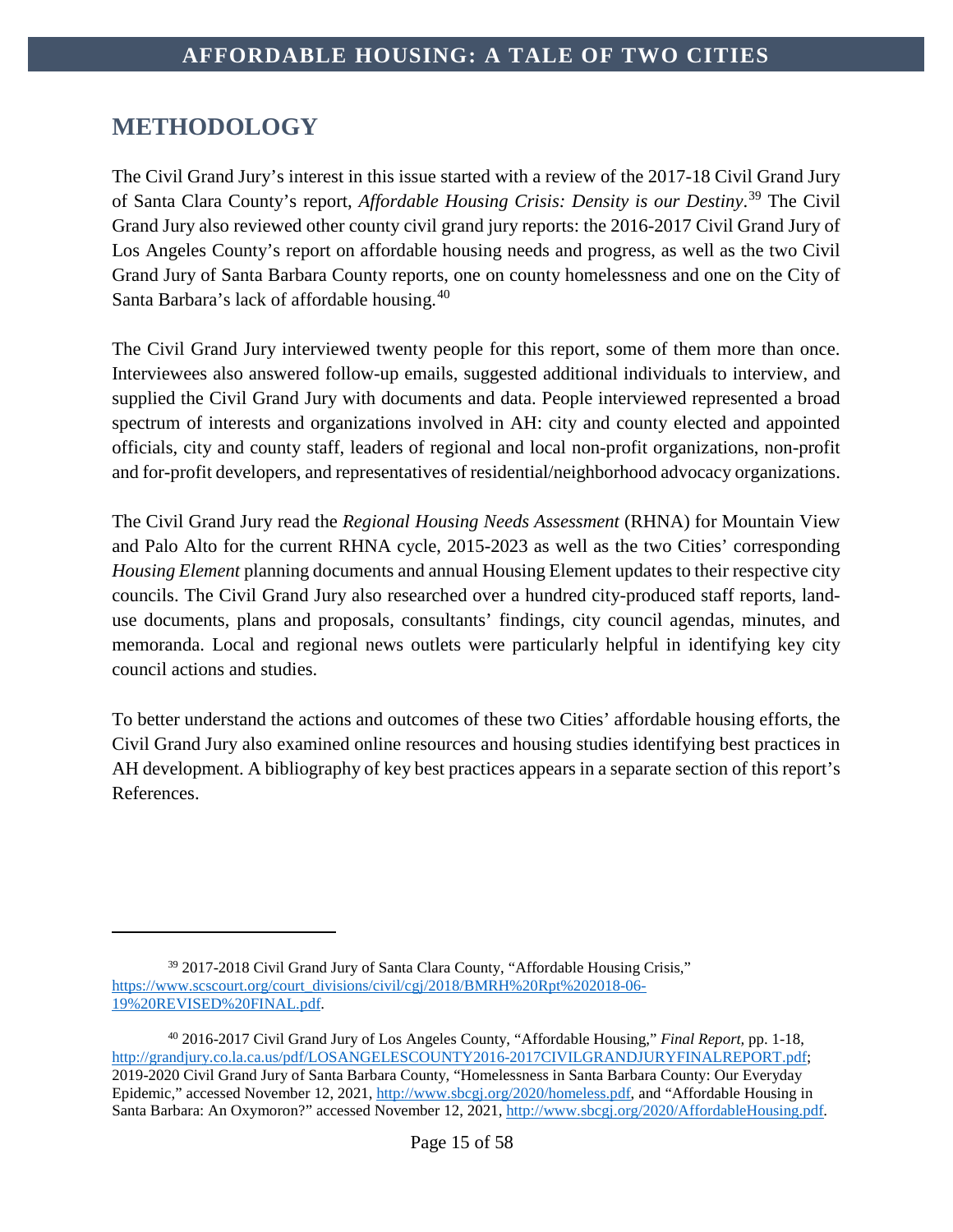# <span id="page-16-0"></span>**DISCUSSION**

Santa Clara County cities struggle to create AH. Yet Mountain View and Palo Alto have made radically different progress in building LI and VLI units during the first six years of the current RHNA cycle as shown in Table 4 above.

There is no easy solution that will solve the AH crisis. However, advocacy groups, researchers, and innovative municipalities have identified a set of best practices.

These best practices fall into four areas:

- Political Commitment and Community Support
- Proactive Planning and Effective Reporting
- Supportive Practices
- Affordable Housing Financing

In each area, there are tools and strategies that can be used to assist cities in building affordable housing. The Civil Grand Jury investigated how Mountain View and Palo Alto use these tools.

### <span id="page-16-1"></span>**Political Commitment and Community Support**

The housing crisis can only be solved at the local level.<sup>[41](#page-16-2)</sup> The solution requires city leadership, residents, property owners, and developers collaborating to achieve AH goals. In their study of housing affordability best practices, James Wood and colleagues acknowledge that:

as city councils and planners respond to their constituents, zoning ordinances come to embody, in part, resident concerns, interests, and preferences. And a facet of land use regulation familiar to every developer is the opportunity for neighbors to express their views, in front of the city council and planning commission, on proposed new residential and commercial developments.<sup>[42](#page-16-3)</sup>

How do city leaders create the conditions that support AH? How do they align all stakeholders behind a local strategy and then successfully execute that strategy? AH success requires long-term

<sup>41</sup> Woetzel, et al., *A Tool Kit: In Brief*, p. vi.

<span id="page-16-3"></span><span id="page-16-2"></span><sup>42</sup> James Wood, Dejan Esikic, D.J. Benway, and Kathryn Macdonald-Poelman, *Housing Affordability: What Are Best Practices and Why Are They Important?* (University of Utah: Kem C. Gardner Policy Institute, November 2020), p. 1, [https://gardner.utah.edu/wp-content/uploads/Best-Practices-Dec2020.pdf.](https://gardner.utah.edu/wp-content/uploads/Best-Practices-Dec2020.pdf)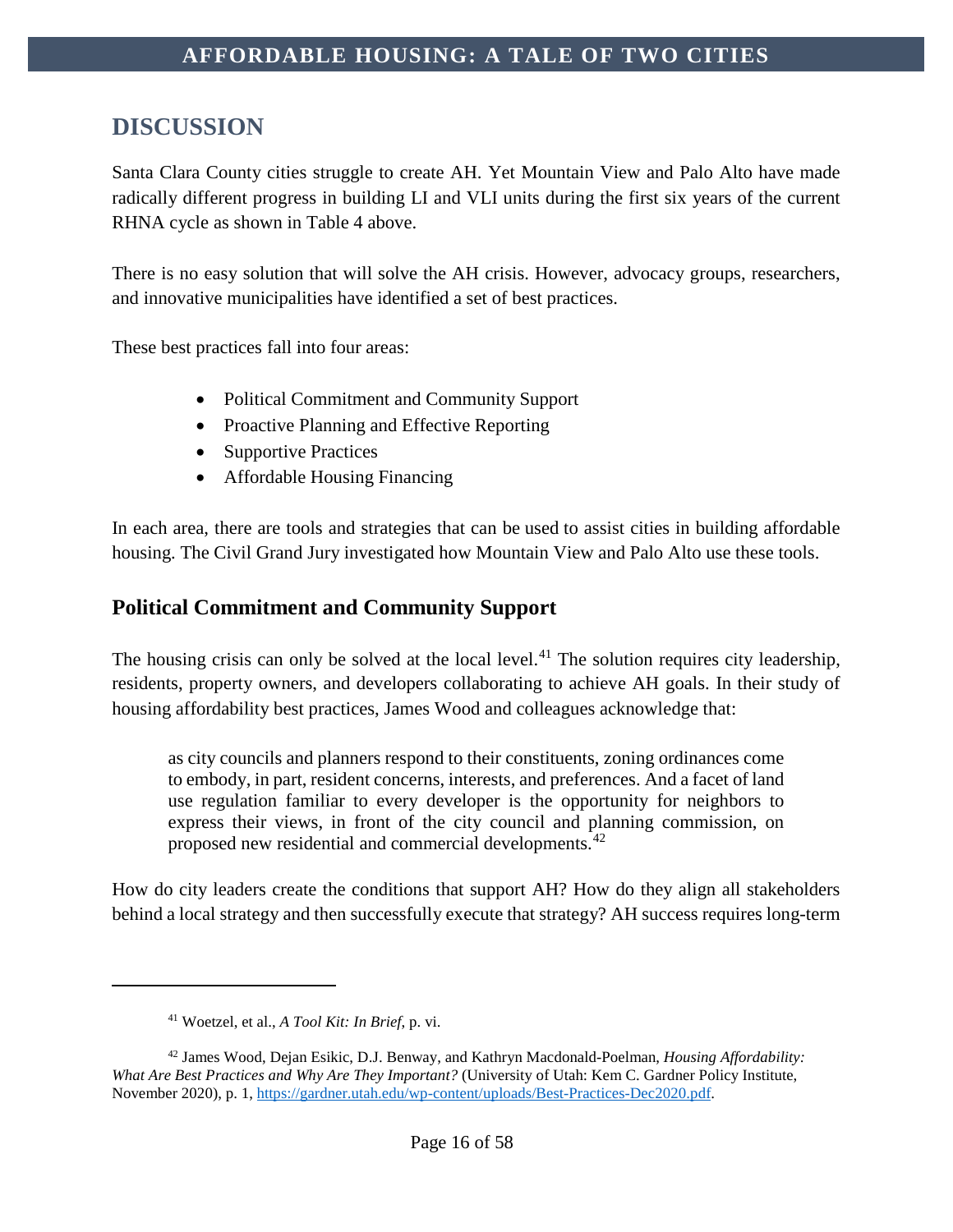commitment of city leaders and city residents. Commitment requires leadership, education, and persistence.

### **Mountain View: political commitment**

 $\overline{a}$ 

Cities develop each *Housing Element* eight-year plan through a formal process that includes substantial community input. Both the MV City government and the residents of MV support the goal of socioeconomic and cultural diversity and support building AH as a way to reach that goal. The Mountain View *2015 - 2023 Housing Element's* two top goals are:

- Support the production of new housing units serving a broad range of household types and incomes
- Provide assistance to households at different income levels to address their housing needs<sup>[43](#page-17-0)</sup>

These goals build on several of the City's core values, including:

- Promote a community for all with a focus on strategies to protect vulnerable populations
- Improve the quantity, diversity and affordability of housing
- Preserve Mountain View's socioeconomic and cultural diversity  $44$

The MV City Council uses these values to drive the City's priorities. Every two-to-five years the City Council develops a Strategic Action Plan. These plans establish an achievable set of priorities, direct funding, and identify project completion dates. They remain relatively stable across City Council election turnover and reflect MV's stated values. In the past five years, the Strategic Action Plan goals have prioritized affordable housing.<sup>[45](#page-17-2)</sup> The Civil Grand Jury learned that MV city leaders take pride in MV's positive and stable support of AH. This support, reflected in their strategic plans, is a key component of Mountain View's AH successes. For example, in the City's

<span id="page-17-0"></span><sup>43</sup> City of Mountain View, *2015-2023 Housing Element,* October 14, 2014, pp. 18, 26, [https://www.mountainview.gov/civicax/filebank/blobdload.aspx?BlobID=15284.](https://www.mountainview.gov/civicax/filebank/blobdload.aspx?BlobID=15284)

<span id="page-17-1"></span><sup>44</sup> City of Mountain View, *City Council Major Goals for Fiscal Years 2019-20 and 2020-2021*, accessed August 23, 2021, [https://www.mountainview.gov/council/goals.asp;](https://www.mountainview.gov/council/goals.asp) City of Mountain View, *Strategic Roadmap Action Plan for Fiscal Years 2021-22 and 2022-*23, April 23, 2021, [https://www.mountainview.gov/council/strategic\\_planning\\_and\\_visioning.asp.](https://www.mountainview.gov/council/strategic_planning_and_visioning.asp)

<span id="page-17-2"></span><sup>45</sup> City of Mountain View, *Previous City Council Major Goals Fiscal Years 2017-19 and 2018-19,* accessed November 12, 2021, [https://www.mountainview.gov/council/goals.asp#previousgoals;](https://www.mountainview.gov/council/goals.asp#previousgoals) City of Mountain View, *FY 2019-20 through FY 2020-21 City Council Major Goals Work Plan,* April 25, 2019, [https://www.mountainview.gov/civicax/filebank/blobdload.aspx?BlobID=29232.](https://www.mountainview.gov/civicax/filebank/blobdload.aspx?BlobID=29232)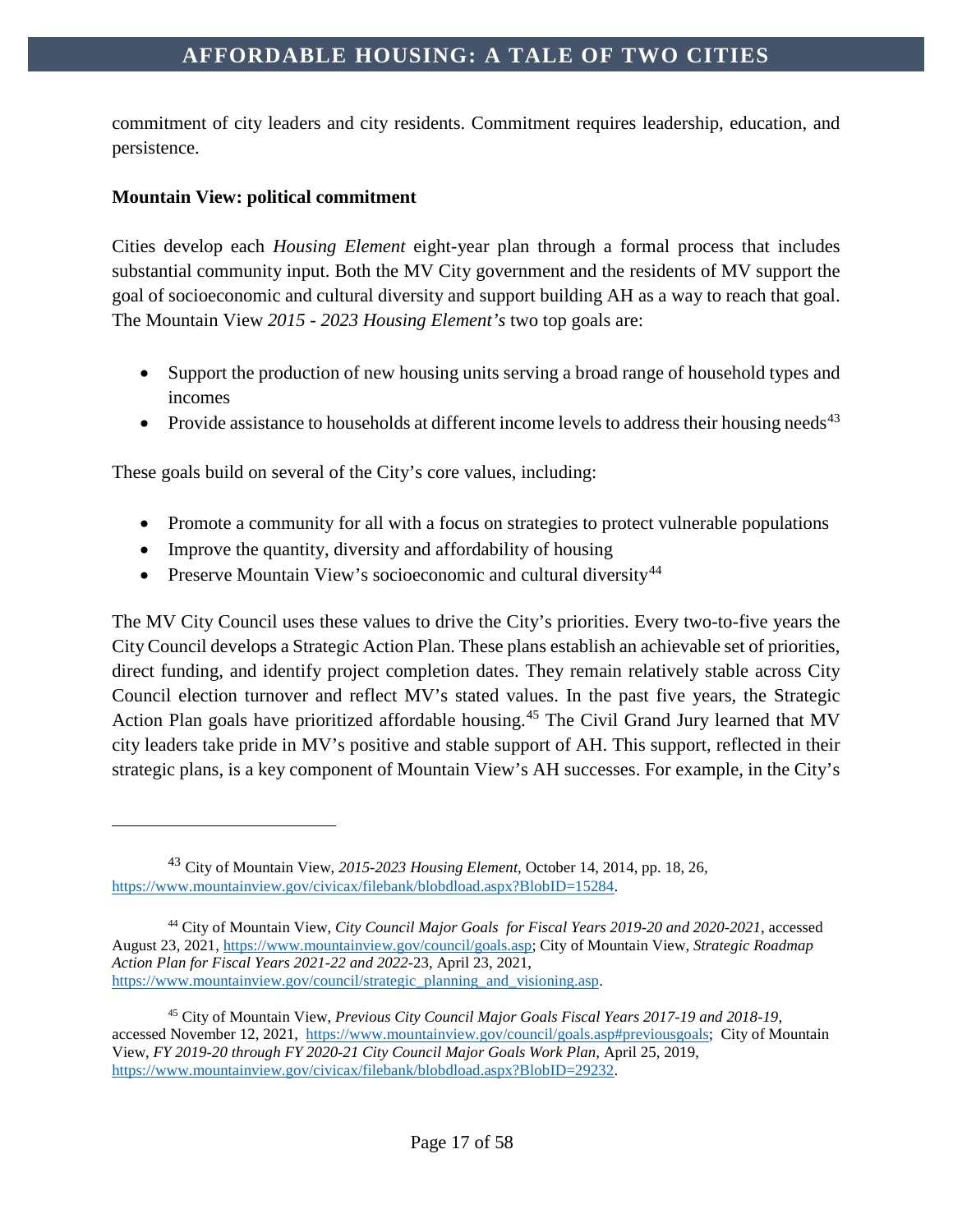2021-2022 and 2022-2023 action plans, two of the seven strategic priorities are "Community for All" and "Intentional Development & Housing Options."<sup>[46](#page-18-0)</sup> [\(Finding 1\)](#page-41-1)

#### **Mountain View: community support**

The Mountain View City government could not champion AH without the support of its residents. Many MV residents are renters, who have been politically active, and have aligned in the past with AH advocates.<sup>[47](#page-18-1)</sup> For example, in 2016 MV voters passed the Community Stabilization and Fair Rent Act (CSFRA) which tied annual rent increases to the Bay Area Consumer Price Index.<sup>[48](#page-18-2)</sup> This charter amendment was in direct response to AH scarcity and large multi-year rent increases.<sup>[49](#page-18-3)</sup>

However, an active population of renters is not sufficient to explain MV's sustained AH achievements. As in other cities, AH does not have total community support. To overcome resistance and ensure community concerns are heard and resolved, the MV City Council and staff have built a strong communication process that systematically reaches MV residents in every neighborhood. The goal of this ongoing dialog is to educate residents about the need for AH, the costs and trade-offs required, and the areas that are zoned for AH development. With this proactive communication, specific projects may be modified by resident input but are rarely derailed.

The MV City government organizes this communication around twenty-five published Precise Plans—defined city areas where development and zoning options are identified in detail. Some of these Precise Plans include affordable housing zoning. The City uses these as both planning and communication tools "for coordinating future public and private improvements on specific properties where special conditions of size, shape, land ownership, or existing or desired development require particular attention."<sup>50</sup> Each plan is reviewed every three years on a rotating schedule. As part of each plan's review, a team comprised of a City councilmember, staff, developers, and public safety representatives meet with neighborhood residents to talk about the

 $\overline{a}$ 

<span id="page-18-2"></span><sup>48</sup> Ballotpedia, "Mountain View, California, Rent Control City Charter Amendment, Measure V November 2016," accessed November 7, 2021, [https://ballotpedia.org/Mountain\\_View,\\_California,\\_Rent\\_Control\\_City\\_Charter\\_Amendment,\\_Measure\\_V\\_\(Nove](https://ballotpedia.org/Mountain_View,_California,_Rent_Control_City_Charter_Amendment,_Measure_V_(November_2016)) [mber\\_2016\).](https://ballotpedia.org/Mountain_View,_California,_Rent_Control_City_Charter_Amendment,_Measure_V_(November_2016))

<span id="page-18-3"></span><sup>49</sup> Tenants Together, July 2019, [https://www.tenantstogether.org/resources/mountain-view-tenants](https://www.tenantstogether.org/resources/mountain-view-tenants-coalition-mvtc)[coalition-mvtc.](https://www.tenantstogether.org/resources/mountain-view-tenants-coalition-mvtc) 

<span id="page-18-0"></span><sup>46</sup> City of Mountain View, *Strategic Priorities*, [https://www.mountainview.gov/council/strategic\\_planning\\_and\\_visioning.asp.](https://www.mountainview.gov/council/strategic_planning_and_visioning.asp)

<span id="page-18-1"></span><sup>47</sup> 58% of Mountain View residents are renters. See: TownCharts.com, *Figure 32: Number of Owners vs. Renters in Mountain View, CA and Area*, accessed August 16, 2021, [https://www.towncharts.com/California/Housing/Mountain-View-city-CA-Housing-data.html.](https://www.towncharts.com/California/Housing/Mountain-View-city-CA-Housing-data.html)

<span id="page-18-4"></span><sup>50</sup> City of Mountain View, *Precise Plans*, accessed August 18, 2021, [https://www.mountainview.gov/depts/comdev/planning/regulations/precise.asp.](https://www.mountainview.gov/depts/comdev/planning/regulations/precise.asp)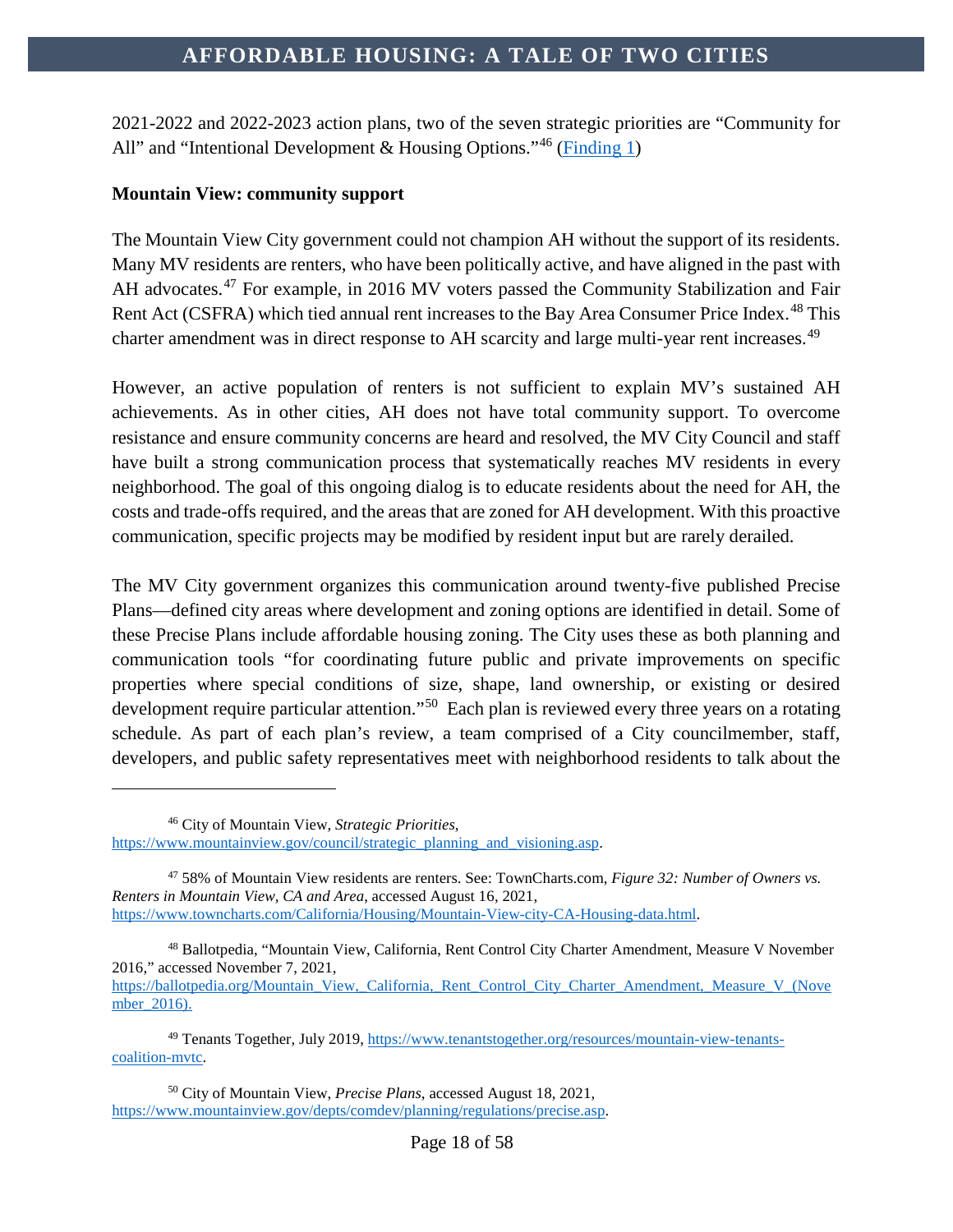plan, allay fears, and understand and mitigate concerns. One of the communication goals is to make sure no one is surprised when AH is built. The Civil Grand Jury found it compelling to hear that when visitors toured a Mountain View AH project, they could not differentiate it from a middle-income project. City staff and councilmembers take pride and satisfaction in creating attractive housing for all. [\(Finding 2\)](#page-41-2)

#### **Palo Alto: political commitment**

 $\overline{a}$ 

In PA, the City Council, staff, and the residents have also expressed support for Affordable Housing. AH is a top priority in many of the PA City Council policy and planning documents. For example, the second and third goals in the PA *2015-2023 Housing Element* address and establish policies to support AH:

- H2 GOAL: Support the Construction of Housing Near Schools, Transit, Parks, Shopping, Employment, and Cultural institutions
	- H2.1 POLICY: Identify and implement strategies to increase housing density and diversity…. Emphasize and encourage the development of affordable and mixed-income housing to support the City's fair share of regional housing needs and to ensure that the City's population remains economically diverse.
- H3 GOAL: Meet Underserved Housing Needs and Provide Community Resources to Support Our Neighborhoods
	- H3.1 POLICY: Encourage, foster, and preserve diverse housing opportunities for very low-, low-, and moderate-income households. $51$

This emphasis on policies that support AH is reflected in other City documents and City Council actions. The Palo Alto *Comprehensive Plan* includes Policy L-1.4 which commits the City to:

creating an inventory of below market rate housing for purchase and rental. Work with neighbors, neighborhood associations, property owners and developers to identify barriers to infill development of below market rate and more affordable market rate housing and to remove these barriers, as appropriate. Work with these same stakeholders to identify sites and facilitate opportunities for below market rate housing and housing that is affordable. $52$ 

<span id="page-19-0"></span><sup>51</sup> City of Palo Alto, *2015-2023 Housing Element City of Palo Alto*, 2014, pp. 131, 136, accessed November 7, 2021[, https://www.cityofpaloalto.org/files/assets/public/planning-amp-development-services/housing](https://www.cityofpaloalto.org/files/assets/public/planning-amp-development-services/housing-element/housingelement_2015_2023/complete-public-hearing-draft-09-17-14.pdf)[element/housingelement\\_2015\\_2023/complete-public-hearing-draft-09-17-14.pdf.](https://www.cityofpaloalto.org/files/assets/public/planning-amp-development-services/housing-element/housingelement_2015_2023/complete-public-hearing-draft-09-17-14.pdf)

<span id="page-19-1"></span><sup>52</sup> City of Palo Alto, *City of Palo Alto Comprehensive Plan*, November 13, 2017, p. 36, [https://www.cityofpaloalto.org/Departments/Planning-Development-Services/Long-Range-Planning/2030-](https://www.cityofpaloalto.org/Departments/Planning-Development-Services/Long-Range-Planning/2030-Comprehensive-Plan) [Comprehensive-Plan.](https://www.cityofpaloalto.org/Departments/Planning-Development-Services/Long-Range-Planning/2030-Comprehensive-Plan)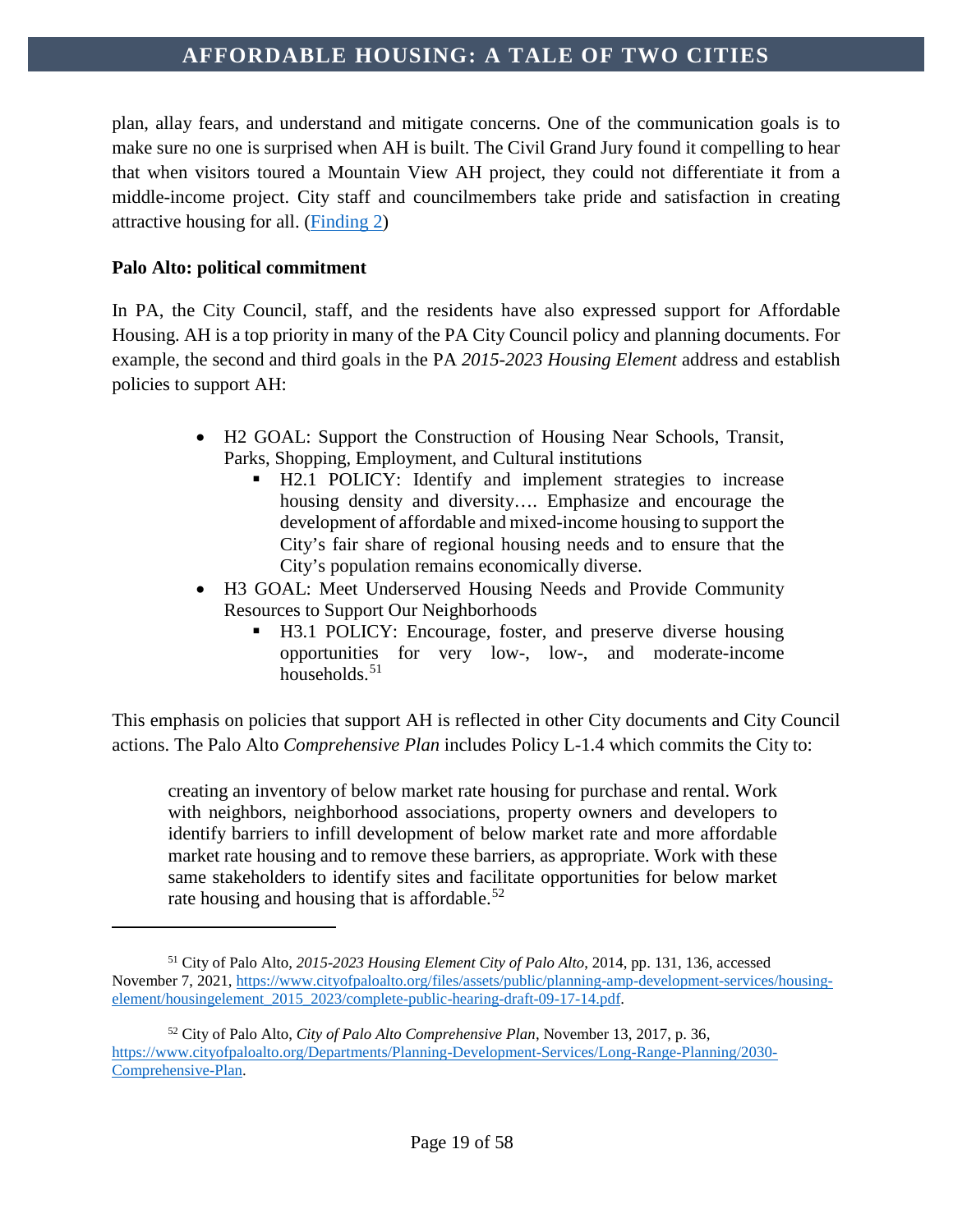Through Council Colleagues' Memos and a variety of other actions, PA City councilmembers continue to acknowledge and support the need to create more AH.<sup>[53](#page-20-0)</sup> Despite this public support, the actions have not matched policies. The City has permitted far fewer AH units in this RHNA cycle, and in the previous one, than it achieved two RHNA cycles ago:<sup>[54](#page-20-1)</sup>

- 166 AH units or 15% of RHNA by 2020
- 165 AH units or 13% of RHNA by 2014
- 344 AH units or 90% of RHNA by 2006

 $\overline{a}$ 

Palo Alto has a strong tradition of community consultation. A potentially contentious issue such as where to build AH can be resolved if consultation and conversation is productive. The PA City Council has charged the Planning and Development Services Department with the responsibility to "maintain an ongoing conversation with the community regarding the need for affordable housing, the financial realities of acquiring land and building affordable housing, and the reasons that affordable housing projects need higher densities to be feasible."[55](#page-20-2) However, the PA City Council should not expect staff to manage such a contentious issue. Councilmembers should be taking a leadership role in these conversations.

Several of the current City leaders ran on platforms that included support for AH. Campaign websites state this commitment:

<span id="page-20-1"></span><sup>54</sup> Association of Bay Area Governments, *San Francisco Bay Area Progress in Meeting 2007-2014 Regional Housing Need Allocation (RHNA),* p. 6, accessed June 15, 2021, [https://abag.ca.gov/sites/default/files/rhnaprogress2007\\_2014\\_082815.pdf;](https://abag.ca.gov/sites/default/files/rhnaprogress2007_2014_082815.pdf) City of Palo Alto, City Council Staff Report ID#11838, *2020 Comprehensive Plan and Housing Element Annual Progress Reports*, March 15, 2021, [https://www.cityofpaloalto.org/files/assets/public/agendas-minutes-reports/reports/city-manager-reports](https://www.cityofpaloalto.org/files/assets/public/agendas-minutes-reports/reports/city-manager-reports-cmrs/2021/id-11838.pdf)[cmrs/2021/id-11838.pdf;](https://www.cityofpaloalto.org/files/assets/public/agendas-minutes-reports/reports/city-manager-reports-cmrs/2021/id-11838.pdf) City of Palo Alto, *2015-2023 Housing Element City of Palo Alto*, p. 127; City of Palo Alto, *Housing Work Plan, February 2018 Draft*, p. 10, accessed November 12, 2021, [https://www.cityofpaloalto.org/files/assets/public/planning-amp-development](https://www.cityofpaloalto.org/files/assets/public/planning-amp-development-services/2018_01_26_housing_work_plan_final.pdf)services/2018\_01\_26\_housing\_work\_plan\_final.pdf.

<span id="page-20-0"></span><sup>53</sup> City of Palo Alto, *Ordinance No. 5460: Housing Crisis Zoning Changes,* accessed September 1, 2021, [https://www.cityofpaloalto.org/files/assets/public/city-clerk/ordinances/ordinances-1909-to-present/ordinances-by](https://www.cityofpaloalto.org/files/assets/public/city-clerk/ordinances/ordinances-1909-to-present/ordinances-by-number/ord-5460.pdf?t=67468.69)[number/ord-5460.pdf?t=67468.69](https://www.cityofpaloalto.org/files/assets/public/city-clerk/ordinances/ordinances-1909-to-present/ordinances-by-number/ord-5460.pdf?t=67468.69)*;* City of Palo Alto, *Colleagues' Memo, No. 63027*, November 6, 2019, [https://www.cityofpaloalto.org/files/assets/public/agendas-minutes-reports/reports/city-manager-reports-cmrs/year](https://www.cityofpaloalto.org/files/assets/public/agendas-minutes-reports/reports/city-manager-reports-cmrs/year-archive/2017/id-8630-colleagues-memo.pdf)[archive/2017/id-8630-colleagues-memo.pdf;](https://www.cityofpaloalto.org/files/assets/public/agendas-minutes-reports/reports/city-manager-reports-cmrs/year-archive/2017/id-8630-colleagues-memo.pdf) City of Palo Alto, *Colleagues' Memo, No*. *73361*, September 23, 2019, [https://www.cityofpaloalto.org/files/assets/public/agendas-minutes-reports/reports/city-manager-reports-cmrs/year](https://www.cityofpaloalto.org/files/assets/public/agendas-minutes-reports/reports/city-manager-reports-cmrs/year-archive/2019/id-10548-colleagues-memo.pdf)[archive/2019/id-10548-colleagues-memo.pdf.](https://www.cityofpaloalto.org/files/assets/public/agendas-minutes-reports/reports/city-manager-reports-cmrs/year-archive/2019/id-10548-colleagues-memo.pdf)

<span id="page-20-2"></span><sup>55</sup> City of Palo Alto, City Council Staff Report ID#10950, *Housing Work Plan 2018-2019: Summary Status Update*, January 21, 2020, pp. 5. 7, [https://www.cityofpaloalto.org/files/assets/public/agendas-minutes](https://www.cityofpaloalto.org/files/assets/public/agendas-minutes-reports/reports/city-manager-reports-cmrs/year-archive/2020/id-10950.pdf)[reports/reports/city-manager-reports-cmrs/year-archive/2020/id-10950.pdf.](https://www.cityofpaloalto.org/files/assets/public/agendas-minutes-reports/reports/city-manager-reports-cmrs/year-archive/2020/id-10950.pdf)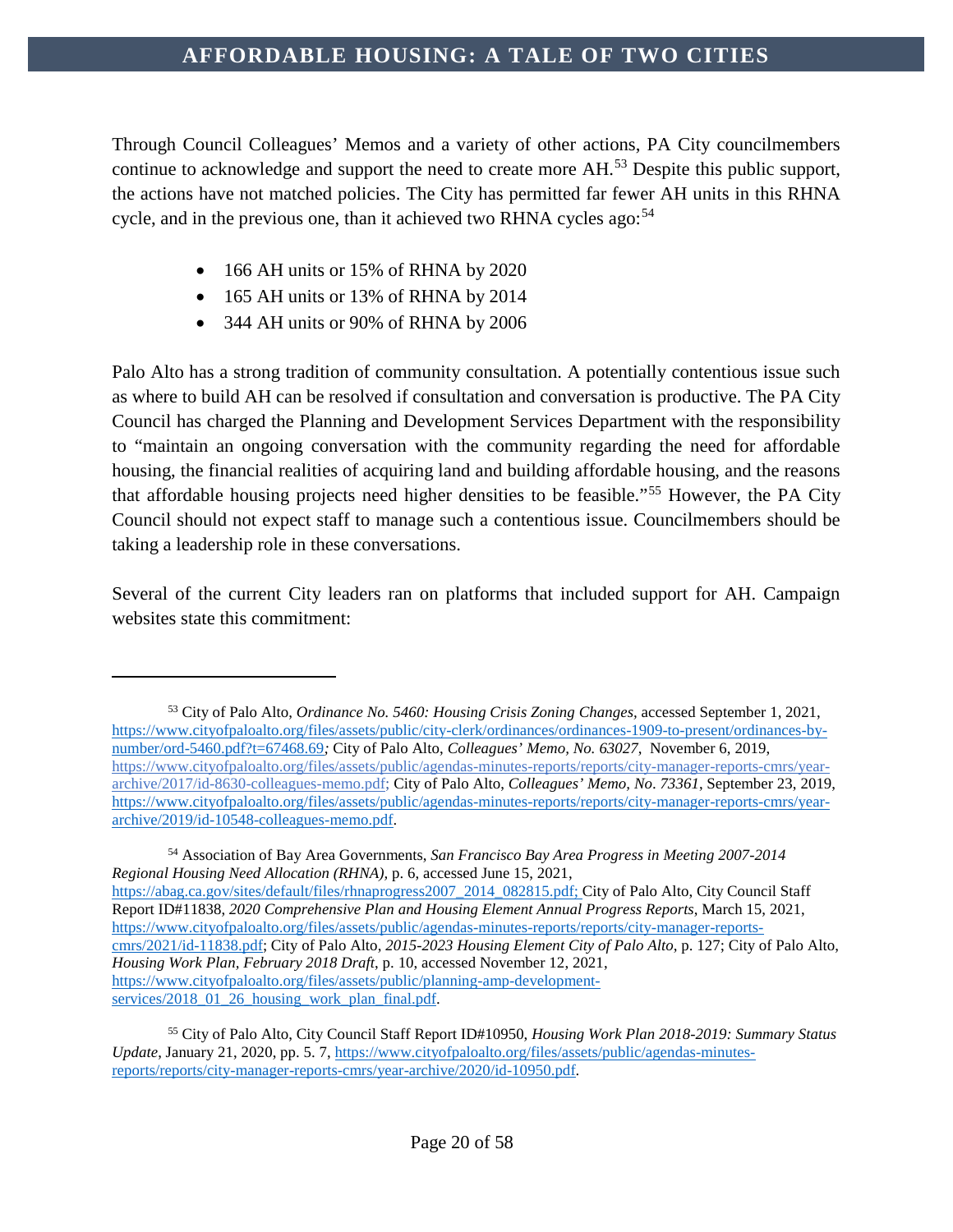- funding for moderate and low-income housing<sup>[56](#page-21-0)</sup>
- Prioritize housing by focusing on leveraging government programs, developer fees, and implementing our Comprehensive Plan to increase our affordable (below market rate) housing<sup>[57](#page-21-1)</sup>
- a vision for Palo Alto that is inclusive and diverse … provides new affordable housing opportunities<sup>[58](#page-21-2)</sup>

Rather than relying on staff to educate PA residents about the complexities involved in building AH and hear resident concerns, PA councilmembers should be the point-persons in working with and listening to residents. [\(Finding 3\)](#page-41-3)

### **Palo Alto: community support**

 $\overline{a}$ 

Palo Alto conducts an annual community survey that is reported to the City Council and helps shape their annual plan. Over the past four years, resident concern about the lack of affordable housing has become more prominent.<sup>[59](#page-21-3)</sup> In the 2021 Community Survey, nine in ten PA residents rated the quality of their city and neighborhoods as excellent or good. The unique qualities of PA's 35 neighborhoods are highly valued, and residents wish to preserve their tree-lined streets, many parks, and historic homes and neighborhoods. A desire to maintain these qualities motivates some residents to resist the changes AH might bring. In that same survey, the responses to the question "What should the city change?" give a flavor of the tensions surrounding the AH issue for Palo Altans:

- Build more housing! Affordable housing will give us a more diverse and vibrant city. The idea that it will ruin what we have is just silly.
- Limit developers from adding more residences because it makes traffic a nightmare.
- More affordable housing for all teachers, firemen, police, secretaries, etc.

<span id="page-21-0"></span><sup>56</sup> Patrick Burt, "My Top 3 Priorities," *Voters' Edge California,* November 3, 2020, [https://votersedge.org/ca/en/election/2020-11-03/santa-clara-county/city-council-city-of-palo-alto/patrick-burt.](https://votersedge.org/ca/en/election/2020-11-03/santa-clara-county/city-council-city-of-palo-alto/patrick-burt)

<span id="page-21-1"></span><sup>57</sup> Tom DuBois, "Re-Elect Tom DuBois for Palo Alto City Council," accessed September 21, 2021, [https://www.votedubois.com.](https://www.votedubois.com/)

<span id="page-21-2"></span><sup>58</sup> Greer Stone, "Greer Stone Palo Alto City Council," accessed September 21, 2021, [http://www.greerstone.com/GStone2020/home.asp.](http://www.greerstone.com/GStone2020/home.asp)

<span id="page-21-3"></span><sup>59</sup> City of Palo Alto, City Council Staff Report ID#12270, *Presentation of the Annual Community Survey Results*, May 17, 2021, p. 14[, https://www.cityofpaloalto.org/files/assets/public/agendas-minutes](https://www.cityofpaloalto.org/files/assets/public/agendas-minutes-reports/reports/city-manager-reports-cmrs/2021/id-12270.pdf)[reports/reports/city-manager-reports-cmrs/2021/id-12270.pdf.](https://www.cityofpaloalto.org/files/assets/public/agendas-minutes-reports/reports/city-manager-reports-cmrs/2021/id-12270.pdf)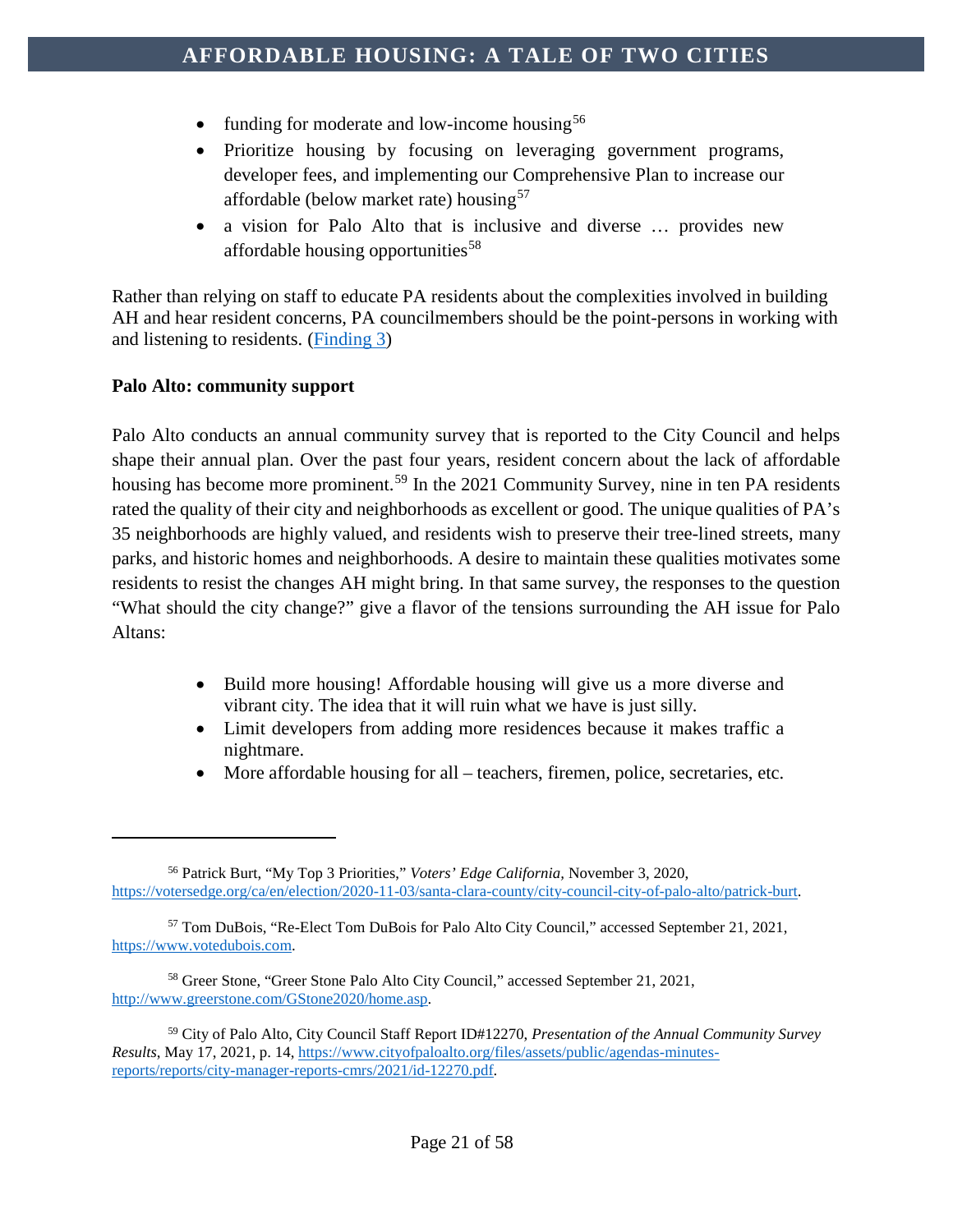• Stop increasing population density of the city by allowing more housing that is not single family. I bought into Palo Alto because it is primarily single-family zoning.  $60$ 

Unfortunately, several promising AH projects have been derailed in this RHNA cycle and the last cycle because of negative input from residents.<sup>[61](#page-22-1)</sup> Resident objections to AH proposals stem from a variety of reasons, including lack of agreement on goals, failure to feel consulted, and worry that AH will compromise the beauty and safety of a neighborhood.

One example of a lack of agreement on goals is the controversial North Ventura Coordinated Area Plan (NVCAP) project near the former Fry's location. A fourteen-person panel worked with staff from the PA Planning Department, developers, and consultants to create alternative plans for the NVCAP area. After four years, the panel has not reached a consensus on goals, let alone ways to reach those goals.

The City of Palo Alto and pro-AH groups see the North Ventura area as an opportunity to build needed AH. Many residents support AH but do not want their neighborhood to become the vanguard for tall, dense buildings and parking scarcity. Some residents also do not accept the City's model of mixed-use development as a trade-off for AH units. The Civil Grand Jury learned that some members of the working group and residents felt the project's goals were changed by staff and the consultants during the planning process. Residents felt the changes no longer aligned with what the neighborhood wanted.

The PA Planning Department based its work in part on financial data from a study done in 2020 that identified what percentage of AH units were financially feasible for a for-profit developer to include in the project.<sup>[62](#page-22-2)</sup> The staff and consultants also "engaged in a tremendous amount of

 $\overline{a}$ 

<span id="page-22-2"></span><span id="page-22-1"></span><sup>61</sup> Louis Hansen, "Fierce, 7-Year NIMBY Battle in Palo Alto Reaches a Conclusion: Big \$5 Million Homes Rise on Site Once Eyed for Affordable Senior Units," *Mercury News*, June 23, 2020, [https://www.mercurynews.com/2020/06/23/fierce-7-year-nimby-battle-in-palo-alto-reaches-a-luxury-conclusion/;](https://www.mercurynews.com/2020/06/23/fierce-7-year-nimby-battle-in-palo-alto-reaches-a-luxury-conclusion/) Gennady Sheyner, "Facing Concerns from College Terrace, City Looks to Reassert Commitment to Single-Family Housing Zones," *Palo Alto Weekly*, April 7, 2021, [https://www.paloaltoonline.com/news/2021/04/07/facing](https://www.paloaltoonline.com/news/2021/04/07/facing-concerns-from-college-terrace-city-looks-to-reassert-commitment-to-single-family-housing-zones)[concerns-from-college-terrace-city-looks-to-reassert-commitment-to-single-family-housing-zones;](https://www.paloaltoonline.com/news/2021/04/07/facing-concerns-from-college-terrace-city-looks-to-reassert-commitment-to-single-family-housing-zones) Gennady Sheyner, "With No Consensus in Sight, Palo Alto's Vision for Ventura Gets Murky," *Palo Alto Weekly*, June 10, 2021, [https://www.paloaltoonline.com/news/2021/06/10/with-no-consensus-in-sight-palo-altos-vision-for-ventura](https://www.paloaltoonline.com/news/2021/06/10/with-no-consensus-in-sight-palo-altos-vision-for-ventura-gets-murky)[gets-murky.](https://www.paloaltoonline.com/news/2021/06/10/with-no-consensus-in-sight-palo-altos-vision-for-ventura-gets-murky)

<sup>60</sup> City of Palo Alto, City Council Staff Report ID#12270, pp. 65-68,

<span id="page-22-0"></span>[https://www.cityofpaloalto.org/files/assets/public/agendas-minutes-reports/reports/city-manager-reports](https://www.cityofpaloalto.org/files/assets/public/agendas-minutes-reports/reports/city-manager-reports-cmrs/2021/id-12270.pdf)[cmrs/2021/id-12270.pdf.](https://www.cityofpaloalto.org/files/assets/public/agendas-minutes-reports/reports/city-manager-reports-cmrs/2021/id-12270.pdf)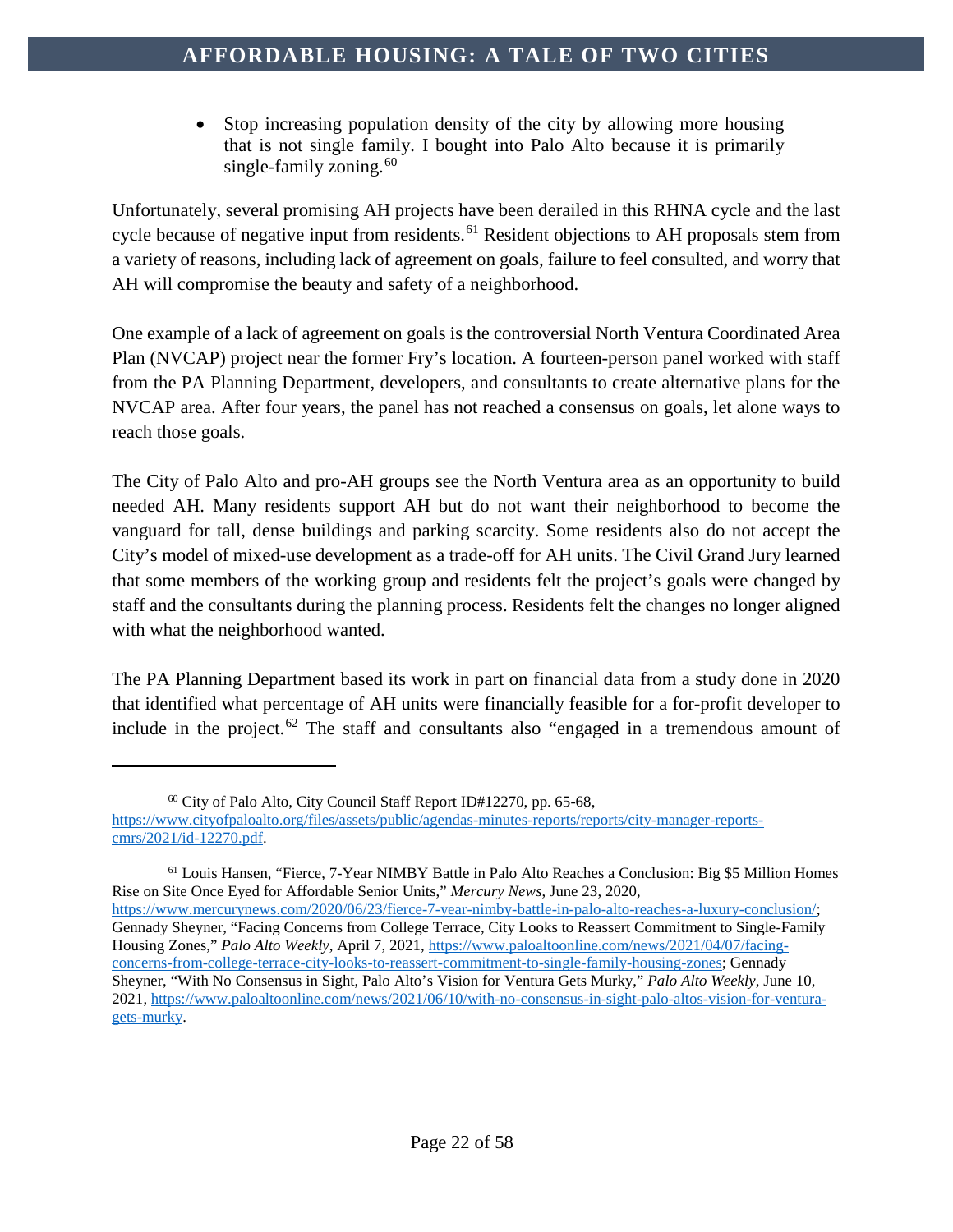community outreach, providing numerous opportunities for public engagement and meaningful input."<sup>[63](#page-23-0)</sup>

Few people were satisfied by the three alternatives presented to the PA City Council. They were "deemed unfeasible by the city's consultants and unappealing by the property owners and residents."<sup>[64](#page-23-1)</sup> North Ventura residents felt that the City's staff and consultants controlled the process and did not listen to community concerns.<sup>[65](#page-23-2)</sup> The outcome of this four-year planning process has been characterized as "a terrible, disappointing, and unfortunate failure."[66](#page-23-3)

An example of another failed project occurred in 2012. The non-profit Palo Alto Housing Corporation purchased a 2.5-acre site on Arastradero Road with plans to build 60 units of AH for seniors and 15 single-family homes. In September 2012, the non-profit held a poorly attended community meeting to introduce nearby residents to the project.<sup>[67](#page-23-4)</sup> Another community meeting was held in January 2013. With few residents in attendance, the PA Planning and Transportation Commission approved a plan to change the zoning, and the PA City Council approved loaning funds to the non-profit in March of that year. A final neighborhood meeting was held in April to discuss the project's modified plans and its impact on traffic. In contrast to the poorly attended neighborhood and City meetings, a large group of residents attended the May 2013 PA City Council meeting to protest the development. They expressed the feeling that their issues had not been adequately listened to by PA City Council and the non-profit developer.<sup>[68](#page-23-5)</sup> After signatures were gathered, a measure was placed on the November 2013 ballot to halt the development. Once the measure passed, Palo Alto Housing Corporation was unable to build the project.

<sup>64</sup> Sheyner, "With No Consensus."

 $62$  City of Palo Alto, City Council Staff Report ID#11472, "Inclusionary Below Market Rate Feasibility Study," September 21, 2020, [https://www.cityofpaloalto.org/files/assets/public/agendas-minutes-reports/reports/city](https://www.cityofpaloalto.org/files/assets/public/agendas-minutes-reports/reports/city-manager-reports-cmrs/year-archive/2020-2/id-11472.pdf)[manager-reports-cmrs/year-archive/2020-2/id-11472.pdf.](https://www.cityofpaloalto.org/files/assets/public/agendas-minutes-reports/reports/city-manager-reports-cmrs/year-archive/2020-2/id-11472.pdf)

<span id="page-23-0"></span><sup>63</sup> City of Palo Alto, City Council Staff Report ID#11930, "NVCAP – Review Plan Alternatives,", June 14, 2021, [https://www.cityofpaloalto.org/files/assets/public/agendas-minutes-reports/reports/city-manager-reports](https://www.cityofpaloalto.org/files/assets/public/agendas-minutes-reports/reports/city-manager-reports-cmrs/2021/id-11930.pdf)[cmrs/2021/id-11930.pdf.](https://www.cityofpaloalto.org/files/assets/public/agendas-minutes-reports/reports/city-manager-reports-cmrs/2021/id-11930.pdf)

<span id="page-23-2"></span><span id="page-23-1"></span><sup>65</sup> Rebecca Sanders, "PAN's Outreach to the Community Regarding the NVCAP2 Survey," April 16, 2020, [https://www.cityofpaloalto.org/files/assets/public/planning-amp-development-services/north-ventura-cap/survey](https://www.cityofpaloalto.org/files/assets/public/planning-amp-development-services/north-ventura-cap/survey-emails-only.pdf?t=42004.46)[emails-only.pdf?t=42004.46.](https://www.cityofpaloalto.org/files/assets/public/planning-amp-development-services/north-ventura-cap/survey-emails-only.pdf?t=42004.46)

<sup>66</sup> Sheyner, "With No Consensus."

<span id="page-23-4"></span><span id="page-23-3"></span><sup>67</sup> Gennady Sheyner, "What's Measure D Really About?" *Palo Alto Online*, October 11, 2013, [https://www.paloaltoonline.com/news/2013/10/11/whats-measure-d-really-about.](https://www.paloaltoonline.com/news/2013/10/11/whats-measure-d-really-about)

<span id="page-23-5"></span><sup>68</sup> Joseph Hirsch, "Guest Opinion: A Neighborhood Perspective of Maybell Avenue Development," *Palo Alto Weekly,* July 16, 2016, [https://www.paloaltoonline.com/news/2016/07/16/guest-opinion-a-neighborhood](https://www.paloaltoonline.com/news/2016/07/16/guest-opinion-a-neighborhood-perspective-of-maybell-avenue-development)[perspective-of-maybell-avenue-development.](https://www.paloaltoonline.com/news/2016/07/16/guest-opinion-a-neighborhood-perspective-of-maybell-avenue-development)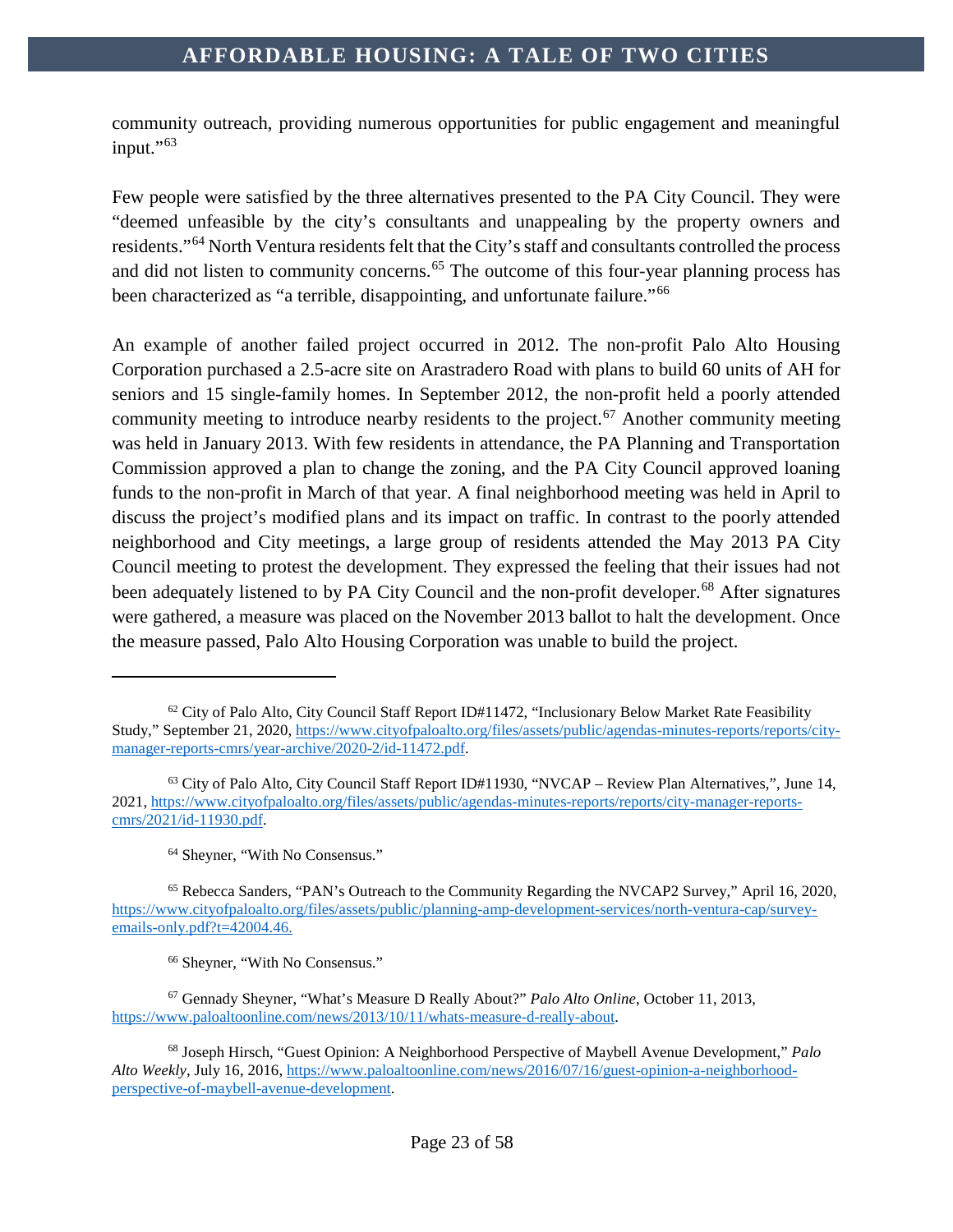Resident commenting on a variety of AH proposed projects indicate that they want to be engaged in PA's AH planning and are willing to negotiate and compromise:

- Residents need to be actively and genuinely consulted with regard to significant developments proposed to take place in their immediate  $neighborhood<sup>69</sup>$  $neighborhood<sup>69</sup>$  $neighborhood<sup>69</sup>$
- The Working Group met for two years, and they [City staff] didn't respect their time, commitment, and dedication to even take their ideas under consideration"<sup>[70](#page-24-1)</sup>
- Despite initial misgivings…residents of the Ventura neighborhood on Monday rallied behind the project. Many credited the development team for listening and constructively responding to their concerns.<sup>[71](#page-24-2)</sup>

Building AH is neither simple nor inexpensive. Palo Altans need to understand the possible locations, design requirements, and financing required for AH. Responding to residential apprehensiveness that an AH project will lead to crime and increased traffic, the City can lead discussions that explain to residents how an AH project will allow teachers, city workers, and service employees to live in the city where they work. City leaders can also lead discussions to combat the idea that AH developers are motivated by profit when, in fact, they are often non-profit organizations.

The City can also explain the perspective of for-profit developers who expect a fair rate of return on the time and money they must invest, and the risk they take when developing a mixed-use project that combines AH with commercial space or market-rate housing. An urban economics consulting firm analyzed the feasibility of including below-market rate housing in different types of developments.<sup>[72](#page-24-3)</sup> Their analysis assumed that if a rental project provided a return of 5% or more, the project was "highly likely" to be built; if the return was less than 4.75 %, the project was unlikely to be built. Many residents believe that developers make excessive profits and are unaware that many AH projects struggle to reach viability. Residents are less likely to make financially

<sup>69</sup> Hirsch, "Guest Opinion."

<span id="page-24-1"></span><span id="page-24-0"></span><sup>70</sup> Suzanne Keehn, Letter to City Council, "Fw: NVCAP," June 14, 2021, [https://www.cityofpaloalto.org/files/assets/public/planning-amp-development-services/north-ventura-cap/all-public](https://www.cityofpaloalto.org/files/assets/public/planning-amp-development-services/north-ventura-cap/all-public-comments_1.pdf)comments 1.pdf.

<span id="page-24-3"></span><span id="page-24-2"></span><sup>71</sup> Gennady Sheyner, "First Affordable-Housing Project in Seven Years Wins Approval: City Council Supports 59-Unit Development on El Camino Real," *Palo Alto Weekly,* January 14, 2019, [https://www.paloaltoonline.com/news/2019/01/14/affordable-housing-project-wins-approval-in-palo-alto.](https://www.paloaltoonline.com/news/2019/01/14/affordable-housing-project-wins-approval-in-palo-alto)

<sup>72</sup> City of Palo Alto, *Inclusionary Below Market Rate Feasibility Study*, p. 5.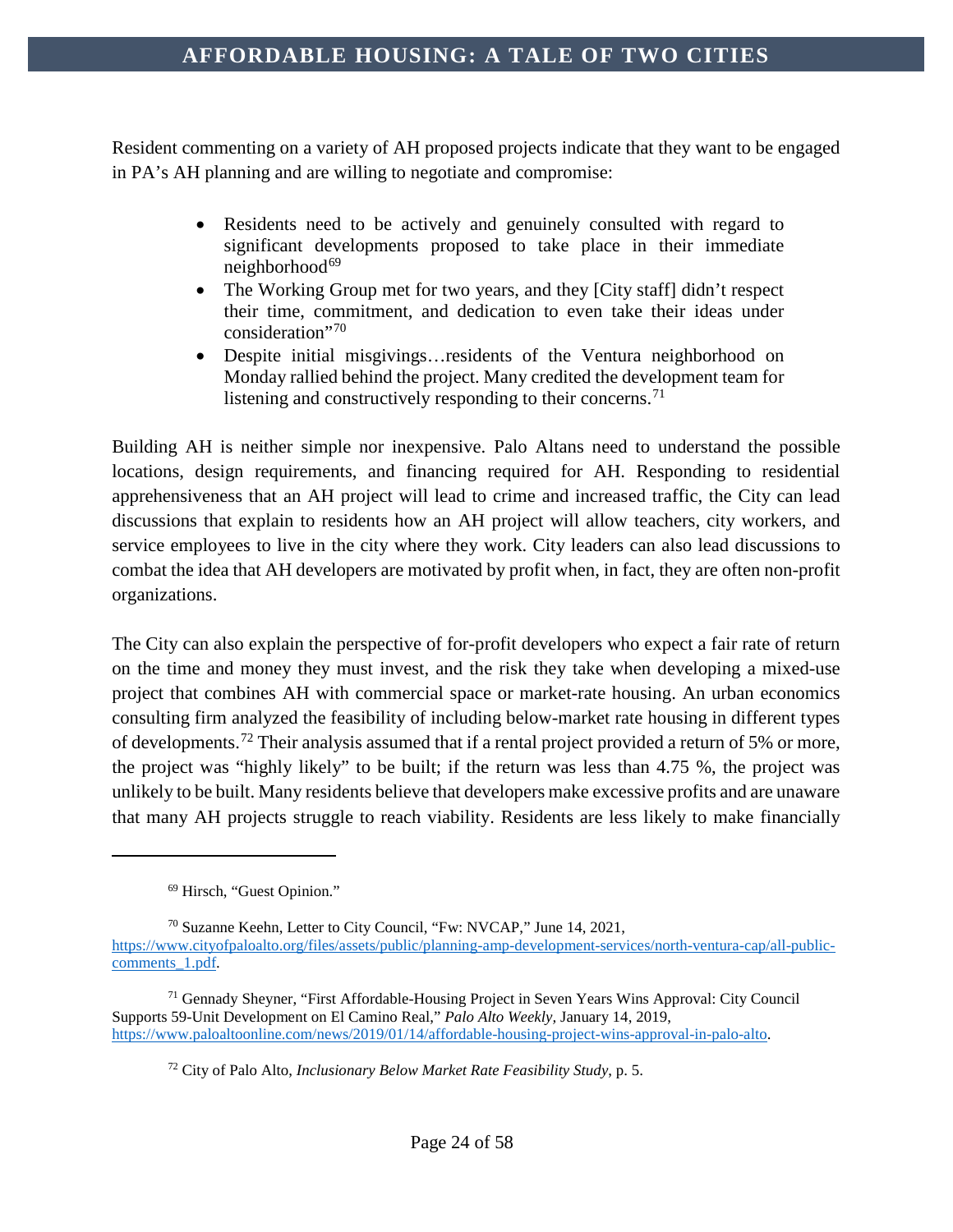untenable proposals or objections to a project if they understand the issues and tradeoffs and feel their concerns have been respected.<sup>[73](#page-25-1)</sup>

According to many researchers, building resident and stakeholder support for AH is an effective best practice.<sup>[74](#page-25-2)</sup> City staff do not have the same stature as elected leaders. Therefore, PA City councilmembers cannot expect staff alone to lead community conversations that enable PA residents to understand AH needs and cost requirements and to build community support. City councilmembers--PA's community leaders--can play a critical role in publicly supporting and discussing AH. Since many current PA City councilmembers ran on platforms that included AH, they are well-positioned to take a leadership role in discussing this issue with residents.

To be more successful in building AH, the PA City Council should continue its tradition of strong resident input but engage with residents to create a series of defined area plans with clear zoning rules, including for AH zoning. One example of the City's success in doing this is the South of Forest Area Coordinated Area Plan (SOFACAP).<sup>[75](#page-25-3)</sup> Palo Alto should employ the process used for SOFACAP to work with residents in other areas where AH is appropriate to build. Direct, transparent, and committed dialog, particularly when crafting plans and projects, can be effective. Palo Alto City councilmembers should develop a communication plan that they can use to engage residents and stakeholders in proactive, detailed, and fact-based conversation to allay resident concerns, focus on the benefits of AH, and build resident support.<sup>[76](#page-25-4)</sup> [\(Finding 4\)](#page-41-4)

# <span id="page-25-0"></span>**Proactive Planning and Effective Reporting**

 $\overline{a}$ 

The RHNA-mandated *Housing Element* reports written by cities are planning documents as opposed to approved projects. The *Housing Element* lists potential sites where AH might be built as well as policies and actions cities might undertake to help build AH. To be effective, these

<span id="page-25-1"></span><sup>73</sup> Allison Levitsky, "Palo Alto Council Unanimously Approves Affordable Housing Project," *Daily Post*, January 15, 2019[, https://padailypost.com/2019/01/15/palo-alto-council-unanimously-approves-affordable-housing](https://padailypost.com/2019/01/15/palo-alto-council-unanimously-approves-affordable-housing-project/)[project/.](https://padailypost.com/2019/01/15/palo-alto-council-unanimously-approves-affordable-housing-project/)

<sup>74</sup> Woetzel, et al., *Toolkit*, p. iv; James Wood, et al., *Housing Affordability,*

<span id="page-25-3"></span><span id="page-25-2"></span><sup>75</sup> City of Palo Alto, *South of Forest Area Coordinated Plan*, December 2003, accessed November 13, 2021, [https://www.cityofpaloalto.org/files/assets/public/planning-amp-development-services/file-migration/current](https://www.cityofpaloalto.org/files/assets/public/planning-amp-development-services/file-migration/current-planning/forms-and-guidelines/south-of-forest-coordinated-area-plan-phase-2.pdf)[planning/forms-and-guidelines/south-of-forest-coordinated-area-plan-phase-2.pdf.](https://www.cityofpaloalto.org/files/assets/public/planning-amp-development-services/file-migration/current-planning/forms-and-guidelines/south-of-forest-coordinated-area-plan-phase-2.pdf)

<span id="page-25-4"></span><sup>76</sup> See "Mountain View: Political Commitment" section above; Hee-Jung Jun, "The Link Between Local Comprehensive Plans and Housing Affordability," *Journal of the American Planning Association* v. 83, no. 3 (Summer 2017), pp. 249-261[, https://www.tandfonline.com/doi/full/10.1080/01944363.2017.1321496;](https://www.tandfonline.com/doi/full/10.1080/01944363.2017.1321496) City of Morgan Hill, *2021 Housing Conversation,* accessed July 8, 2021, [https://www.morgan-hill.ca.gov/2162/2021-](https://www.morgan-hill.ca.gov/2162/2021-Housing-Conversation) [Housing-Conversation.](https://www.morgan-hill.ca.gov/2162/2021-Housing-Conversation)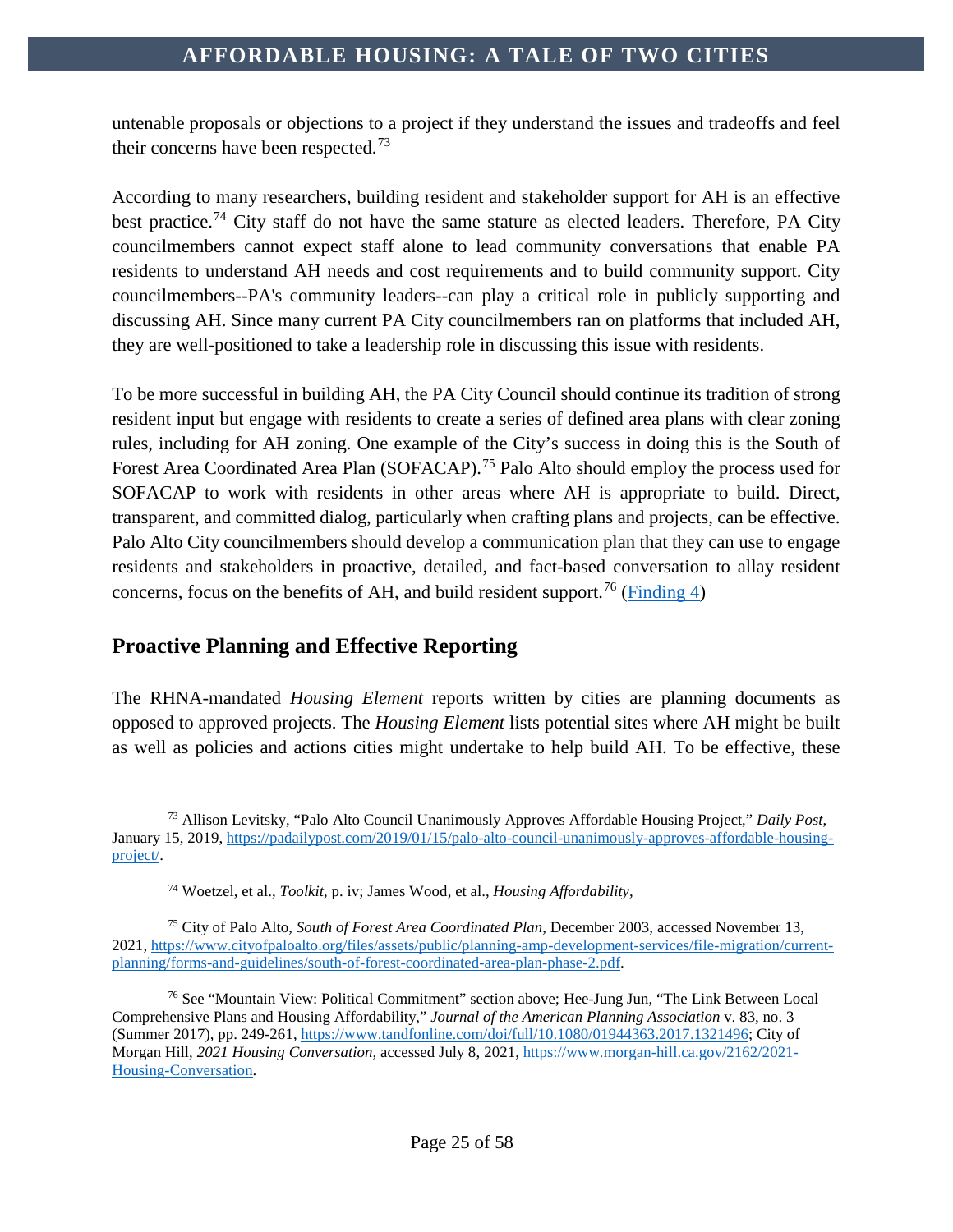general plans must be turned into action-oriented outcomes supported by local leadership, developers, and residents.<sup>[77](#page-26-0)</sup> To develop resident support, cities must not only create specific plans with resident input but also communicate those plans effectively to the community.

Creating community engagement by including community members in the advance planning processes and communicating the value of AH are best practices.[78](#page-26-1) Successful AH projects require "that local governments should restore direct reliance on adopted plans and create transparency, predictability, reliability and timeliness to the housing approvals process."[79](#page-26-2)

So how effective are MV and PA in creating proactive plans that are realistic for all stakeholders (residents, developers) and result in real housing being built? Are these plans well-tailored to each area or a mix of options that require time-consuming negotiations or approvals? Who leads the planning effort and engages stakeholders? Finally, how well are the two Cities making progress on these plans and their AH goals?

#### **Mountain View: proactive planning**

 $\overline{a}$ 

Mountain View has 25 Precise Plans covering 24 neighborhoods. The City uses these plans as "a tool for coordinating future public and private improvements on specific properties where special conditions of size, shape, land ownership, or existing or desired development require particular attention."[80](#page-26-3) The visions, principles, and goals in these plans are coordinated with MV's *General Plan* and *Housing Element Plan*. But the Precise Plans live up to their titles—they are concrete, spelling out where and how AH will be included.<sup>[81](#page-26-4)</sup>

Not only does MV leadership take a proactive role in creating precise plans, but when property owners struggle to resolve development conflicts, MV has actively stepped in to offer a

[https://www.mountainview.gov/civicax/filebank/blobdload.aspx?BlobID=32005.](https://www.mountainview.gov/civicax/filebank/blobdload.aspx?BlobID=32005)

<sup>77</sup> Hee-Jung Jun, "The Link Between Local Comprehensive Plans and Housing Affordability," p. 258,,

<span id="page-26-1"></span><span id="page-26-0"></span>[https://www.tandfonline.com/doi/full/10.1080/01944363.2017.1321496;](https://www.tandfonline.com/doi/full/10.1080/01944363.2017.1321496) Charles Hoch, "How Plan Mandates Work: Affordable Housing in Illinois," *Journal of the American Planning Association* v. 73, no. 1 (Winter 2007), pp. 87, 94-95, [https://www.tandfonline.com/doi/abs/10.1080/01944360708976138.](https://www.tandfonline.com/doi/abs/10.1080/01944360708976138)

<sup>78</sup> Wood, et al., *Housing Affordability*, p. 5.

<sup>79</sup> Committee to House the Bay Area, *CASA Compact*, p. 12.

<sup>80</sup> City of Mountain View, *Precise Plans*.

<span id="page-26-4"></span><span id="page-26-3"></span><span id="page-26-2"></span><sup>81</sup> See for example: City of Mountain View, *El Camino Real Precise Plan*, p. 3, accessed August 21, 2021, [https://www.mountainview.gov/civicax/filebank/blobdload.aspx?BlobID=29701;](https://www.mountainview.gov/civicax/filebank/blobdload.aspx?BlobID=29701) *North Bayshore Precise Plan: North Bayshore Affordable Housing Administrative Guidelines*, accessed August 21, 2021, [https://www.mountainview.gov/civicax/filebank/blobdload.aspx?BlobID=22584;](https://www.mountainview.gov/civicax/filebank/blobdload.aspx?BlobID=22584) *East Whisman Precise Plan: Guiding Principles*, p. 17, accessed August 17, 2021,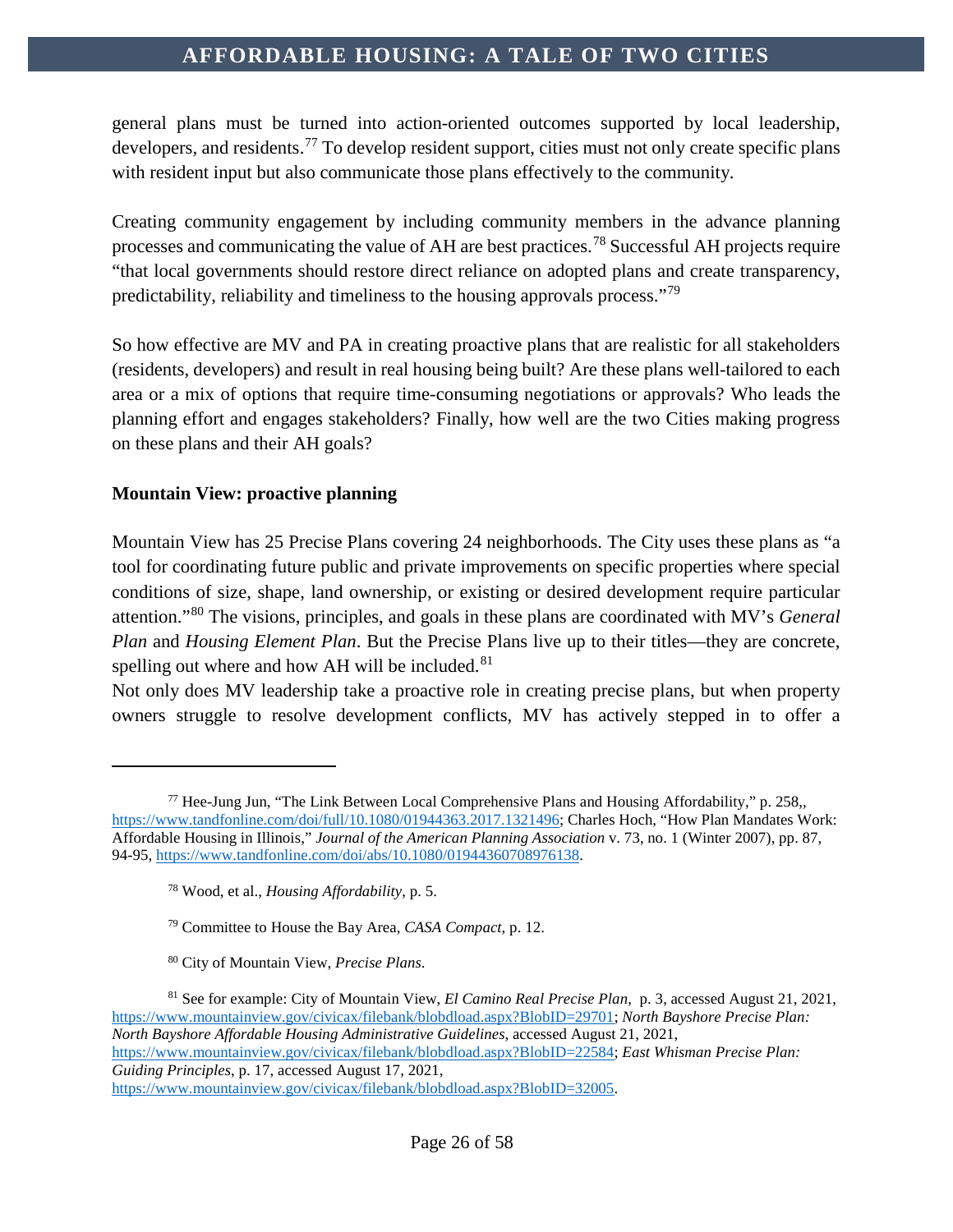resolution.<sup>[82](#page-27-0)</sup> Within MV's North Bayshore Precise Plan area, two property owners with adjacent land (Google and SyWest) could not agree on a coordinated approach to developing the sites. In response, the MV City Council created a new set of development standards for a 30-acre section. This proposed Gateway Master Plan "will help implement the goals and objectives of the [broader] Precise Plan."<sup>[83](#page-27-1)</sup> Google likes the proposed plan, but SyWest says it doesn't work financially for them. City officials are working proactively with the developers to resolve their concerns over this proposed solution.[84](#page-27-2)

In addition to the Precise Plans, the MV City Council uses its planning process to focus City work on AH outcomes. The Council periodically adopts and updates a 2-to–5-year Strategic Roadmap Action Plan in which AH is prioritized. The current plan lists specific affordable housing actions to be completed in the next two years of the five-year plan.<sup>[85](#page-27-3)</sup> [\(Finding 5\)](#page-42-0)

#### **Palo Alto: multiple plans, few outcomes**

 $\overline{a}$ 

Unlike MV, PA does not have a comprehensive, well-organized set of planning documents that clearly identify regions where the City is planning AH development that the Civil Grand Jury could find. Instead, AH is addressed in a confusing combination of general and specific approaches.

The *Comprehensive Plan* defines allowable land uses for residential, mixed-use, and commercial areas within PA. Some areas include options for affordable housing.[86](#page-27-4) The *Comprehensive Plan* was used extensively in creating PA's *2015-2023 Housing Element.*

Palo Alto strengthened its current *Housing Element* with specific AH-enabling zoning changes in 2019 when the PA City Council passed the *Housing Work Plan Implementation Ordinance.*

<span id="page-27-0"></span><sup>82</sup> Martin Alkire, *North Bayshore Gateway Master Plan: Public Draft – August 2021*, accessed November 13, 2021, [https://www.mv-voice.com/news/reports/1629396384.pdf.](https://www.mv-voice.com/news/reports/1629396384.pdf)

<span id="page-27-1"></span><sup>83</sup> City of Mountain View, *Gateway Master Plan*, accessed August 21, 2021, [https://www.mountainview.gov/depts/comdev/planning/activeprojects/gateway\\_master\\_plan.asp.](https://www.mountainview.gov/depts/comdev/planning/activeprojects/gateway_master_plan.asp)

<span id="page-27-2"></span><sup>84</sup> Wesley Severson, "Mountain View Pushes Ambitious Development Plans, Developer Calls them Unrealistic," *Hoodline*, August 25, 2021, [https://hoodline.com/2021/08/mountain-view-pushes-ambitious](https://hoodline.com/2021/08/mountain-view-pushes-ambitious-development-plans-developer-calls-them-unrealistic/)[development-plans-developer-calls-them-unrealistic/.](https://hoodline.com/2021/08/mountain-view-pushes-ambitious-development-plans-developer-calls-them-unrealistic/) 

<sup>85</sup> City of Mountain View, *Strategic Roadmap Action Plan*.

<span id="page-27-4"></span><span id="page-27-3"></span><sup>86</sup> City of Palo Alto, *2030 Comprehensive Plan, Land Use and Community Design Element*, pp. 31-33, accessed August 21, 2021, [https://www.cityofpaloalto.org/files/assets/public/planning-amp-development](https://www.cityofpaloalto.org/files/assets/public/planning-amp-development-services/3.-comprehensive-plan/comprehensive-plan/2030-comp-plan-2-land-use-june-21.pdf)[services/3.-comprehensive-plan/comprehensive-plan/2030-comp-plan-2-land-use-june-21.pdf.](https://www.cityofpaloalto.org/files/assets/public/planning-amp-development-services/3.-comprehensive-plan/comprehensive-plan/2030-comp-plan-2-land-use-june-21.pdf)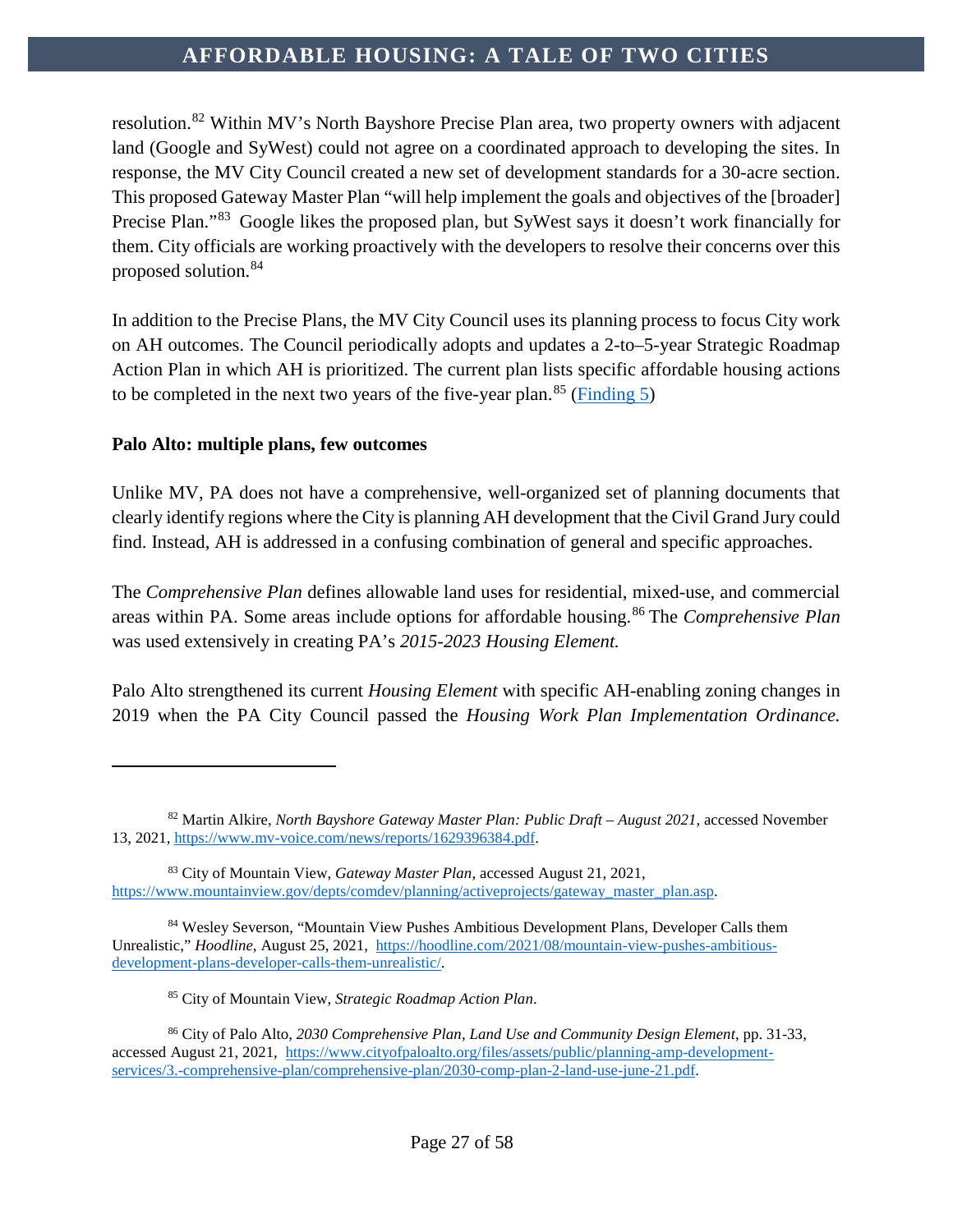Prompted by a 2018 Council Colleagues' Memo calling for more AH, this ordinance amended the *Municipal Code* to "remove barriers and disincentives to housing development at higher densities where appropriate near transit, jobs and services, and that is affordable for a range of income levels [sic]."<sup>[87](#page-28-0)</sup> By approving these zoning changes, PA acknowledged that the housing shortage, particularly for AH, "threatens the city's prosperity, diversity, stability, environment, quality of life, and community character."[88](#page-28-1)

The PA City Council has created many documents that address affordable housing, including the *Comprehensive Plan*, the *Housing Element*, Title 18 of the *Municipal Code*, and numerous ordinances, zoning maps, reports, studies, and design and development guidelines:

- Housing Work Plan
- Coordinated Area Plans (CAP)
- Planned Home Zones (PHZ)
- Priority Development Areas (PDA)
- Affordable Housing Overlays
- Workforce Housing Overlays
- Housing Incentive Programs

There has been some AH success in the current RHNA cycle. For example, a 2019 *Palo Alto Weekly* article announced, "First Affordable-Housing Project in Seven Years Wins Approval."<sup>[89](#page-28-2)</sup> Yet, as the headline demonstrates, PA is not making rapid progress in meeting the community's AH needs.

In January 2020, the PA Planning and Development Services Department updated City Council on housing progress. Staff was not optimistic about the City's ability to meet its RHNA goals. The update warned that "many of the conditions that precipitated the [2018 Council] Colleagues' Memo … continue" and that "the lack of affordable housing at all income levels contributes to" many other problems PA is experiencing, such as "traffic congestion, increased motorist travel time, … greater greenhouse gas emissions," and the difficulty hiring and retaining low-wage workers.<sup>[90](#page-28-3)</sup>

<sup>88</sup> Ibid.

<span id="page-28-3"></span><span id="page-28-0"></span><sup>87</sup> City of Palo Alto, Municipal Code Ordinance No. 5460, April 1, 2019, p. 2, [https://www.cityofpaloalto.org/civicax/filebank/documents/71494.](https://www.cityofpaloalto.org/civicax/filebank/documents/71494)

<span id="page-28-2"></span><span id="page-28-1"></span><sup>89</sup> Gennady Sheyner, "First Affordable-Housing Project in Seven Years Wins Approval: City Council Supports 59-Unit Development on El Camino Real," *Palo Alto Weekly,* January 14, 2019, [https://www.paloaltoonline.com/news/2019/01/14/affordable-housing-project-wins-approval-in-palo-alto.](https://www.paloaltoonline.com/news/2019/01/14/affordable-housing-project-wins-approval-in-palo-alto)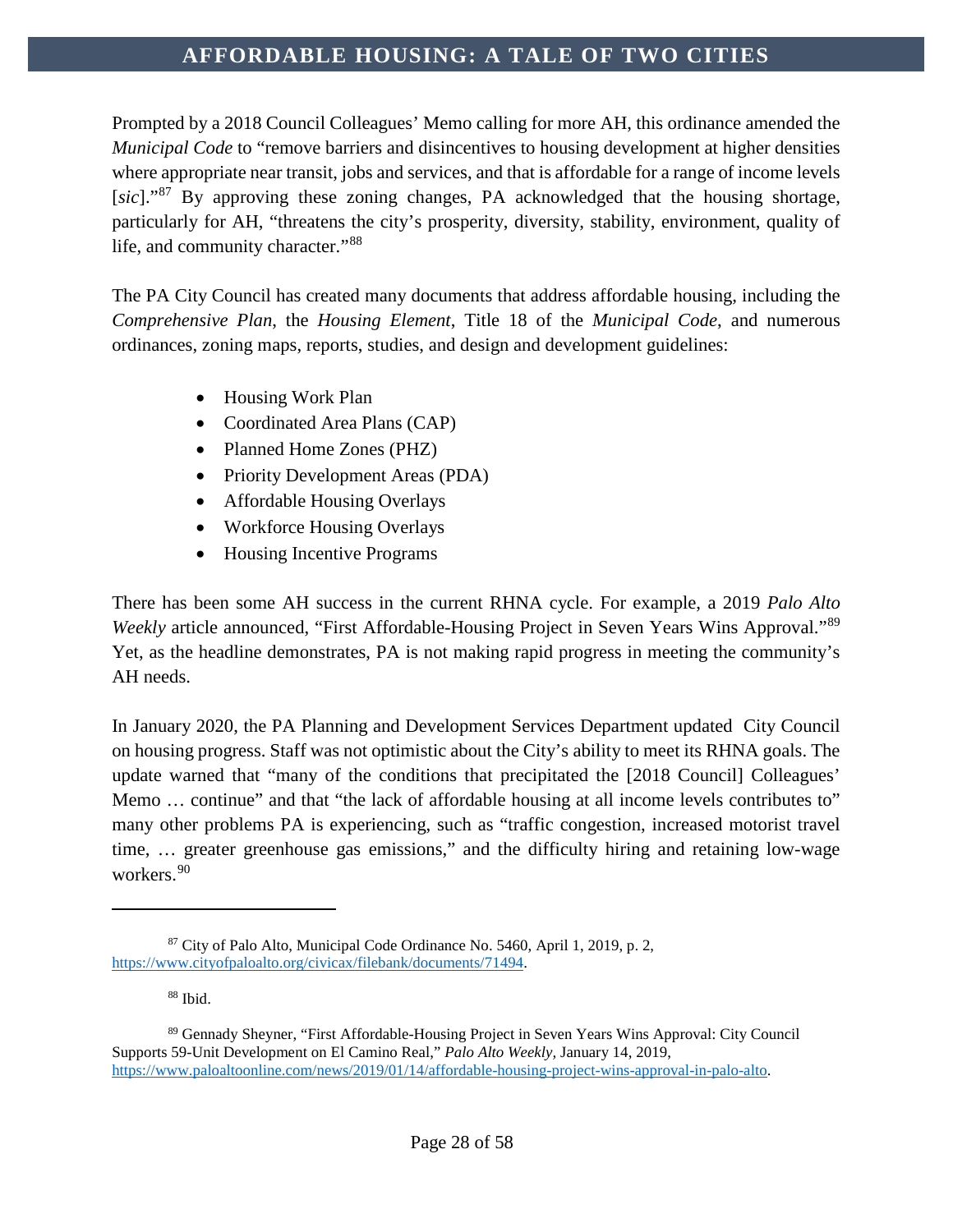These planning documents offer different levers to help AH projects, but there have been few results. To match AH outcomes with their policy goals and campaign platforms, PA leaders need to employ best planning practices such as creating specific planned areas with identified densities, setbacks, height limits, etc., that support AH development. The PA City Council should identify specific regions where zoning will allow AH to be feasible and clarify and simplify zoning requirements. This should be done with wide community input and education.

Compact, comprehensive, and clear plans coupled with 1-to-2-year strategic plans with specific outcomes would give the PA City Council a powerful tool to help make AH development viable. [\(Finding 6\)](#page-42-1)

### **Mountain View: effective reporting**

Mountain View reports on its plans in a variety of ways. As discussed above in the Community Support section, MV City councilmembers conduct annual conversations with residents. The MV Planning Division's website has the precise plans, often with supporting documentation and details.[91](#page-29-0) In addition, the MV Planning Division annually presents a *Housing Element Annual Progress Report* to the City Council (and RHNA). This report is accompanied by a cover memo that summarizes the specific actions and achievements made during the year, which makes the City's accomplishments easy to identify and quantify.  $92$ 

The MV 2015-2023 Housing Element text is available on the City's website.<sup>[93](#page-29-2)</sup> However, a search of the City's website does not easily reveal any 2015-2023 annual updates. The most prominent search result is a link to the *2023-2031 Housing Element Update* on the Community Development website.<sup>[94](#page-29-3)</sup> A version of the 2020 Housing Element Annual Update is provided as an attachment to the March 3, 2021 agenda of the MV Environmental Planning Commission as a staff report.<sup>[95](#page-29-4)</sup>

<span id="page-29-4"></span> $\overline{a}$ <sup>90</sup> City of Palo Alto, City Council Staff Report ID#10950, *Housing Work Plan Update*, January 21, 2020, [https://www.cityofpaloalto.org/files/assets/public/agendas-minutes-reports/reports/city-manager-reports-cmrs/year](https://www.cityofpaloalto.org/files/assets/public/agendas-minutes-reports/reports/city-manager-reports-cmrs/year-archive/2020/id-10950.pdf)[archive/2020/id-10950.pdf.](https://www.cityofpaloalto.org/files/assets/public/agendas-minutes-reports/reports/city-manager-reports-cmrs/year-archive/2020/id-10950.pdf)

<sup>91</sup> City of Mountain View, *Precise Plans*.

<sup>92</sup> City of Mountain View, *2020 Housing Element Annual Progress Report*, March 23, 2021.

<span id="page-29-2"></span><span id="page-29-1"></span><span id="page-29-0"></span><sup>93</sup> City of Mountain View, *2015-2023 Housing Element*, October 14, 2014, [https://www.mountainview.gov/civicax/filebank/blobdload.aspx?BlobID=15284.](https://www.mountainview.gov/civicax/filebank/blobdload.aspx?BlobID=15284)

<span id="page-29-3"></span><sup>94</sup> City of Mountain View, *General Plan and Housing Element*, accessed August 24, 2021, [https://www.mountainview.gov/depts/comdev/planning/regulations/general.asp.](https://www.mountainview.gov/depts/comdev/planning/regulations/general.asp)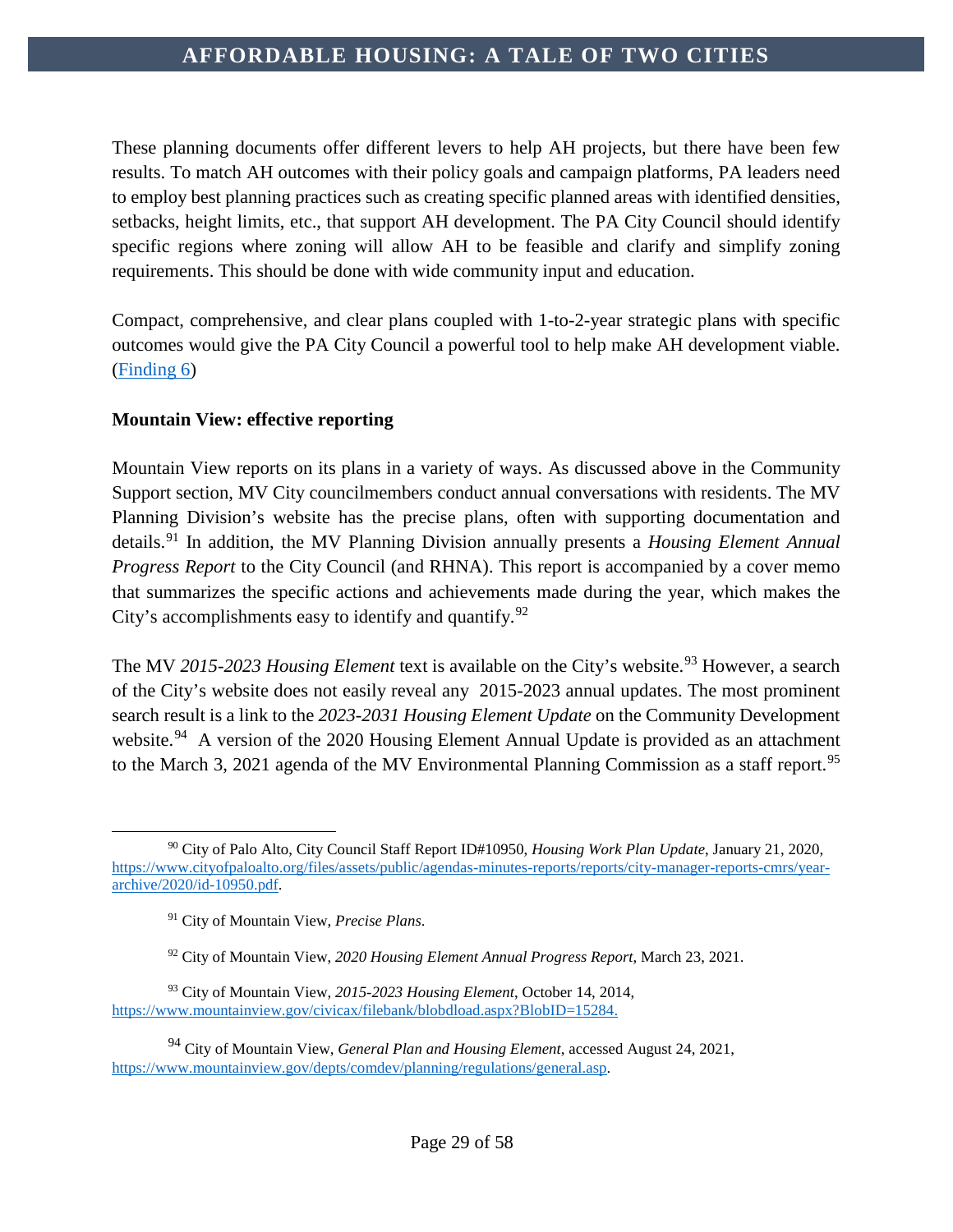Mountain View should update its website to include all the annual *Housing Element Progress Reports*. [\(Finding 7\)](#page-42-2)

### **Palo Alto: reporting confusion**

The Civil Grand Jury found that there are so many plans—with documents, specific rules, and details—that it is difficult for PA residents to understand where AH is planned, what specific design elements zoning would permit (density, height, setbacks, etc.), and what public benefits might accompany each project. Since there is often no linked text, the myriad of plans, overlays, and other documents are also difficult to find when mentioned on a website.<sup>[96](#page-30-0)</sup>

Annual reports are an excellent way to communicate AH progress. This past year, PA's Planning Department submitted a memo with its *2020 Comprehensive Plan and Housing Element Annual Progress Report* to the City Council.<sup>[97](#page-30-1)</sup> The *Comprehensive Plan's* progress and the *Housing Element's Update* are discussed together. The annual *Housing Element Update* tables identifying progress are difficult to understand and are buried as an accompanying attachment. Palo Alto should more clearly communicate its annual AH progress.

The City's website can be a powerful tool to aid in communicating AH plans and achievements to the community. Palo Alto is to be commended on the fact that the full text of its *2015-2023 Housing Element* is linked from the Planning & Development website and that it has *Annual Housing Element Progress Reports* from 2015 through 2018.<sup>[98](#page-30-2)</sup> It should update this annual list with the missing most recent years. [\(Finding 8\)](#page-43-0)

<span id="page-30-0"></span><sup>96</sup> See City of Palo Alto, *Area Plans and Studies: Ongoing Area Plans and Studies,* "Priority Development Areas (PDAs) and Priority Conservation Areas (PCAs)," December 12, 2019. This website has two paragraphs announcing the adoption of a PDA for University Avenue/Downtown but there are no linked documents, [https://www.cityofpaloalto.org/News-articles/Planning-and-Development-Services/Priority-Development-Areas-](https://www.cityofpaloalto.org/News-articles/Planning-and-Development-Services/Priority-Development-Areas-PDAs-and-Priority-Conservation-Areas-PCAs)[PDAs-and-Priority-Conservation-Areas-PCAs.](https://www.cityofpaloalto.org/News-articles/Planning-and-Development-Services/Priority-Development-Areas-PDAs-and-Priority-Conservation-Areas-PCAs)

<span id="page-30-1"></span><sup>97</sup> City of Palo Alto, City Council Staff Report ID#11838, *2020 Comprehensive Plan and Housing Element Annual Progress Reports*, March 15, 2021[, https://www.cityofpaloalto.org/files/assets/public/agendas-minutes](https://www.cityofpaloalto.org/files/assets/public/agendas-minutes-reports/reports/city-manager-reports-cmrs/2021/id-11838.pdf)[reports/reports/city-manager-reports-cmrs/2021/id-11838.pdf.](https://www.cityofpaloalto.org/files/assets/public/agendas-minutes-reports/reports/city-manager-reports-cmrs/2021/id-11838.pdf)

 $\overline{a}$ <sup>95</sup> City of Mountain View, Environmental Planning Commission, "Staff Report, 2020 Housing Element Progress Report*,*" March 3, 2021,

[https://mountainview.legistar.com/LegislationDetail.aspx?ID=4811887&GUID=31D36D2F-EA70-4326-BE48-](https://mountainview.legistar.com/LegislationDetail.aspx?ID=4811887&GUID=31D36D2F-EA70-4326-BE48-2026143531E0&Options=&Search=) [2026143531E0&Options=&Search=.](https://mountainview.legistar.com/LegislationDetail.aspx?ID=4811887&GUID=31D36D2F-EA70-4326-BE48-2026143531E0&Options=&Search=)

<span id="page-30-2"></span><sup>98</sup> City of Palo Alto, *Housing Element (2015-2023)*, accessed August 24, 2021, [https://www.cityofpaloalto.org/Departments/Planning-and-Development-Services/Long-Range-Planning/Housing-](https://www.cityofpaloalto.org/Departments/Planning-and-Development-Services/Long-Range-Planning/Housing-Policies-and-Programs/Housing-Element-2015-2023)[Policies-and-Programs/Housing-Element-2015-2023.](https://www.cityofpaloalto.org/Departments/Planning-and-Development-Services/Long-Range-Planning/Housing-Policies-and-Programs/Housing-Element-2015-2023)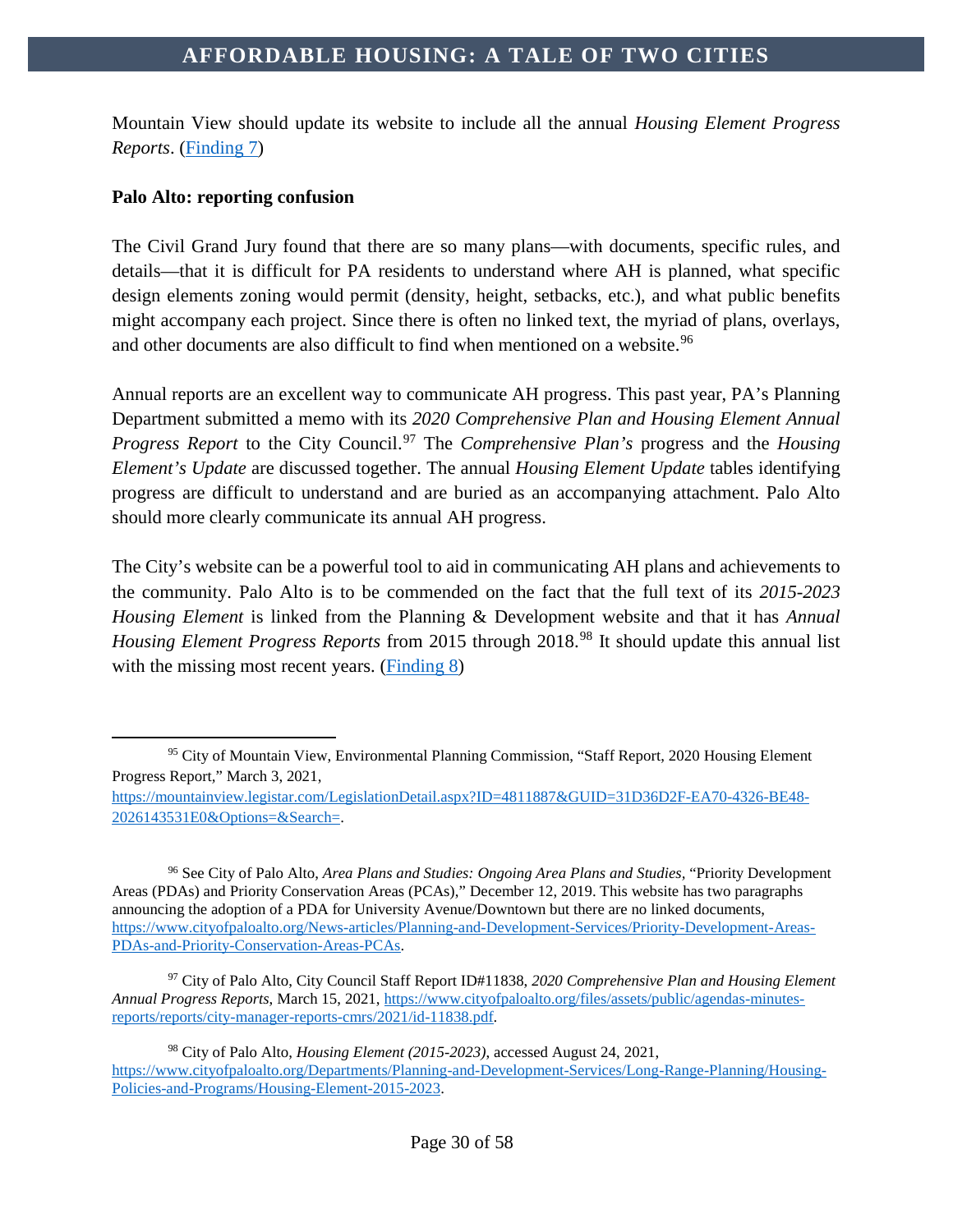# <span id="page-31-0"></span>**Supportive Practices**

Defining and communicating neighborhood plans is an essential best practice in the creation of AH. But, after plans are adopted, cities must create an environment that supports developers as they consider the construction of housing.

One supportive practice is "streamlining and standardizing the uncertain and time-consuming approval process."[99](#page-31-1) The Civil Grand Jury learned that a second supportive practice is to identify a member of the city planning staff who takes the lead on AH development, and who can guide developers through the approval process.

#### **Efficient city review and approval**

In Mountain View, the City review and approval process, beginning with the submission of an initial proposal and ending with formal approval by the City Council, averages less than twelve months. Two Mountain View projects with AH units reflect this efficient process:

- 535-555 Walker Dr., with 58 townhouse units, took eleven months. This involved two meetings with the Development Review Committee followed by the MV City Council approval.<sup>[100](#page-31-2)</sup>
- 394 Ortega Ave., a 144-unit project (including five AH units), took ten months. This involved two meetings with the Development Review Committee, a meeting with the Environmental Planning Commission, and the MV City Council approval.<sup>[101](#page-31-3)</sup>

The length of time it takes developers in PA to move from proposal to entitlement is significantly longer. Two projects with sizes comparable to MV's examples are:

> • 2755 El Camino Ave., a 57-unit project, took two years and one month from the preliminary screening before the PA City Council to the final City

<sup>99</sup> Wood, et al., *Housing Affordability*, p. 5.

<span id="page-31-2"></span><span id="page-31-1"></span><sup>&</sup>lt;sup>100</sup> City of Mountain View, "Council Report," June 12, 2018, [https://mountainview.legistar.com/LegislationDetail.aspx?ID=3523778&GUID=57E1911A-07B7-4D74-87F5-](https://mountainview.legistar.com/LegislationDetail.aspx?ID=3523778&GUID=57E1911A-07B7-4D74-87F5-0185E491F20A) [0185E491F20A.](https://mountainview.legistar.com/LegislationDetail.aspx?ID=3523778&GUID=57E1911A-07B7-4D74-87F5-0185E491F20A)

<span id="page-31-3"></span><sup>101</sup> City of Mountain View, "Council Report," September 20, 2016, [https://mountainview.legistar.com/LegislationDetail.aspx?ID=2838231&GUID=74838AC8-BB92-49DC-8CC1-](https://mountainview.legistar.com/LegislationDetail.aspx?ID=2838231&GUID=74838AC8-BB92-49DC-8CC1-2F0D4B52B705&Options=&Search=) [2F0D4B52B705&Options=&Search=.](https://mountainview.legistar.com/LegislationDetail.aspx?ID=2838231&GUID=74838AC8-BB92-49DC-8CC1-2F0D4B52B705&Options=&Search=)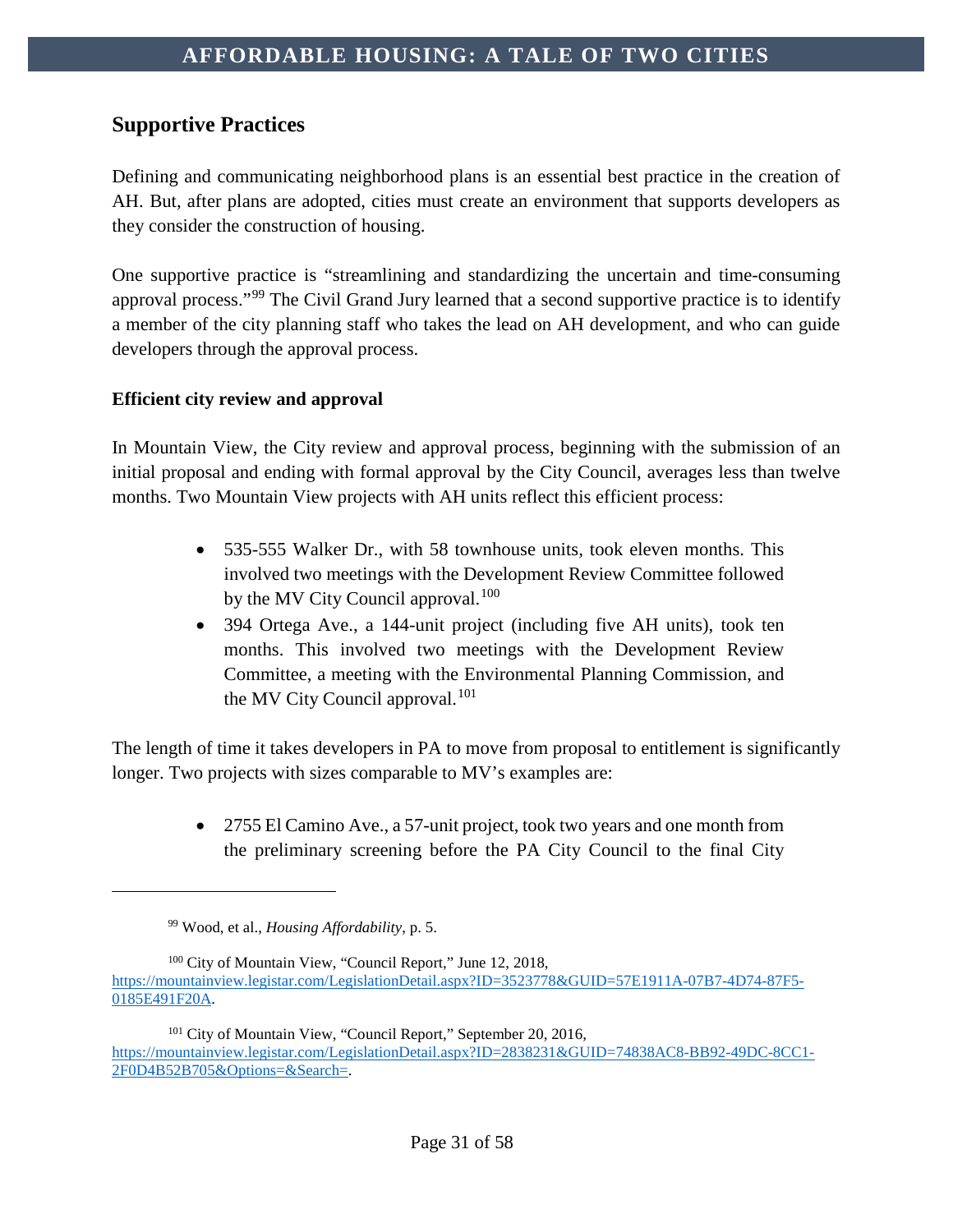Council approval. The approval process involved a preliminary review by the PA City Council, reviews by the Planning Commission and the Architectural Review Board, and a final City Council hearing. This project was complicated by a requirement to amend the zoning code and because architectural plans had to be resubmitted six times.<sup>[102](#page-32-0)</sup>

• 788-796 San Antonio Rd., ground-level retail with 102 units (including 16 below market rate units), took one year and eleven months. The approval process included rezoning, an architectural review, an Environmental Impact Report, and the PA City Council approval.<sup>[103](#page-32-1)</sup>

The Civil Grand Jury found that PA's lengthy approval process discourages developers from working with the City. If the PA wants to encourage the development of AH, it needs to find ways to streamline the approval process. [\(Finding 9\)](#page-43-1)

Palo Alto uses Planned Home Zoning to offer developers greater density, higher building height, and less required parking—provided the project includes Below Market Rate (BMR) housing. This type of development requires a preliminary review by the PA City Council, which adds about four months to the time it takes to obtain final approval. This is an additional risk for developers, who not only must extend the project schedule by four months, but after investing in the project, may subsequently discover that the City Council dislikes the proposed development. Palo Alto should take the time to define specific area development plans with the attendant neighborhood involvement, similar to the Precise Plan process in Mountain View. [104](#page-32-2) If Palo Alto develops area plans that clearly specify the designs that would be acceptable to the City and the community, not only could preliminary reviews be eliminated, but the developer could invest in the project with more confidence that final approval would be obtained.

Another possibility is to combine public meetings. Currently, after the preliminary review by the PA City Council, the project is reviewed in a public meeting with the PA Planning and

<span id="page-32-0"></span><sup>&</sup>lt;sup>102</sup> City of Palo Alto, "2755 El Camino, Attachments," accessed December 3, 2021, [https://aca](https://aca-prod.accela.com/paloalto/Cap/CapDetail.aspx?Module=Planning&TabName=Planning&capID1=16PLN&capID2=00000&capID3=00234&agencyCode=PALOALTO&IsToShowInspection=no)[prod.accela.com/paloalto/Cap/CapDetail.aspx?Module=Planning&TabName=Planning&capID1=16PLN&capID2=](https://aca-prod.accela.com/paloalto/Cap/CapDetail.aspx?Module=Planning&TabName=Planning&capID1=16PLN&capID2=00000&capID3=00234&agencyCode=PALOALTO&IsToShowInspection=no) [00000&capID3=00234&agencyCode=PALOALTO&IsToShowInspection=no;](https://aca-prod.accela.com/paloalto/Cap/CapDetail.aspx?Module=Planning&TabName=Planning&capID1=16PLN&capID2=00000&capID3=00234&agencyCode=PALOALTO&IsToShowInspection=no) [https://aca](https://aca-prod.accela.com/paloalto/Cap/CapDetail.aspx?Module=Planning&TabName=Planning&capID1=16PLN&capID2=00000&capID3=00464&agencyCode=PALOALTO&IsToShowInspection=no)[prod.accela.com/paloalto/Cap/CapDetail.aspx?Module=Planning&TabName=Planning&capID1=16PLN&capID2=](https://aca-prod.accela.com/paloalto/Cap/CapDetail.aspx?Module=Planning&TabName=Planning&capID1=16PLN&capID2=00000&capID3=00464&agencyCode=PALOALTO&IsToShowInspection=no) [00000&capID3=00464&agencyCode=PALOALTO&IsToShowInspection=no.](https://aca-prod.accela.com/paloalto/Cap/CapDetail.aspx?Module=Planning&TabName=Planning&capID1=16PLN&capID2=00000&capID3=00464&agencyCode=PALOALTO&IsToShowInspection=no)

<span id="page-32-1"></span><sup>103</sup> City of Palo Alto, "788-796 San Antonio Road, Attachments," accessed December 3, 2021, [https://aca](https://aca-prod.accela.com/paloalto/Cap/CapDetail.aspx?Module=Planning&TabName=Planning&capID1=19PLN&capID2=00000&capID3=00084&agencyCode=PALOALTO&IsToShowInspection=no)[prod.accela.com/paloalto/Cap/CapDetail.aspx?Module=Planning&TabName=Planning&capID1=19PLN&capID2=](https://aca-prod.accela.com/paloalto/Cap/CapDetail.aspx?Module=Planning&TabName=Planning&capID1=19PLN&capID2=00000&capID3=00084&agencyCode=PALOALTO&IsToShowInspection=no) [00000&capID3=00084&agencyCode=PALOALTO&IsToShowInspection=no.](https://aca-prod.accela.com/paloalto/Cap/CapDetail.aspx?Module=Planning&TabName=Planning&capID1=19PLN&capID2=00000&capID3=00084&agencyCode=PALOALTO&IsToShowInspection=no)

<span id="page-32-2"></span><sup>104</sup> The City of Palo Alto uses the phrase "Precise Plans" in the *Palo Alto Municipal Code: Title 20 Precise Plans* to "provide for the systematic execution of the circulation element of the general plan ... by [among other regulations] designating the precise location of planned rights-of-way" and prevent encroachments. Accessed December 10, 2010[, https://codelibrary.amlegal.com/codes/paloalto/latest/paloalto\\_ca/0-0-0-82433.](https://codelibrary.amlegal.com/codes/paloalto/latest/paloalto_ca/0-0-0-82433)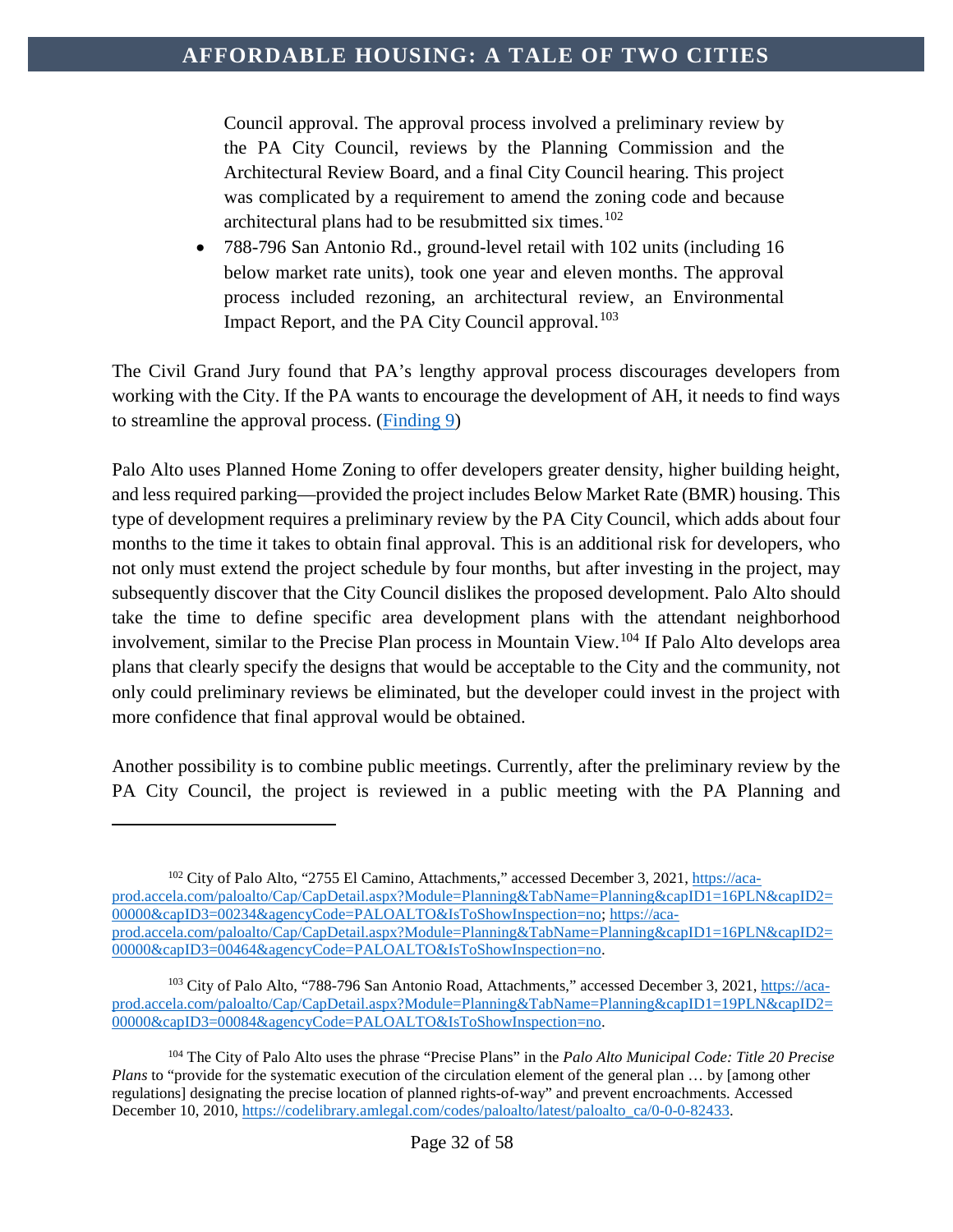Transportation Commission, and in a separate public meeting with the Architectural Review Board. In contrast, MV combines the two meetings with its Design Review Committee, which is chaired by a planning administrator and two consulting architects. Combining the public review meetings would reduce the time it takes for a project to obtain final approval. This would take away an opportunity for public comment, but this drawback could be effectively neutralized by encouraging public feedback when specific area development plans are defined. Palo Alto planners should explore whether a combined process would speed up its approval timeline.

There may be other ways to reduce the time it takes for developers to get their plans approved by the City. Palo Alto planning staff should consult with Mountain View staff to explore additional ways to streamline their approval process.

#### **Single role to manage and advocate for affordable housing**

 $\overline{a}$ 

A classic organizational best practice involves "assigning responsibility for outcomes along with the authority to do what is needed to produce the desired results."[105](#page-33-0) A dedicated AH manager would be responsible for outcomes and drive progress toward the city's AH target. Cities such as Morgan Hill have created a similar affordable housing position leading to strong results. The Civil Grand Jury learned that the Morgan Hill Housing Manager is responsible for achieving the City of Morgan Hill's AH numbers and coordinates projects, funding sources, and organizations to achieve AH outcomes. Top city leader support is critical to the success of position. With that support, a knowledgeable and dedicated AH manager can be responsible for the AH targets, solve problems, and provide stakeholders with expert advice.

The Civil Grand Jury learned that both non-profit and for-profit developers prefer to work with a city expert, a single point-of-contact, particularly when negotiating about residential and affordable units. According to the Newport Beach Community Development Director, "establishing a dialogue with developers on the front end of projects is important."[106](#page-33-1) By consulting with developers, a city's AH manager can understand what they need to make a project feasible. This manager can eliminate lengthy negotiations and prevent avoidable delays. With a clear understanding of both sides' priorities, the AH manager is in a strong negotiation position when working with for-profit developers. [\(Finding 10\)](#page-44-0)

<span id="page-33-0"></span><sup>&</sup>lt;sup>105</sup> Sam Lloyd, "Managers Must Delegate Effectively to Develop Employees: Planning Can Minimize Poor Performance," accessed August 15, 2021, [https://www.shrm.org/resourcesandtools/hr-topics/organizational-and](https://www.shrm.org/resourcesandtools/hr-topics/organizational-and-employee-development/pages/delegateeffectively.aspx)[employee-development/pages/delegateeffectively.aspx;](https://www.shrm.org/resourcesandtools/hr-topics/organizational-and-employee-development/pages/delegateeffectively.aspx) Alexandra Kalev, Frank Dobbin, and Erin Kelly, "Best Practices or Best Guesses? Assessing the Efficacy of Corporate Affirmative Action and Diversity Practices," *American Sociological Review* v. 71, no. 4 (2006), pp. 589-617.

<span id="page-33-1"></span><sup>106</sup> Nikie Johnson, and Jeff Collins, "Report Card: California Cities, Counties Failing Again on Affordable Housing Goals," *Orange County Register,* January 31, 2021[, https://www.ocregister.com/2021/01/31/report-card](https://www.ocregister.com/2021/01/31/report-card-california-cities-counties-failing-again-on-affordable-housing-goals/)[california-cities-counties-failing-again-on-affordable-housing-goals/.](https://www.ocregister.com/2021/01/31/report-card-california-cities-counties-failing-again-on-affordable-housing-goals/)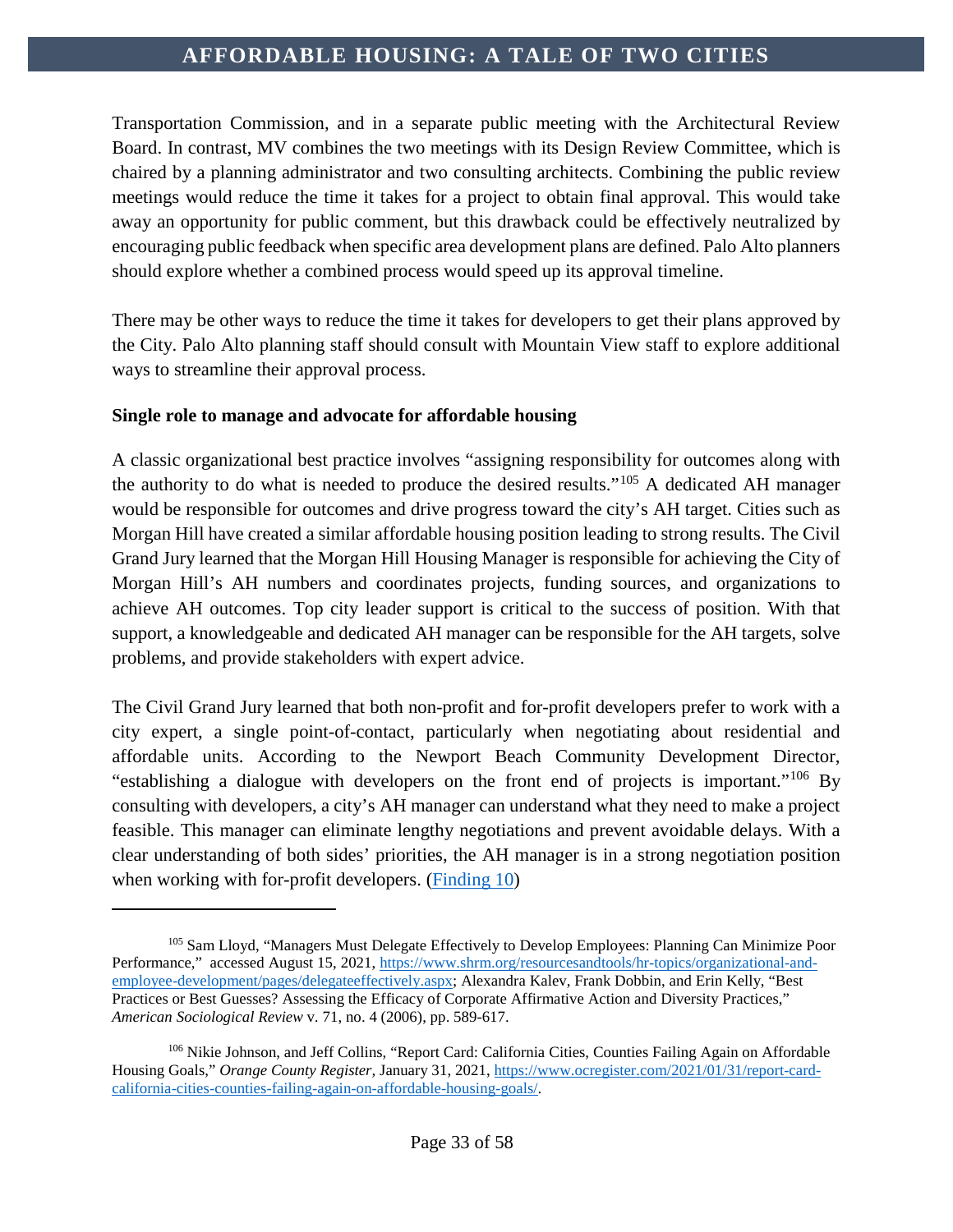# <span id="page-34-0"></span>**AH Financing: City Funding and Financial Participation**

### **Affordable housing is expensive**

In June of this year, MV announced its Montecito Proposal for 84 affordable units and 147 bedrooms.[107](#page-34-3) The planned project development cost totals \$88,702,160, or \$1,055,978 per unit and \$591,348 per bedroom. In December 2020, MV announced its similarly scaled La Avenida project.<sup>[108](#page-34-4)</sup> The total development cost was listed as \$78,573,646 for 100 units (\$785,736 per unit) and 119 bedrooms (\$603,416 per bedroom). In Santa Clara County, 29 projects - totaling 2,969 units and 3,989 bedrooms - have received Measure A funding approval over a three-year span. The average cost per unit of AH for those projects is \$678,365. The average cost per bedroom for these same projects is \$504,905.

#### **Affordable housing financing is complex**

 $\overline{a}$ 

<span id="page-34-1"></span>One public official close to this issue noted that the projects require anywhere from 8-15 sources of financing. As an example of this complexity, the funding plan for the Montecito project is shown i[n Table 5](#page-34-2) below. In addition to the Measure A and MV funds, the project required seven additional sources:

| <b>Permanent Sources</b>                          | <b>Dollar Amounts</b> |
|---------------------------------------------------|-----------------------|
| Tax Credit Equity                                 | \$31,085,934          |
| City of Mountain View                             | 18,000,000            |
| County of Santa Clara Measure A                   | 16,000,000            |
| Federal Home Loan Bank-Affordable Housing Program | 820,000               |
| Conventional Loan                                 | 9,507,000             |
| <b>Contributed Developer Fee</b>                  | 5,478,000             |
| Deferred Developer Fee                            | 877,655               |
| Fee Waivers                                       | 5,473,911             |
| Deferred Interest from City and County            | 1,459,660             |
| <b>TOTAL</b>                                      | \$88,702,160          |

### <span id="page-34-2"></span>**Table 5. Charities Housing Funding Proposal – 1265 Montecito Avenue**

<span id="page-34-3"></span><sup>107</sup> Kevin Forestieri, "Mountain View City Council Earmarks \$16M for Costly New 84-Unit Affordable Housing Project," *Mountain View Voice*, June 28, 2021[, https://www.mv-voice.com/news/2021/06/28/mountain](https://www.mv-voice.com/news/2021/06/28/mountain-view-city-council-earmarks-16m-for-costly-new-84-unit-affordable-housing-project)[view-city-council-earmarks-16m-for-costly-new-84-unit-affordable-housing-project.](https://www.mv-voice.com/news/2021/06/28/mountain-view-city-council-earmarks-16m-for-costly-new-84-unit-affordable-housing-project)

<span id="page-34-4"></span><sup>108</sup> Kevin Forestieri, "Mountain View Pours \$15M into North Bayshore's First Affordable Housing Project, *Mountain View Voice,* December 14, 2020, [https://dmv-voice.com/news/2020/12/14/mountain-view-pours-15m](https://dmv-voice.com/news/2020/12/14/mountain-view-pours-15m-into-north-bayshores-first-affordable-housing-project)[into-north-bayshores-first-affordable-housing-project.](https://dmv-voice.com/news/2020/12/14/mountain-view-pours-15m-into-north-bayshores-first-affordable-housing-project)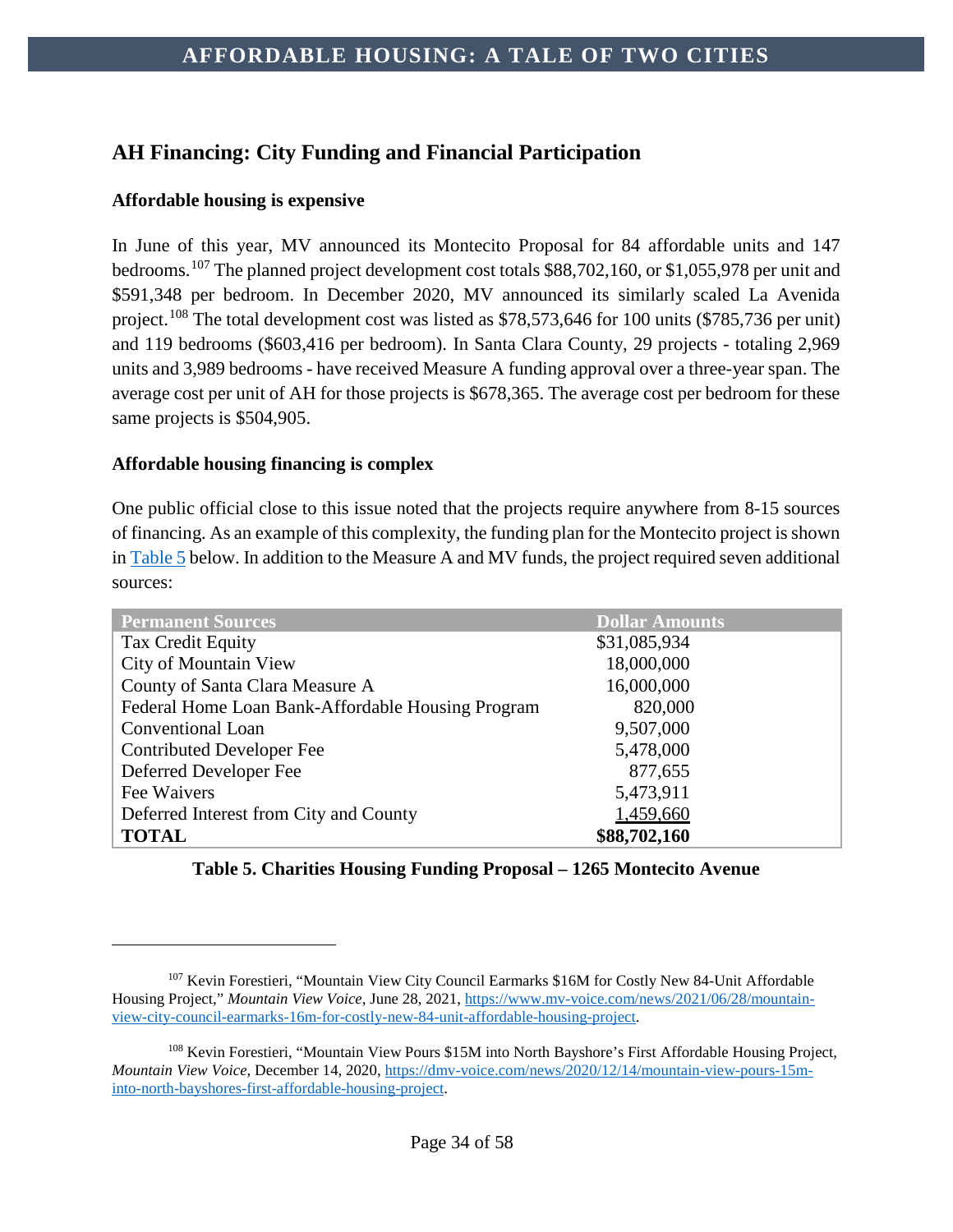The largest source, the Tax Credit Equity, is from a Low-Income Housing Tax Credit Program.<sup>[109](#page-35-0)</sup>

When the Charities Housing Funding Proposal to build AH at 1265 Montecito Avenue in MV was later announced, the funding mix changed. Santa Clara County took the lead on the project, committing \$18M, and MV committed \$16M.

#### **Multi-faceted funding strategies build more affordable housing**

Despite the scale of resources required and the complexity of project financing, AH does get built. However, it is difficult to fully understand the financing and what deals are made because real estate negotiations are done behind closed doors. Real estate negotiations, like those that involve personnel decisions, are not subject to the Ralph M. Brown Act's public meeting requirements.<sup>[110](#page-35-1)</sup>

In addition, residential and commercial development projects add costs to local infrastructure and services. When offices and housing are built, more people will live in the community. More classrooms and teachers will be needed. Parks need to be built. Demands for police, fire and utilities providers will increase. The need for other service workers in restaurants and delivery services will increase and those individuals will need places to live. In a post-Prop 13 world, cities must find ways to fund these services. Often that means charging fees on commercial development projects.

Multiple public funding sources are available to achieve AH goals. Federal and state programs play a central role. A prime example is the federal tax credit program in the Montecito project. Both the federal government and the State are committing funding through Homekey (as described below). The federal government is the primary funding source for AH, supplying all the Low-Income Housing Tax Credit money and most of the funding for Homekey. Unfortunately, the State of California is not providing a substantial amount of funding to help cities with this difficult problem.

<span id="page-35-0"></span><sup>&</sup>lt;sup>109</sup> The Low-Income Housing Tax Credit is a federal resource, administered by the states, available to support affordable housing. Developers receiving an award use the tax credits to raise equity capital from investors. The tax credit gives investors a dollar-for-dollar reduction in their federal tax liability in exchange for equity. The tax credits are claimed over a ten-year period.

<span id="page-35-1"></span><sup>110</sup> California Government Code § 54956.8, accessed November 7, 2021, [https://leginfo.legislature.ca.gov/faces/codes\\_displayText.xhtml?lawCode=GOV&division=2.&title=5.&part=1.&ch](https://leginfo.legislature.ca.gov/faces/codes_displayText.xhtml?lawCode=GOV&division=2.&title=5.&part=1.&chapter=9.&article=) [apter=9.&article=.](https://leginfo.legislature.ca.gov/faces/codes_displayText.xhtml?lawCode=GOV&division=2.&title=5.&part=1.&chapter=9.&article=)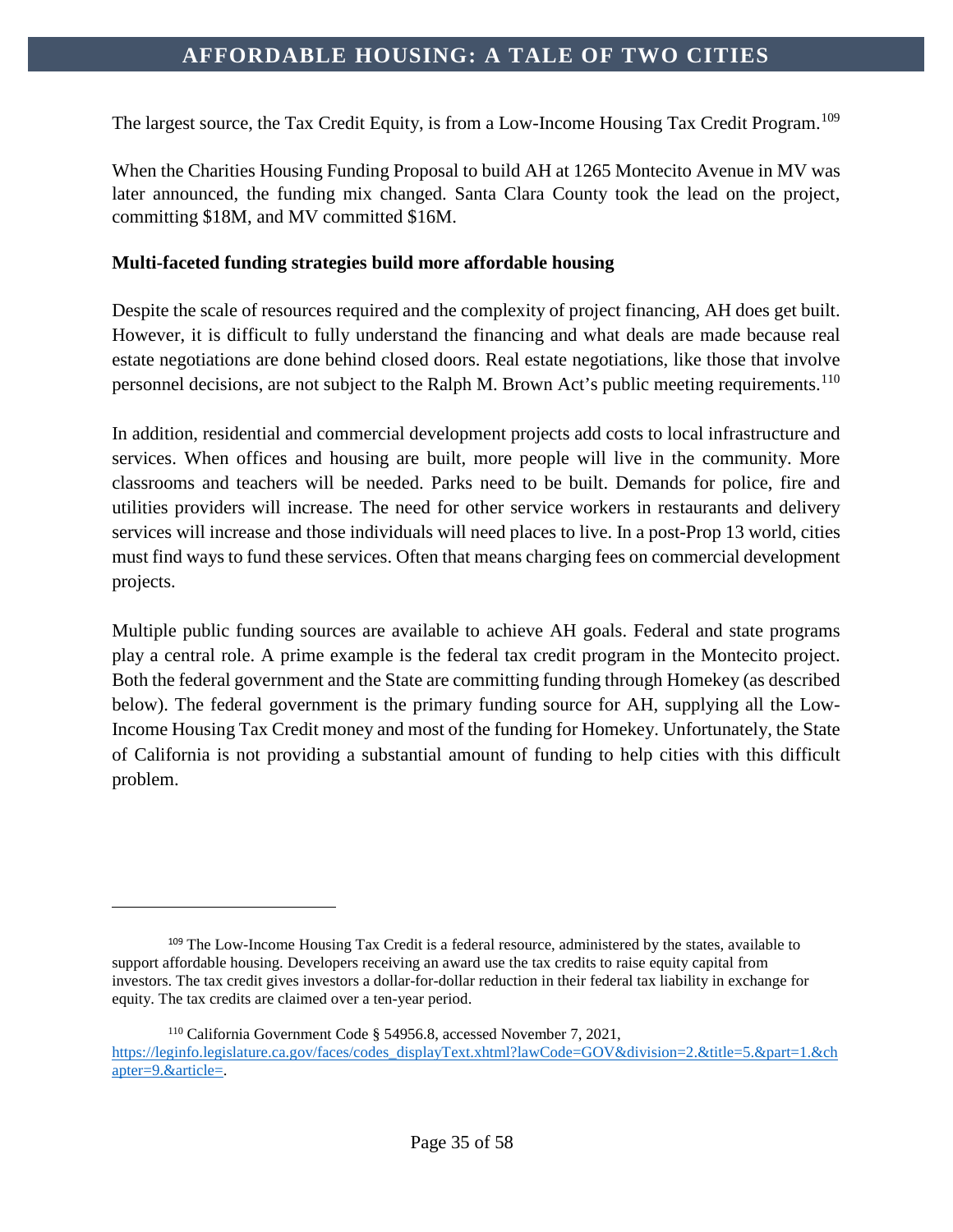Santa Clara County plays an important fiscal role as well. Measure A, a bond approved by voters in 2016, provides \$950M to build AH.<sup>[111](#page-36-0)</sup> Santa Clara County is commended for its support of the County's AH needs.

Private organizations such as the Housing Trust Silicon Valley also play a role. Their Tech Fund enables private individuals and Bay Area employers to invest in AH projects.<sup>[112](#page-36-1)</sup>

#### **City Affordable Housing funding challenges and opportunities**

The task at the city level is twofold. First, it must leverage all possible external funding from federal, state, and county sources. The Montecito and La Avenida projects are good examples of leveraging from city and county funds, including funds from Measure A.

Second, cities must contribute directly. An excellent recent example of this occurred when MV contributed \$15M to the La Avenida Project and \$16M to the Montecito Project. It is critical for cities to contribute funding since city funds are often the first—and most necessary—step to acquiring other external funding sources.

Cities can contribute directly by:

- 1. Developing local pools of funding. For example, until recently, MV had a fund of \$69M to finance AH and support the cost of new infrastructure. [\(Finding 11\)](#page-44-1) Mountain View built its AH fund through linkage or impact fees (fees imposed on property developers by municipalities for the new infrastructure required to accommodate new development). These fees are paid by office space developers. Palo Alto, with its annual cap on office space development, has severely restricted this source of funding.<sup>[113](#page-36-2)</sup>
- 2. Waiving or deferring fees where AH is provided. The Montecito project is an example.
- 3. Negotiating other benefits to have developers include AH units. For example, allowing additional height, less required parking, or increased Floor Area Ratio (FAR), which is the size of a building's floor area in relation to the parcel size on which the building is located. For example, a market rate housing project can be transformed by trading increased density

<span id="page-36-0"></span><sup>111</sup> Santa Clara County, "Complete Text of Measure A," accessed August 1, 2021, [https://www.sccgov.org/sites/scc/Documents/Complete-Text-of-Measure-A-20.pdf.](https://www.sccgov.org/sites/scc/Documents/Complete-Text-of-Measure-A-20.pdf)

<span id="page-36-1"></span><sup>112</sup> Donna Kimura, "Silicon Valley Firms Invest in Affordable Housing," *Affordable Housing Finance,*  February 13, 2019, https://www.housingfinance.com/finance/silicon-valley-firms-invest-in-affordable-housing o.

<span id="page-36-2"></span><sup>113</sup> Gennady Sheyner, "Palo Alto Approves Permanent Office Cap," *Palo Alto Online,* May 1, 2018, [https://www.paloaltoonline.com/news/2018/05/01/palo-alto-approves-permanent-office-cap.](https://www.paloaltoonline.com/news/2018/05/01/palo-alto-approves-permanent-office-cap)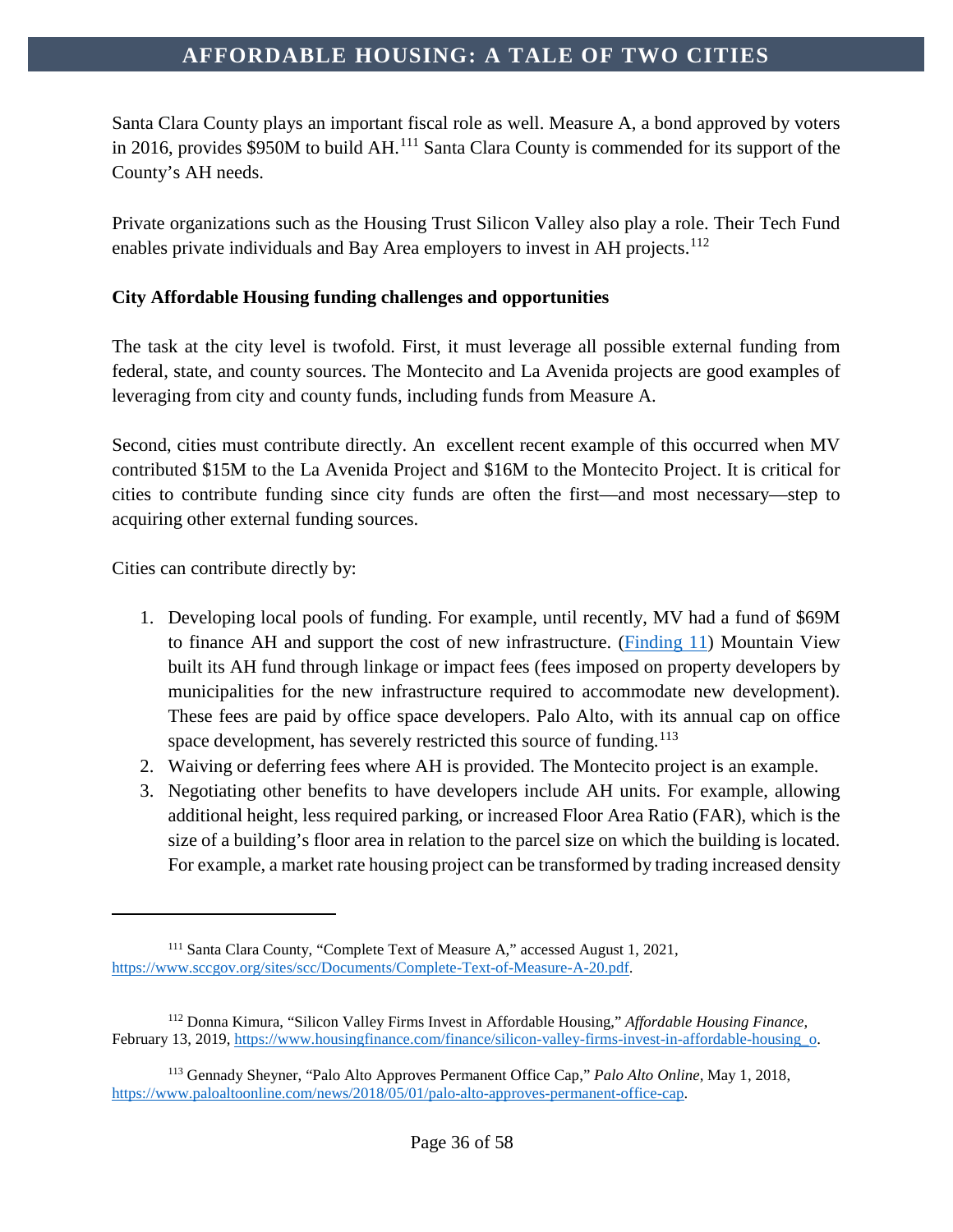for more affordable units, or by obligating the developer to build or buy AH elsewhere. Both MV and PA have used these methods to incentivize housing development. Mountain View has had a greater degree of success, in part because it has been much more aggressive with office development.

- 4. Contributing city-owned land. The inventory of available city land can have a significant impact on the cost and risk of building AH.
- 5. Using tax increment financing. As property taxes rise above a base year, the added amount, or the "increment," could be used to finance AH and/or needed infrastructure. To do this, some of the increase in property tax revenue that has traditionally supported operations like the police and fire departments would be redirected to AH. No new taxes would be required because this is a diversion of property taxes from other services. This approach has long been in use in the United States and elsewhere but has many legal complications that would need to be addressed.
- 6. Establishing new ongoing sources of revenue by relying on a broader base of payors rather than an individual project developer. Revenue could include new business taxes, fees on real estate activity such as transfer taxes and recording fees, or parcel taxes. Both PA and MV are exploring these opportunities. Mountain View changed its business licensing tax in 2018 and currently raises about \$6M per year. At this time, MV intends to spend these funds on capital projects related to commuting activity instead of AH. The increased AH housing targets in the next RHNA cycle may cause MV and PA to consider asking voters to consider increasing local property taxes as part of their funding solution.<sup>[114](#page-37-0)</sup> [\(Finding 12\)](#page-45-0)

Mountain View's success in developing a local housing fund enabled the City to issue several Notices of Funding Availability (NOFAs).[115](#page-37-1) These substantial NOFAs, 2014 (\$12.5M), 2016  $(\$36M)$ , and  $2018$   $(\$22M)$ , encouraged developers to come forward with AH proposals.<sup>[116](#page-37-2)</sup> Mountain View's commitment to AH funding set the stage for leveraging other sources of financing to build affordable housing projects.

<span id="page-37-0"></span><sup>114</sup> Kevin Forestieri, "Facing a Requirement to Allow 11K New Homes, Mountain View Looks to Update its Housing Plans," *Mountain View Voice,* August 16, 2021[, https://mv-voice.com/news/2021/08/16/mountain-view](https://mv-voice.com/news/2021/08/16/mountain-view-seeks-to-update-housing-plans-following-new-requirement-to-allow-11k-new-homes)[seeks-to-update-housing-plans-following-new-requirement-to-allow-11k-new-homes;](https://mv-voice.com/news/2021/08/16/mountain-view-seeks-to-update-housing-plans-following-new-requirement-to-allow-11k-new-homes) Gennady Sheyner, "New Numbers, Same Concerns as Palo Alto Challenges Housing Mandate," *Palo Alto Weekly,* January 13, 2021, [https://www.paloaltoonline.com/news/2021/01/13/new-numbers-same-concerns-as-palo-alto-challenges-housing](https://www.paloaltoonline.com/news/2021/01/13/new-numbers-same-concerns-as-palo-alto-challenges-housing-mandate)[mandate.](https://www.paloaltoonline.com/news/2021/01/13/new-numbers-same-concerns-as-palo-alto-challenges-housing-mandate)

<span id="page-37-1"></span><sup>&</sup>lt;sup>115</sup> Notice of Funding Availability is a public notice issued by a governmental entity which announces the availability of funding for a specific purpose and can be requested through an application process. It is typically awarded competitively for proposals that achieve an outcome desired by that organization.

<span id="page-37-2"></span><sup>116</sup> Mark Noack, "Affordable Housing Project Carries Steep Price," *Mountain View Voice,* April 20, 2018, [https://mv-voice.com/news/2018/04/20/affordable-housing-project-carries-steep-price.](https://mv-voice.com/news/2018/04/20/affordable-housing-project-carries-steep-price)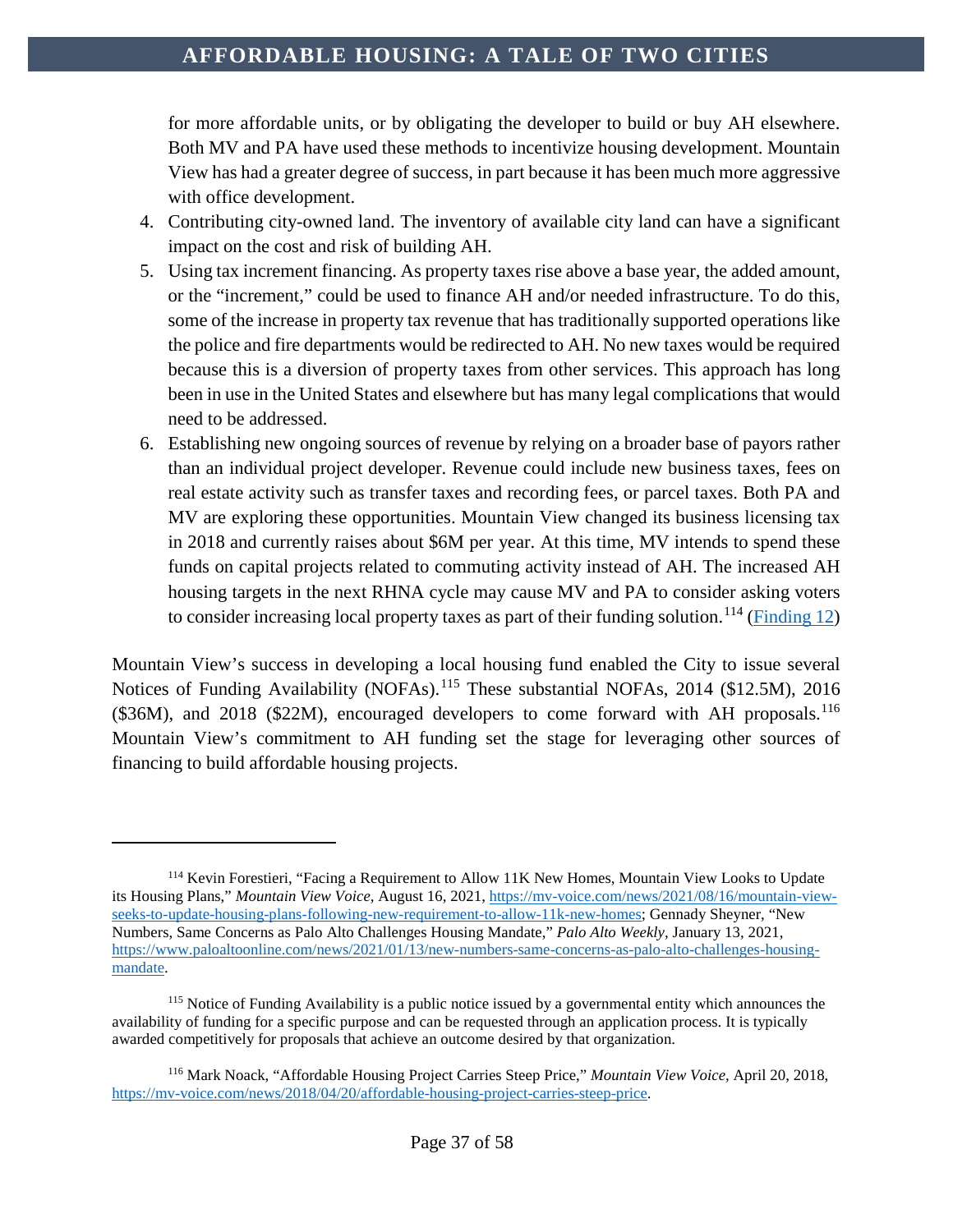#### **100% affordable housing projects vs. mixed-use projects**

There are two main types of AH projects. The first is the 100% AH type in which only housing is built, often by a non-profit organization. The second type is a mixed-use project. In mixed-use projects, the developer delivers a combination of occupant units, including some or all of office space, retail space and housing. Mountain View and Palo Alto have differing views on the relative use of these two project types.

The Montecito and La Avenida projects are examples of strong public funding for 100% AH projects. Both projects make use of significant County Measure A funds and MV pooled funds. That said, building 184 units and 264 bedrooms required committing \$34M, almost 50% of the MV Development Fund. One hundred percent AH projects may be too costly for cities to afford, particularly if cities cap commercial development and the fees or inclusionary units that such development generates.<sup>[117](#page-38-0)</sup>

An alternative to 100% city-financed AH is the Gateway Master Plan ("Plan") announced by MV.<sup>[118](#page-38-1)</sup> This large mixed-use project located at the Shoreline Boulevard entrance to MV's North Bayshore neighborhood is a 29-acre project spanning land owned by Google, SyWest and MV. The Plan provides for 500,000 square feet of office space, 300,000 square feet of entertainment/restaurants and retail, and a 200-room hotel. After earlier attempts by Google and SyWest to agree on a plan failed, MV took the initiative and proposed this project.

The Gateway Plan provides up to 2,800 residential units. Twenty percent of those units (560) are affordable units. While the publicly accessible plan does not include financing data, the heavy office space and retail space components create a mixed-use blend that likely makes the project profitable for the two property owners. Mountain View contributed land to the deal and offered zoning that increased the FAR as an incentive. At the time of this report, Google likes the Plan, while SyWest has said it doesn't meet its profitability requirements.<sup>[119](#page-38-2)</sup>

Mixed-use projects typically involve substantial negotiations between a developer and a city. Developers need zoning concessions (height, parking, density) or other concessions such as reduced city fees. Cities need AH units or other public benefits in return for those concessions.

<span id="page-38-0"></span><sup>&</sup>lt;sup>117</sup> Inclusionary units are affordable housing units that a developer includes in a project—typically at a citymandated percentage (e.g., 15 or 20%) of the total project units approved.

<sup>118</sup> Martin Alkire, *North Bayshore Gateway Master Plan.*

<span id="page-38-2"></span><span id="page-38-1"></span><sup>119</sup>Wesley Severson, "Mountain View Pushes Ambitious Development Plans, Developer Calls Them Unrealistic," *Hoodline*, August 25, 2021, [https://hoodline.com/2021/08/mountain-view-pushes-ambitious](https://hoodline.com/2021/08/mountain-view-pushes-ambitious-development-plans-developer-calls-them-unrealistic/)[development-plans-developer-calls-them-unrealistic/.](https://hoodline.com/2021/08/mountain-view-pushes-ambitious-development-plans-developer-calls-them-unrealistic/)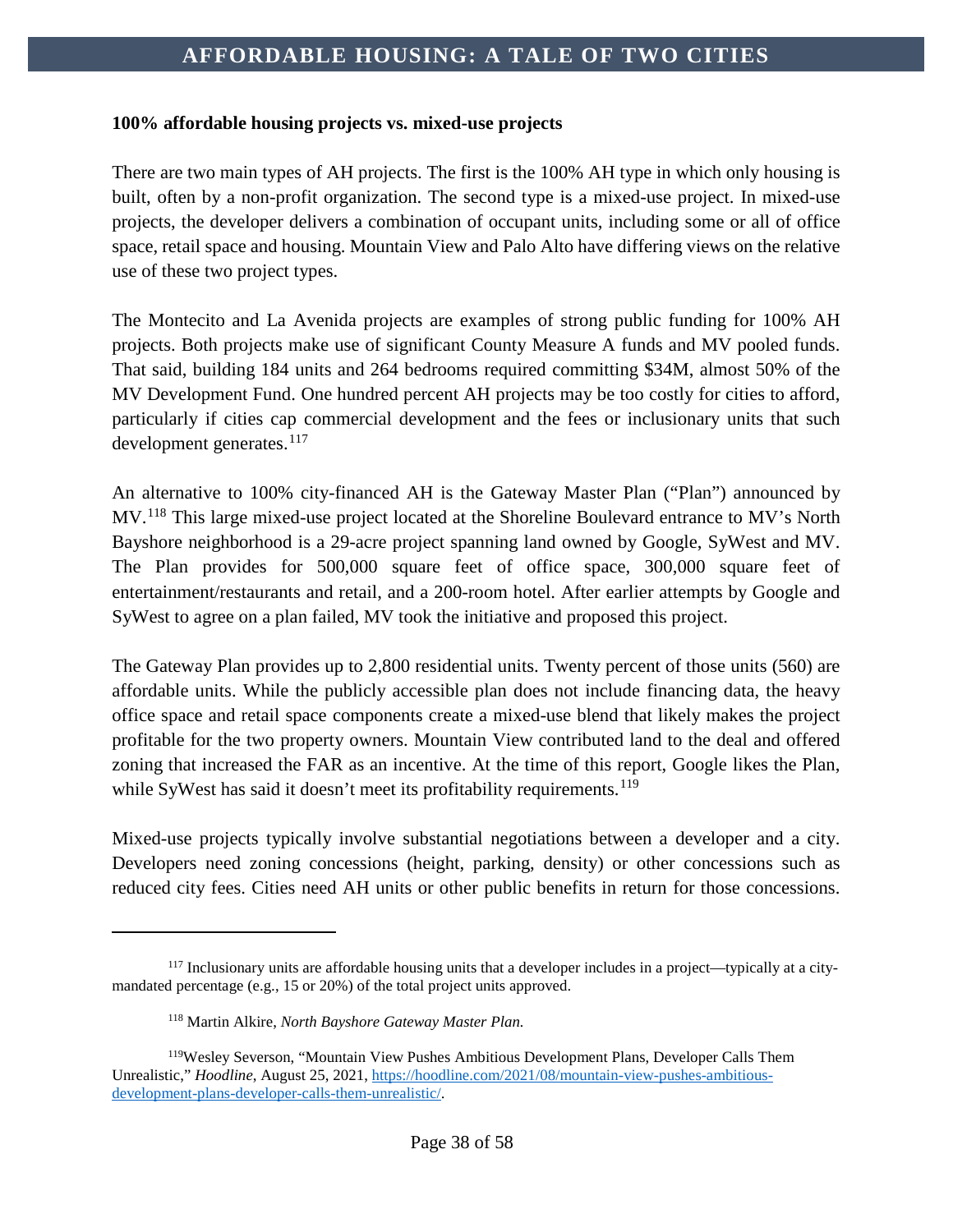Although each project is unique, including profitable office space in the project underpins the developers' ability to provide AH and other community benefits. Achieving AH goals require that a balance be found between the community's needs and the developer's profitability requirements. [\(Finding 13\)](#page-45-1)

### **Unintended consequences of a commercial project focused funding approach**

In addition to the benefits of mixed-use projects, the Gateway Project poses an important question: When a city permits more office space to be built, are enough units of AH created to support the service workers needed because of the increased office space? Gateway will generate at least three types of service worker demands:

- The new office buildings will require maintenance, landscaping, food service, and security workers.
- The project's restaurants, retail, and hotel operations will require service workers.
- There will also be impacts throughout the city police, fire, teachers, grocery clerks, and others.

A very large percentage of the workers in the list above will be low-income employees and will require AH. At the high end of the Gateway Plan, the project will provide 560 affordable units potentially housing approximately 1,100 service workers.<sup>[120](#page-39-0)</sup> Is that enough? [\(Finding 14\)](#page-45-2)

#### **Homekey**

 $\overline{a}$ 

The State of California has created significant housing funding through Homekey, which combines both state and federal funds.<sup>[121](#page-39-1)</sup> Cities and the County can use these funds to create affordable housing for the homeless and other vulnerable populations. In one such affordable housing implementation, MV has partnered with the State, the County, and a private builder (LifeMoves)

<span id="page-39-0"></span><sup>120</sup> Bay Area Council Economic Institute, *Technology Works*, p. 24-25; Non Profit Housing Association of Northern California, "Jobs/Housing Fit and the Effects on Bay Area Health, Equity and Environment," accessed December 10, 2021[, https://nonprofithousing.org/wp-content/uploads/2020/02/JH-Fit-Fact-Sheet-FINAL-9.15.pdf.](https://nonprofithousing.org/wp-content/uploads/2020/02/JH-Fit-Fact-Sheet-FINAL-9.15.pdf)

<span id="page-39-1"></span><sup>121</sup> California Department of Housing and Community Development, *Homekey: Bringing California Home,* accessed September 23, 2021[, https://homekey.hcd.ca.gov;](https://homekey.hcd.ca.gov/) H. Blair Kincer, "Homekey Program Provides Additional Subsidy for Affordable Housing Development Across California," *Novogradac*, November 19, 2020, [https://www.novoco.com/notes-from-novogradac/homekey-program-provides-additional-subsidy-affordable](https://www.novoco.com/notes-from-novogradac/homekey-program-provides-additional-subsidy-affordable-housing-development-across-california)[housing-development-across-california;](https://www.novoco.com/notes-from-novogradac/homekey-program-provides-additional-subsidy-affordable-housing-development-across-california) Wesley Severson, "Mountain View Pushes Ambitious Development Plans.," *Hoodline.*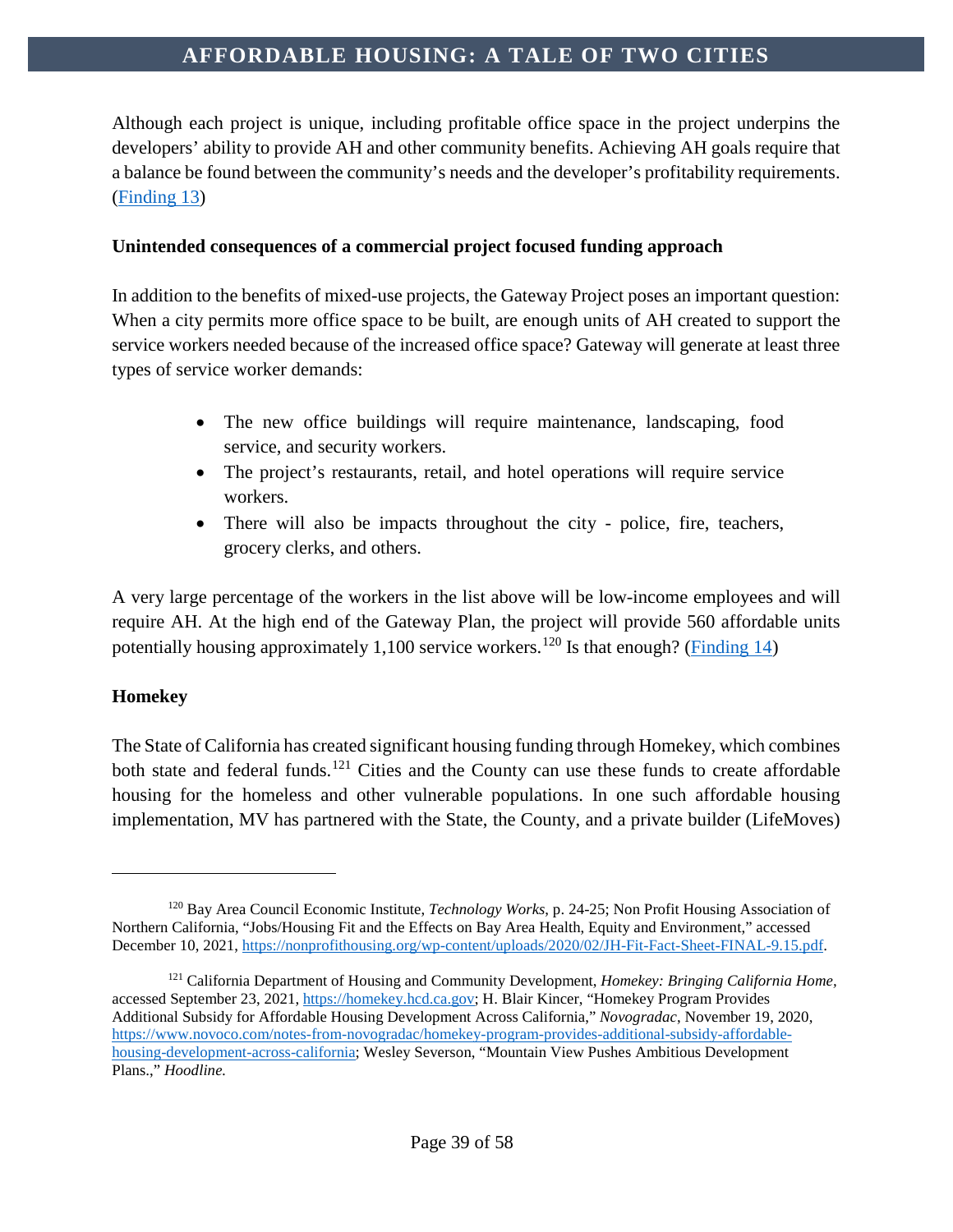to construct 100 units and 124 beds of Homekey housing.<sup>[122](#page-40-0)</sup> The Homekey funding for this project is \$14.4M. Occupancy began in the spring of 2021. Palo Alto is also considering a similar Homekey project.

The Homekey/LifeMoves target population in MV is homeless families, seniors, and disabled individuals. This program is intended to house people for 4-6 months, and they will subsequently need to find permanent AH.

<span id="page-40-0"></span><sup>122</sup> City of Mountain View, *LifeMoves Mountain View Now Providing a Path to Stability for Individuals and Families Experiencing Homelessness*, May 6, 2021, [https://www.mountainview.gov/civicax/filebank/blobdload.aspx?BlobID=35478.](https://www.mountainview.gov/civicax/filebank/blobdload.aspx?BlobID=35478)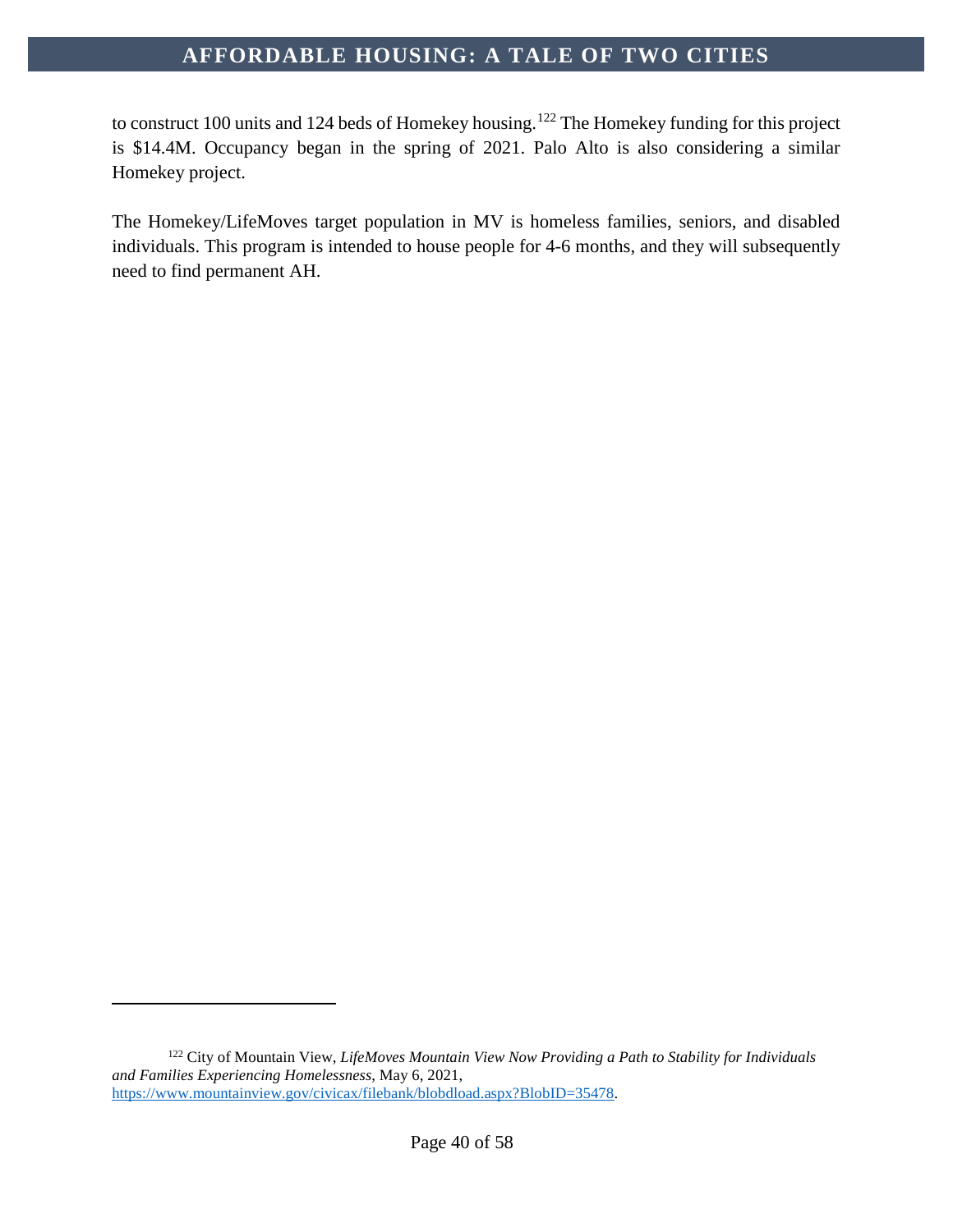# <span id="page-41-0"></span>**FINDINGS AND RECOMMENDATIONS**

# <span id="page-41-1"></span>**Finding 1**

The Civil Grand Jury commends the City of Mountain View for prioritizing and exhibiting strong, visible support for affordable housing and progress towards Regional Housing Needs Allocation targets.

No recommendation.

# <span id="page-41-2"></span>**Finding 2**

The Civil Grand Jury commends the City of Mountain View for creating a multi-tiered communication plan that both communicates the value of affordable housing to all stakeholders and addresses their issues. This has engendered strong community support for affordable housing leading to many successful projects.

No recommendation.

# <span id="page-41-3"></span>**Finding 3**

The Palo Alto City Council has not taken a leadership role in developing community support for affordable housing planning and projects.

# **Recommendation 3**

The City of Palo Alto should research how other cities foster support for affordable housing and develop a communication plan focused on increasing community support for affordable housing. The plan should be developed and made available to the public by June 30, 2022.

# <span id="page-41-4"></span>**Finding 4**

Palo Alto City councilmembers do not play a strong enough leadership role in personally engaging in community education and discussion to aid in resident acceptance of affordable housing.

### **Recommendation 4**

The City of Palo Alto should conduct a "lessons learned" analysis from the 4-year unsuccessful North Ventura Coordinated Area Plan planning process. The City of Palo Alto should create an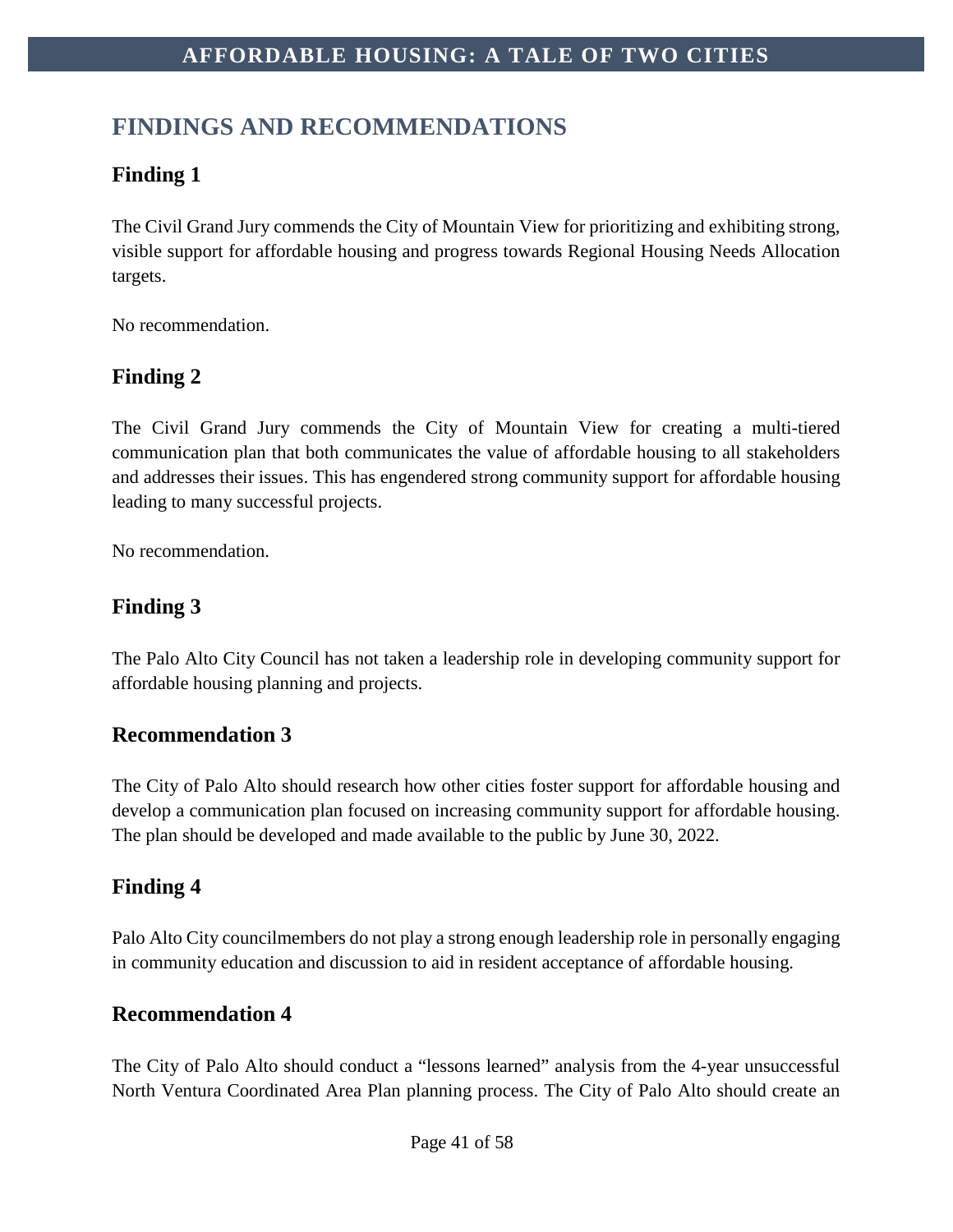improved process to bring residents to a shared understanding of the needs and complexities of affordable housing development. This process should include direct involvement of Palo Alto City elected leaders in community outreach. These recommendations should be completed by June 30, 2022.

# <span id="page-42-0"></span>**Finding 5**

The *Housing Element Plan* and land-use changes are foundational to supporting affordable housing, but they are not enough. Affordable housing also needs cities to create area-specific landuse and zoning plans like the City of Mountain View's Precise Plans. Mountain View has also prioritized affordable housing development by using its planning processes to specifically identify a set of projects and actions within a concrete time frame. The City of Mountain View is to be commended for both its use of Precise Plans and its short-term City Strategic Planning process.

No recommendation.

### <span id="page-42-1"></span>**Finding 6**

The City of Palo Alto's multiplicity of planning policies and documents creates lengthy processes and can lead to frustration for all parties, including neighborhoods as well as developers. The City of Palo Alto does not have a comprehensive set of plans organized by area or neighborhood that include all zoning elements and regulations that could support AH. Current plans do not clearly and concisely identify where affordable housing could be built with design and density acceptable to the City of Palo Alto and the community.

### **Recommendation 6a**

The City of Palo Alto should identify, by March 31, 2022, three or four areas where significant affordable housing can be built.

# **Recommendation 6b**

The City of Palo Alto should agree, by June 30, 2022, to task its planners to create realistic plans for each identified area in consultation with residents and developers.

# <span id="page-42-2"></span>**Finding 7**

Mountain View Planning Division's summary memo to the Mountain View City Council provides a clear, concise update on progress toward *Housing Element* goals. The City of Mountain View is commended for the clarity and conciseness of its *Annual Housing Element Progress Update* to the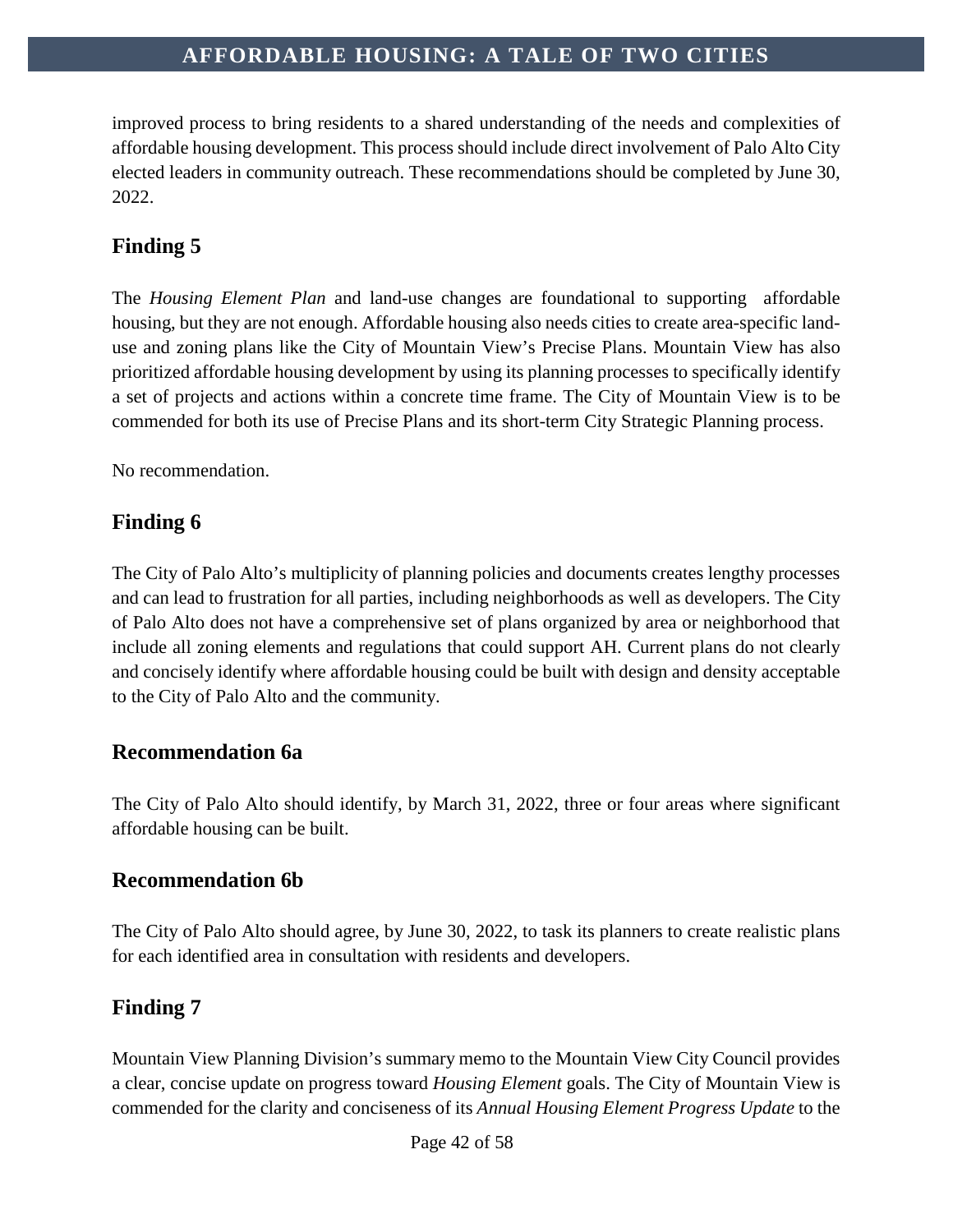Mountain View City Council. However, the *Annual Housing Element Progress Updates* with cover memos to the Mountain View City Council cannot be found easily by the public on the city's website.

### **Recommendation 7**

The City of Mountain View should publish its *Annual Housing Element Updates* and the summaries (in an appropriate form) on the city's website by June 30, 2022.

# <span id="page-43-0"></span>**Finding 8**

Combining the City of Palo Alto's Housing Element Annual Update and the Comprehensive Plan Update with one cover memo does not communicate city progress in either area clearly.

### **Recommendation 8**

The City of Palo Alto should publish the latest two years of its *Housing Element Annual Updates* and cover memos summarizing annual progress to the city's website by June 30, 2022. To better communicate to the public, the *Housing Element Annual Updates* and the *Comprehensive Plan Updates* should be separated.

### <span id="page-43-1"></span>**Finding 9**

The length of time it takes developers to get their plans approved is significantly higher in the City of Palo Alto compared to the City of Mountain View. This discourages developers from proposing residential development in Palo Alto.

### **Recommendation 9a**

Once the guidelines for developments are clearly defined in area plans, the Palo Alto City Council preliminary review could be eliminated. The City of Palo Alto should establish a schedule by June 30, 2022, for defining and accepting the area plans identified in Recommendation 6a.

### **Recommendation 9b**

The City of Palo Alto should explore combining the Planning and Transportation Commission and Architectural Review Board reviews into a single review, as is done in Mountain View. Palo Alto City staff should also consult with Mountain View planners to investigate ways to further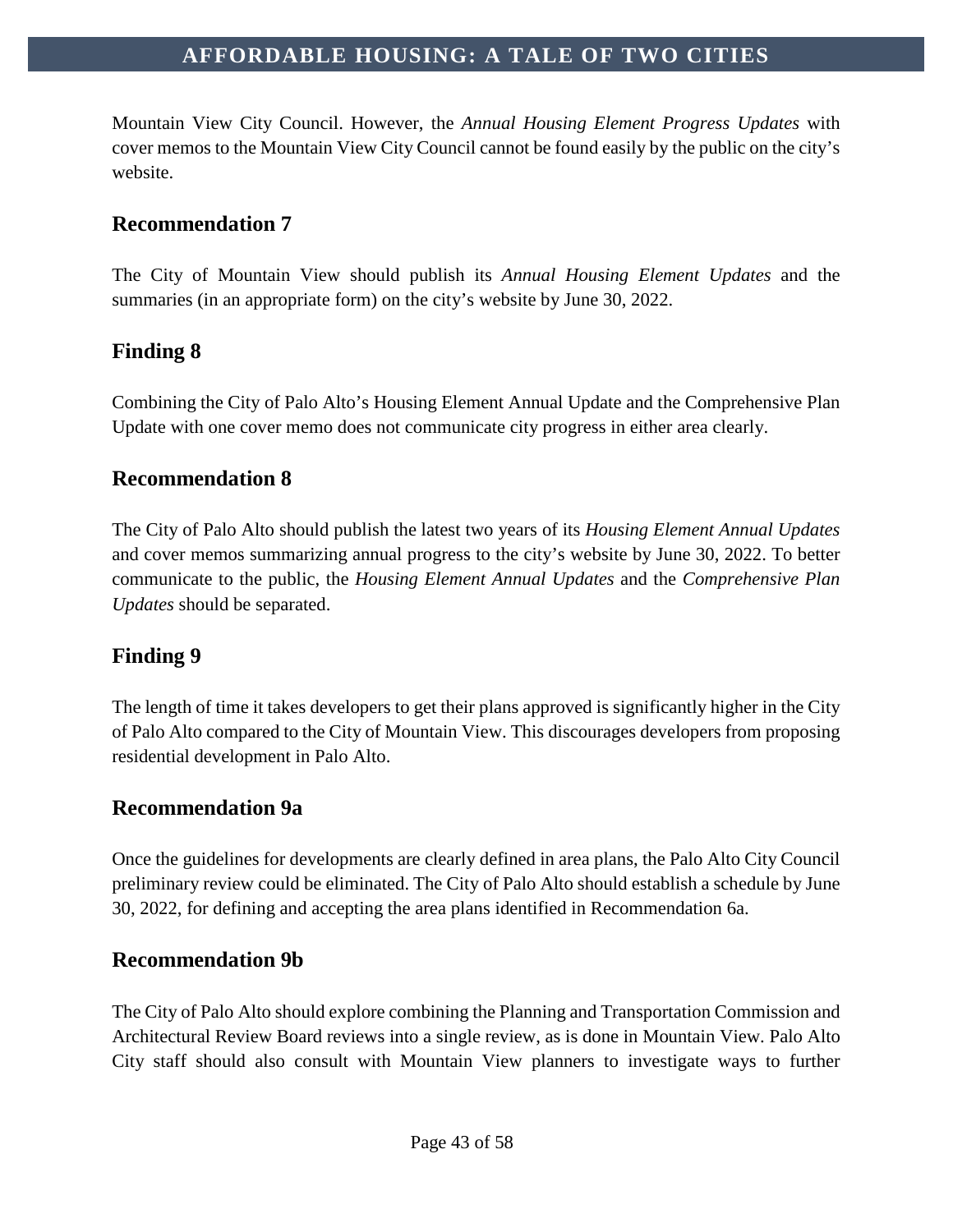streamline the approval process. Recommendations for changes to the planning review process should be proposed by June 30, 2022.

# <span id="page-44-0"></span>**Finding 10**

Developers (both for-profit and non-profit) find it very useful to work with a designated individual who is responsible for the affordable housing target and coordinates all activities across developers, funding sources, city council, planning departments, and other stakeholders to enable progress on projects.

### **Recommendation 10a**

The City of Palo Alto should identify an Affordable Housing Manager who can be responsible for the affordable housing target and ensure coordination among stakeholders by June 30, 2022. This role should be the primary focus of this individual and should have the support of Palo Alto's City Council.

### **Recommendation 10b**

The City of Mountain View should identify an Affordable Housing Manager who can be responsible for the affordable housing target and ensure coordination among stakeholders by June 30, 2022. This role should be the primary focus of this individual and should have the support of Mountain View's City Council.

# <span id="page-44-1"></span>**Finding 11**

In the past decade, the City of Mountain View has created substantial affordable housing funding derived both from City revenues (fees, charges to developers, etc.) and from external funding. However, the City of Mountain View's fund is diminishing and needs to be built up.

### **Recommendation 11**

The City of Mountain View should develop a specific affordable housing funding plan to cover its needs for the next five years by July 30, 2022.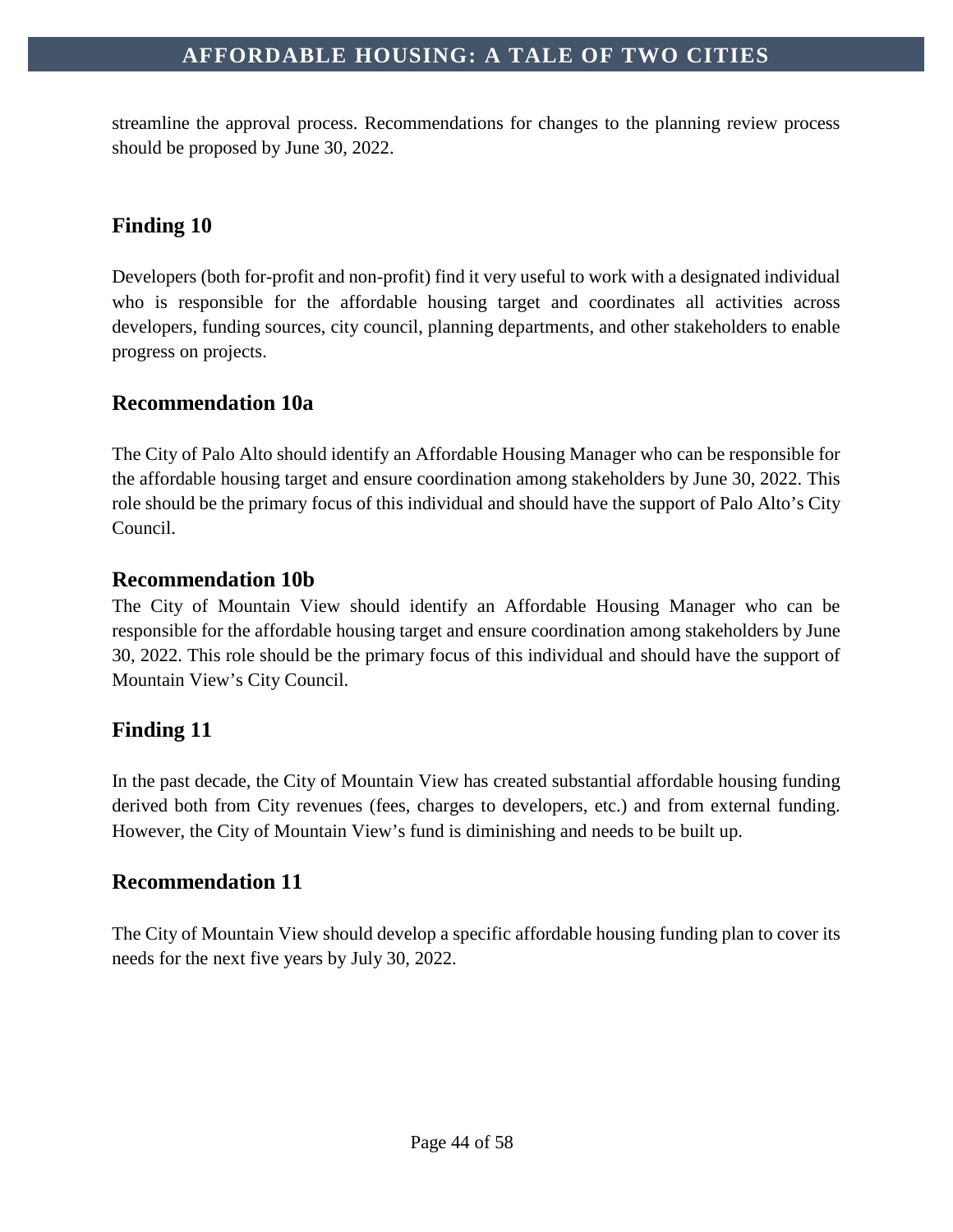# <span id="page-45-0"></span>**Finding 12**

The City of Palo Alto does not have a multi-faceted affordable housing funding strategy (including creating a fund for affordable housing as well as proactively leveraging all potential external funding sources) that would encourage it to build more below market housing.

### **Recommendation 12a**

The City of Palo Alto should create a plan with specific goals and timelines by July 30, 2022, to build up the affordable housing fund considering tools such as business tax, document tax, bond measure*,* and property tax.

### **Recommendation 12b**

The City of Palo Alto should create a Memorandum of Understanding with Santa Clara County by July 30, 2022, to establish goals and actions to leverage Measure A bond funding and advance identified affordable housing projects.

# <span id="page-45-1"></span>**Finding 13**

One hundred percent affordable housing projects are more reliant on scarce city funds and other resources compared to mixed-use projects that combine housing with commercial space. Having a city-wide portfolio of both 100% affordable housing projects and mixed-use projects will yield the greatest number of units and best utilize available funds.

### **Recommendation 13**

The City of Palo Alto should include both mixed-use and 100% affordable funding opportunities in its affordable housing plan referred to in Recommendation 12a by July 30, 2022.

# <span id="page-45-2"></span>**Finding 14**

Relying on commercial development to fund affordable housing has the unintended consequence of increasing the need for affordable housing.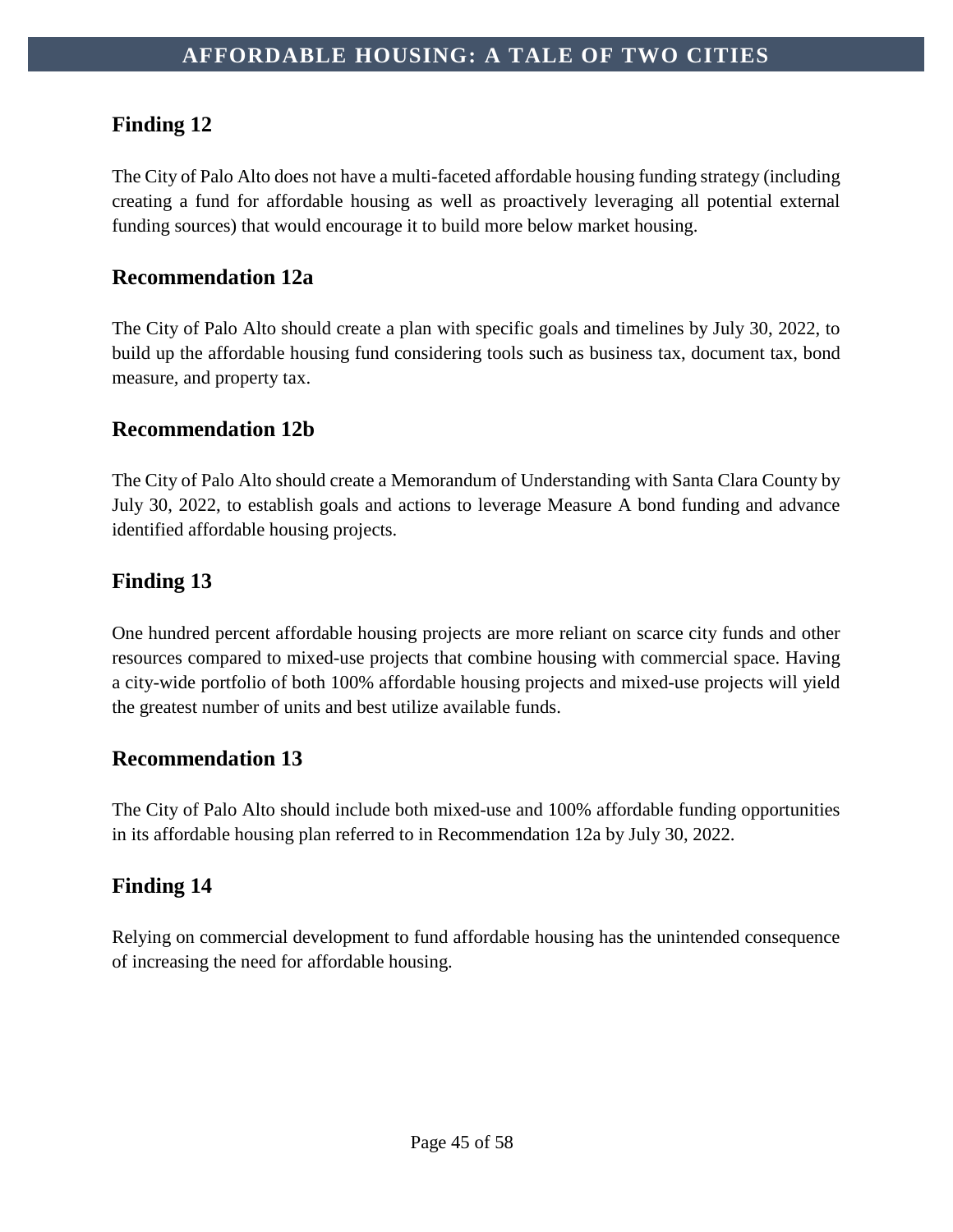# **Recommendation 14**

By July 30, 2022, both the City of Palo Alto and the City of Mountain View should require a Housing Impact Study in the approval process for new commercial development, that informs decision-makers about how the proposed project affects the job-to-housing ratio.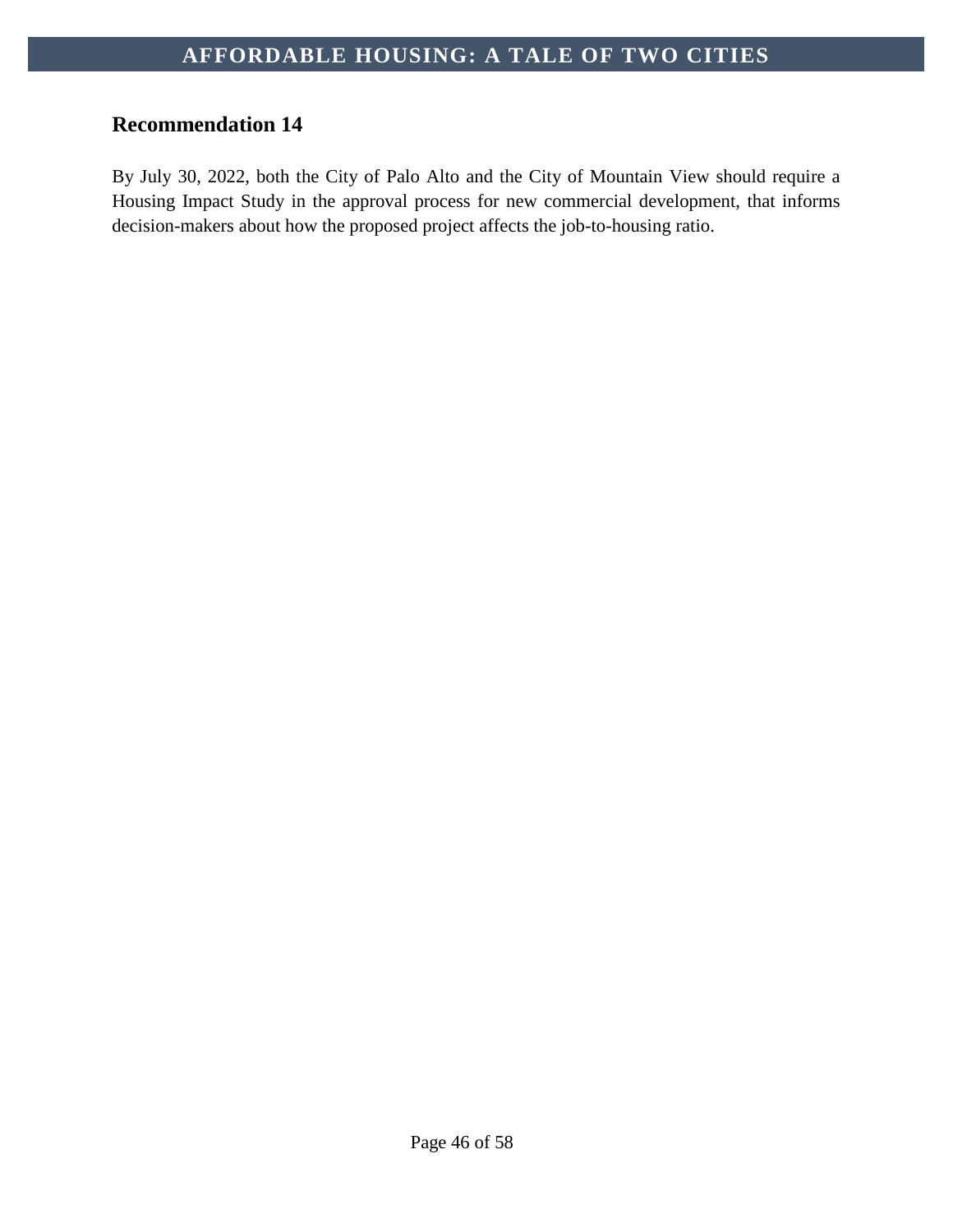# <span id="page-47-0"></span>**REQUIRED RESPONSES**

**Pursuant to Penal Code sections 933 and 933.05, the Civil Grand Jury requests responses as follows from the following governing bodies:**

| <b>Responding Agency</b>  | <b>Finding</b>                      | <b>Recommendation</b>                                                                                            |
|---------------------------|-------------------------------------|------------------------------------------------------------------------------------------------------------------|
| The City of Mountain View | $[7, 10, 11, 14$ $[7, 10b, 11, 14]$ |                                                                                                                  |
| The City of Palo Alto     |                                     | $\begin{bmatrix} 3, 4, 6, 8, 9, 10, 3, 4, 6a, 6b, 8, 9a, 9b, 10a, \\ 12, 13, 14 \end{bmatrix}$ [12a, 12b, 13, 14 |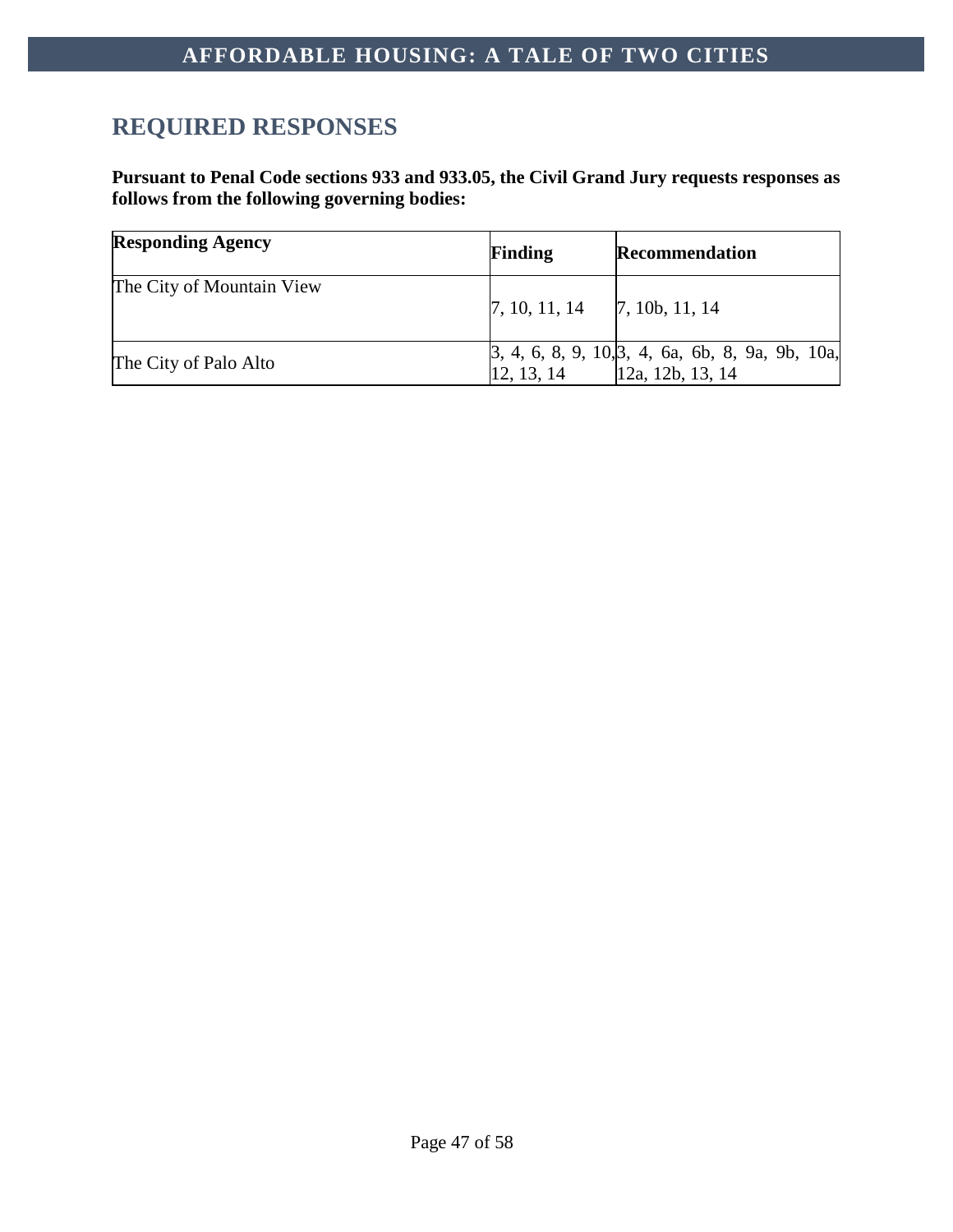# <span id="page-48-0"></span>**REFERENCES**

2016-2017 Civil Grand Jury of Los Angeles County. "Affordable Housing," *Final Report*. Accessed November 13, 2021, [http://grandjury.co.la.ca.us/pdf/LOSANGELESCOUNTY2016-](http://grandjury.co.la.ca.us/pdf/LOSANGELESCOUNTY2016-2017CIVILGRANDJURYFINALREPORT.pdf) [2017CIVILGRANDJURYFINALREPORT.pdf.](http://grandjury.co.la.ca.us/pdf/LOSANGELESCOUNTY2016-2017CIVILGRANDJURYFINALREPORT.pdf)

2017-2018 Civil Grand Jury of Santa Clara County, "Affordable Housing Crisis: Density is our Destiny," June 21, 2018. [https://www.scscourt.org/court\\_divisions/civil/cgj/2018/BMRH%20Rpt%202018-06-](https://www.scscourt.org/court_divisions/civil/cgj/2018/BMRH%20Rpt%202018-06-19%20REVISED%20FINAL.pdf) [19%20REVISED%20FINAL.pdf.](https://www.scscourt.org/court_divisions/civil/cgj/2018/BMRH%20Rpt%202018-06-19%20REVISED%20FINAL.pdf)

2019-2020 Civil Grand Jury of Santa Barbara County. "Homelessness in Santa Barbara County: Our Everyday Epidemic*.*" Accessed November 12, 2021, [http://www.sbcgj.org/2020/homeless.pdf.](http://www.sbcgj.org/2020/homeless.pdf)

–––. "Affordable Housing in Santa Barbara: An Oxymoron?" Accessed November 14, 2021, [http://www.sbcgj.org/2020/AffordableHousing.pdf.](http://www.sbcgj.org/2020/AffordableHousing.pdf)

Alkire, Martin. *North Bayshore Gateway Master Plan: Public Draft – August 2021*. Accessed November 13, 2021, [https://www.mv-voice.com/news/reports/1629396384.pdf.](https://www.mv-voice.com/news/reports/1629396384.pdf)

Association of Bay Area Governments. *San Francisco Bay Area Progress in Meeting 2007-2014 Regional Housing Need Allocation (RHNA)*, September 2015. Accessed June 15, 2021, [https://abag.ca.gov/sites/default/files/rhnaprogress2007\\_2014\\_082815.pdf.](https://abag.ca.gov/sites/default/files/rhnaprogress2007_2014_082815.pdf)

Aurand, Andrew, Dan Emmanuel, Daniel Threet, Ikra Rafi, Diane Yentel. *The GAP: A Shortage of Affordable Homes: Appendix B: Metropolitan*, March 2021. [https://reports.nlihc.org/sites/default/files/gap/Gap-Report\\_2021.pdf.](https://reports.nlihc.org/sites/default/files/gap/Gap-Report_2021.pdf)

Ballotpedia. "Mountain View, California, Rent Control City Charter Amendment, Measure V November 2016." Accessed November 7, 2021, [https://ballotpedia.org/Mountain\\_View,\\_California,\\_Rent\\_Control\\_City\\_Charter\\_Amendment,\\_](https://ballotpedia.org/Mountain_View,_California,_Rent_Control_City_Charter_Amendment,_Measure_V_(November_2016)) [Measure\\_V\\_\(November\\_2016\).](https://ballotpedia.org/Mountain_View,_California,_Rent_Control_City_Charter_Amendment,_Measure_V_(November_2016))

Bay Area Council Economic Institute. *Technology Works: High-Tech Employment and Wages in the United States*, December 2012. Accessed November 13, 2021, [http://www.bayareaeconomy.org/files/pdf/TechReport.pdf.](http://www.bayareaeconomy.org/files/pdf/TechReport.pdf)

Bay Area Equity Atlas. "Housing Burden: Nine-County Bay Area vs. California." Accessed November 27, 2021, [https://bayareaequityatlas.org/indicators/housing-burden#/'](https://bayareaequityatlas.org/indicators/housing-burden#/).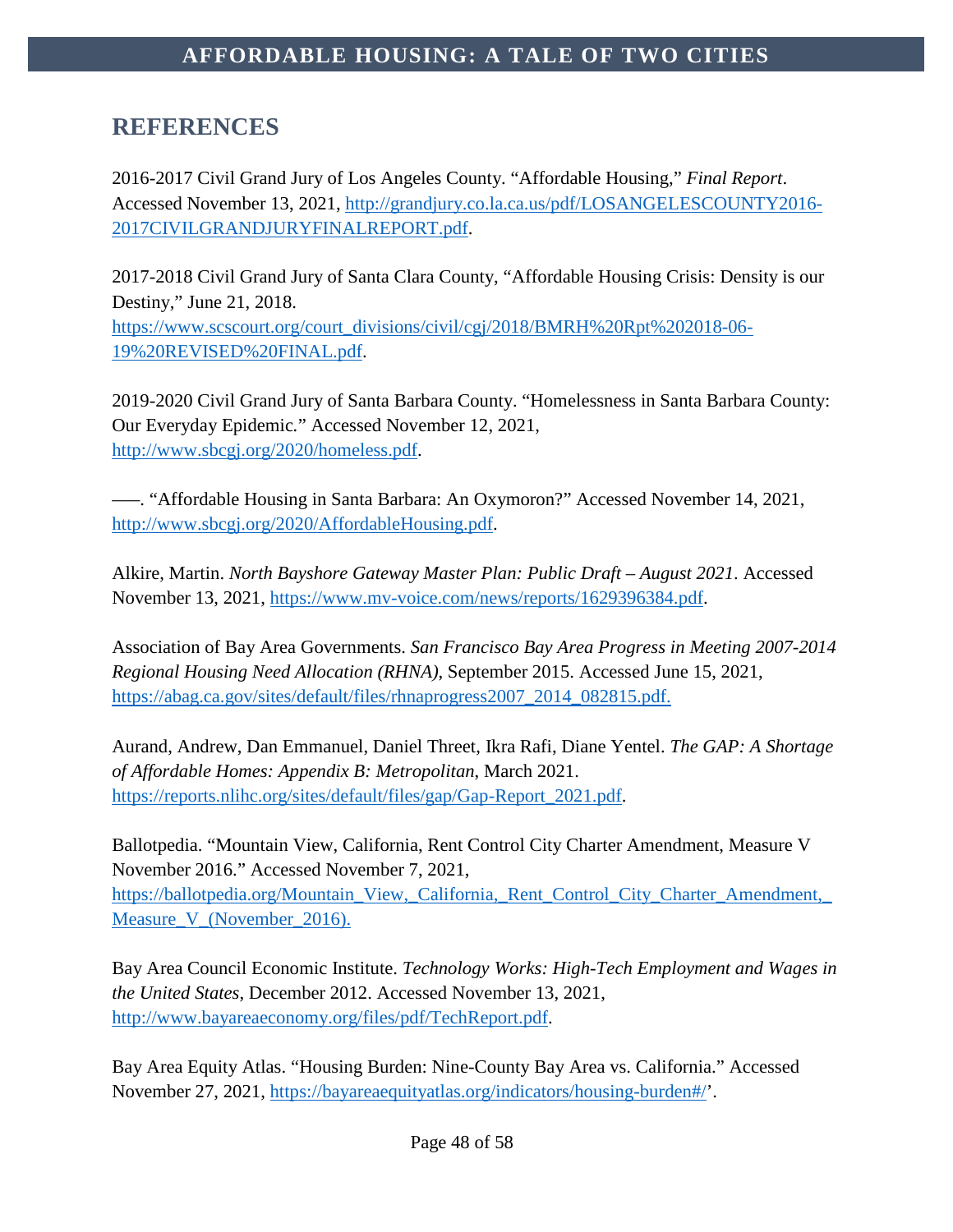Burt, Patrick. "My Top 3 Priorities," *Voters' Edge California,* November 3, 2020, [https://votersedge.org/ca/en/election/2020-11-03/santa-clara-county/city-council-city-of-palo](https://votersedge.org/ca/en/election/2020-11-03/santa-clara-county/city-council-city-of-palo-alto/patrick-burt)[alto/patrick-burt.](https://votersedge.org/ca/en/election/2020-11-03/santa-clara-county/city-council-city-of-palo-alto/patrick-burt)

California Department of Housing and Community Development. *Homekey: Bringing California Home*. Accessed September 23, 2021, [https://homekey.hcd.ca.gov.](https://homekey.hcd.ca.gov/)

–––. "Housing Elements," 2021. Accessed November 7, 2021, [https://www.hcd.ca.gov/community-development/housing-element/index.shtml.](https://www.hcd.ca.gov/community-development/housing-element/index.shtml)

–––. *Regional Housing Needs Allocation: 5th Cycle*. Accessed July 17, 2021, [https://www.hcd.ca.gov/community-development/rhna/index.shtml.](https://www.hcd.ca.gov/community-development/rhna/index.shtml)

California Government Code § 54956.8. Accessed November 7, 2021, [https://leginfo.legislature.ca.gov/faces/codes\\_displaySection.xhtml?lawCode=GOV&sectionNu](https://leginfo.legislature.ca.gov/faces/codes_displaySection.xhtml?lawCode=GOV§ionNum=54956.8) [m=54956.8.](https://leginfo.legislature.ca.gov/faces/codes_displaySection.xhtml?lawCode=GOV§ionNum=54956.8)

California Housing Partnership. *Santa Clara County 2021 Affordable Housing Needs Report*. Accessed November 13, 2021, [https://1p08d91kd0c03rlxhmhtydpr-wpengine.netdna](https://1p08d91kd0c03rlxhmhtydpr-wpengine.netdna-ssl.com/wp-content/uploads/2021/05/Santa-Clara_Housing_Report.pdf)ssl.com/wp-content/uploads/2021/05/Santa-Clara Housing Report.pdf.

Committee to House the Bay Area (CASA). *CASA Compact: A 15-Year Emergency Policy Package to Confront the Housing Crisis in the San Francisco Bay Area*, Jan. 2019, p.12, [https://mtc.ca.gov/tools-and-resources/digital-library/casa-compact.](https://mtc.ca.gov/tools-and-resources/digital-library/casa-compact)

City of Gilroy. *What is Affordable Housing in Santa Clara County?* Accessed November 13, 2021, [https://www.cityofgilroy.org/DocumentCenter/View/11636/Affordable-Housing-101-and-](https://www.cityofgilroy.org/DocumentCenter/View/11636/Affordable-Housing-101-and-FAQs)[FAQs.](https://www.cityofgilroy.org/DocumentCenter/View/11636/Affordable-Housing-101-and-FAQs)

City of Morgan Hill. *2021 Housing Conversation*. Accessed July 8, 2021, [https://www.morgan](https://www.morgan-hill.ca.gov/2162/2021-Housing-Conversation)[hill.ca.gov/2162/2021-Housing-Conversation.](https://www.morgan-hill.ca.gov/2162/2021-Housing-Conversation)

City of Mountain View. *2015-2023 Housing Element*, October 14, 2014. [https://www.mountainview.gov/civicax/filebank/blobdload.aspx?BlobID=15284.](https://www.mountainview.gov/civicax/filebank/blobdload.aspx?BlobID=15284)

–––. *City Council Major Goals for Fiscal Years 2019-20 and 2020-2021*. Accessed August 23, 2021, [https://www.mountainview.gov/council/goals.asp.](https://www.mountainview.gov/council/goals.asp)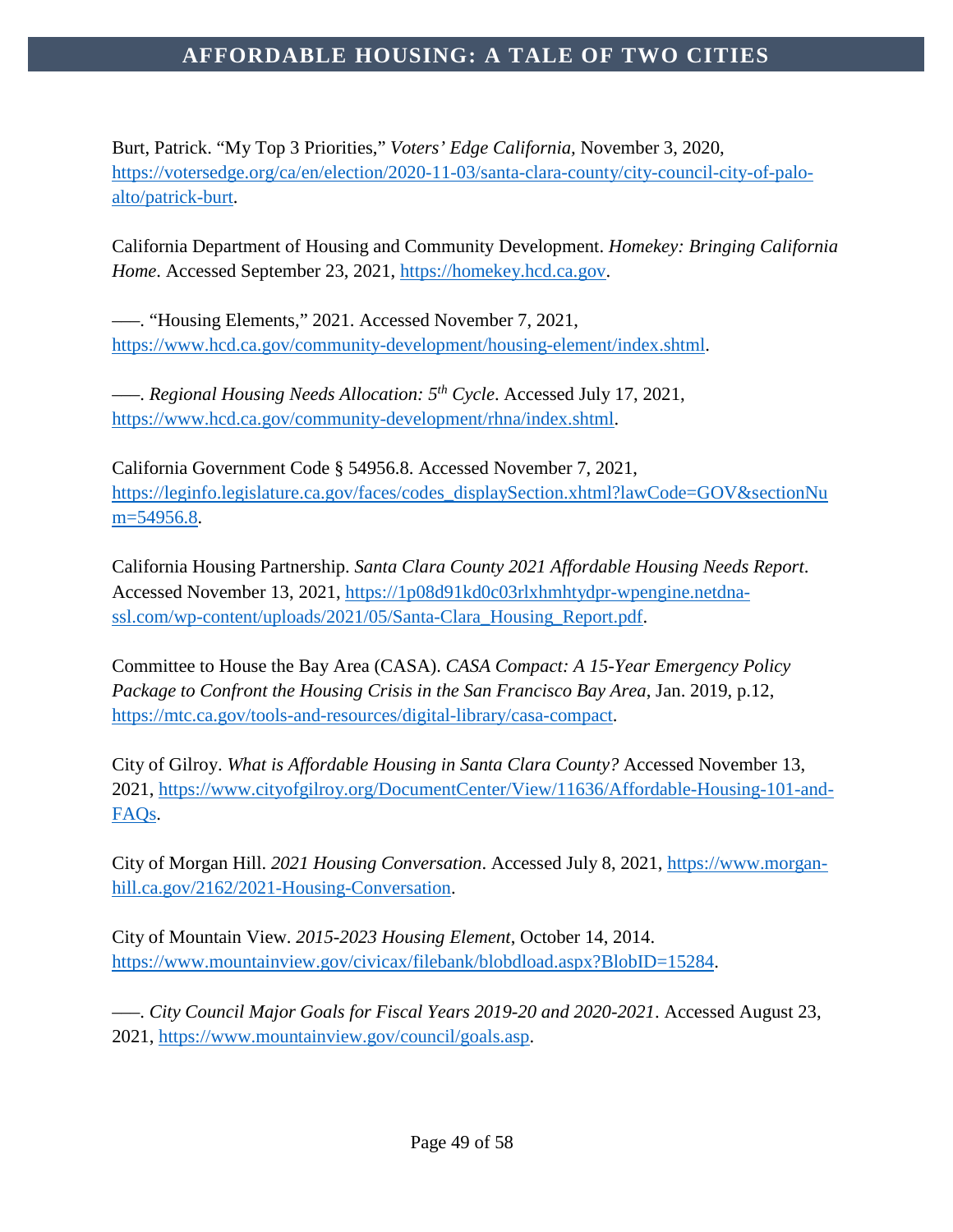–––. Community Development. *2020 Housing Element Annual Progress Report.* March 23, 2021.

–––. *East Whisman Precise Plan*. Accessed August 17, 2021, [https://www.mountainview.gov/civicax/filebank/blobdload.aspx?BlobID=32005.](https://www.mountainview.gov/civicax/filebank/blobdload.aspx?BlobID=32005)

–––. *El Camino Real Precise Plan*. Accessed August 21, 2021, [https://www.mountainview.gov/civicax/filebank/blobdload.aspx?BlobID=29701.](https://www.mountainview.gov/civicax/filebank/blobdload.aspx?BlobID=29701)

–––. Environmental Planning Commission. "Staff Report, 2020 Housing Element Progress Report," March 3, 2021.

[https://mountainview.legistar.com/LegislationDetail.aspx?ID=4811887&GUID=31D36D2F-](https://mountainview.legistar.com/LegislationDetail.aspx?ID=4811887&GUID=31D36D2F-EA70-4326-BE48-2026143531E0&Options=&Search=)[EA70-4326-BE48-2026143531E0&Options=&Search=.](https://mountainview.legistar.com/LegislationDetail.aspx?ID=4811887&GUID=31D36D2F-EA70-4326-BE48-2026143531E0&Options=&Search=)

–––. *FY 2019-20 through FY 2020-21 City Council Major Goals Work Plan*, April 25, 2019. [https://www.mountainview.gov/civicax/filebank/blobdload.aspx?BlobID=29232.](https://www.mountainview.gov/civicax/filebank/blobdload.aspx?BlobID=29232)

–––. *Gateway Master Plan*. Accessed August 21, 2021, [https://www.mountainview.gov/depts/comdev/planning/activeprojects/gateway\\_master\\_plan.asp.](https://www.mountainview.gov/depts/comdev/planning/activeprojects/gateway_master_plan.asp)

–––. *General Plan and Housing Element*. Accessed August 24, 2021, [https://www.mountainview.gov/depts/comdev/planning/regulations/general.asp.](https://www.mountainview.gov/depts/comdev/planning/regulations/general.asp)

–––. *LifeMoves Mountain View Now Providing a Path to Stability for Individuals and Families Experiencing Homelessness*, May 6, 2021. [https://www.mountainview.gov/civicax/filebank/blobdload.aspx?BlobID=35478.](https://www.mountainview.gov/civicax/filebank/blobdload.aspx?BlobID=35478)

–––. *North Bayshore Precise Plan: North Bayshore Affordable Housing Administrative Guidelines*. Accessed August 21, 2021, [https://www.mountainview.gov/civicax/filebank/blobdload.aspx?BlobID=22584.](https://www.mountainview.gov/civicax/filebank/blobdload.aspx?BlobID=22584)

–––. *Precise Plans*. Accessed August 18, 2021, [https://www.mountainview.gov/depts/comdev/planning/regulations/precise.asp.](https://www.mountainview.gov/depts/comdev/planning/regulations/precise.asp)

–––. *Previous City Council Major Goals Fiscal Years 2017-19 and 2018-19I.* Accessed November 12, 2021, [https://www.mountainview.gov/council/goals.asp#previousgoals.](https://www.mountainview.gov/council/goals.asp#previousgoals)

–––. *Strategic Priorities*. Accessed Aug. 17, 2021, [https://www.mountainview.gov/council/strategic\\_planning\\_and\\_visioning.asp.](https://www.mountainview.gov/council/strategic_planning_and_visioning.asp)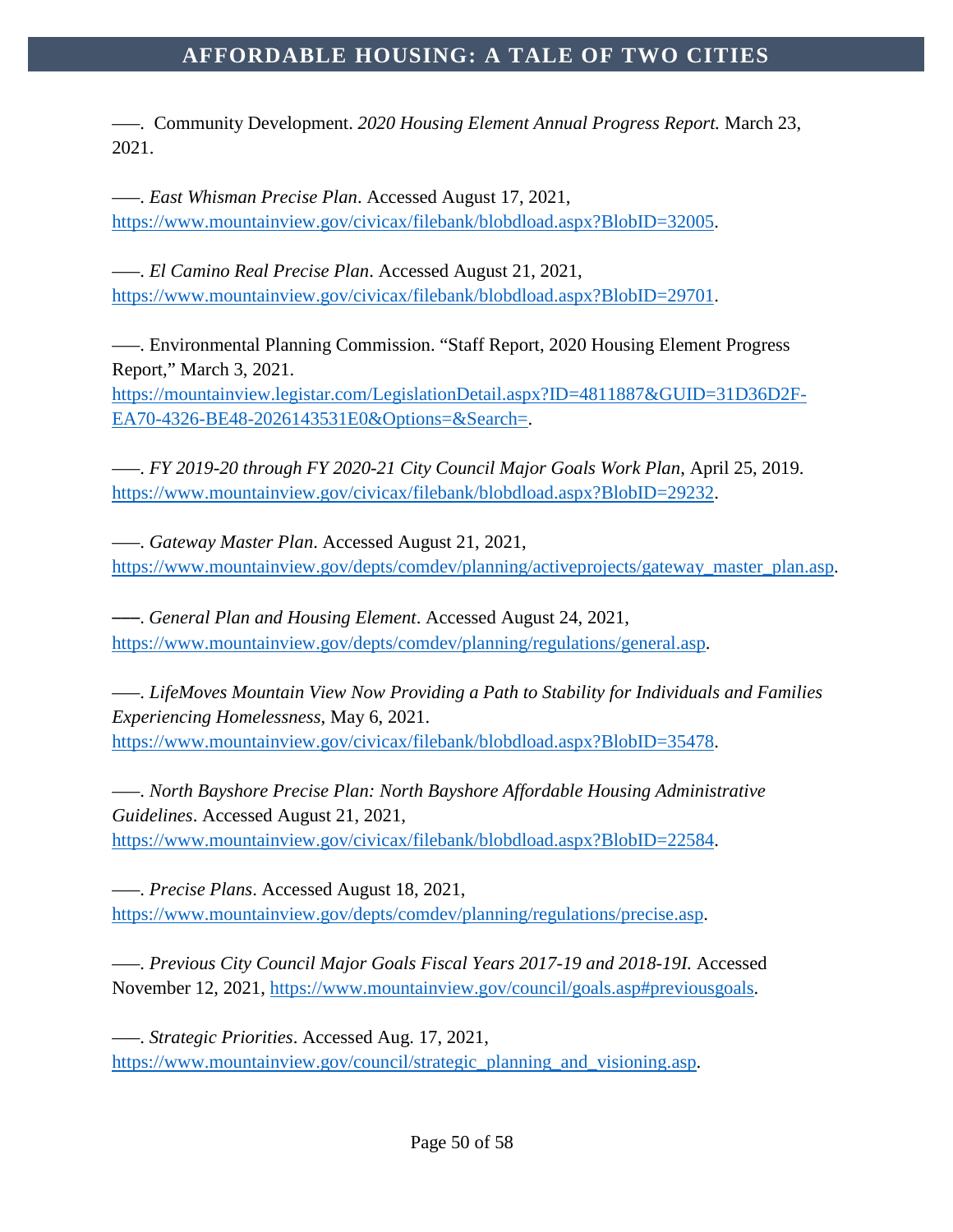–––. *Strategic Roadmap Action Plan for Fiscal Years 2021-22 and 2022-*23, April 23, 2021. [https://www.mountainview.gov/council/strategic\\_planning\\_and\\_visioning.asp.](https://www.mountainview.gov/council/strategic_planning_and_visioning.asp)

City of Palo Alto. *2015-2023 Housing Element City of Palo Alto*, 2014. Accessed November 7, 2021, [https://www.cityofpaloalto.org/files/assets/public/planning-amp-development](https://www.cityofpaloalto.org/files/assets/public/planning-amp-development-services/housing-element/housingelement_2015_2023/complete-public-hearing-draft-09-17-14.pdf)[services/housing-element/housingelement\\_2015\\_2023/complete-public-hearing-draft-09-17-](https://www.cityofpaloalto.org/files/assets/public/planning-amp-development-services/housing-element/housingelement_2015_2023/complete-public-hearing-draft-09-17-14.pdf) [14.pdf.](https://www.cityofpaloalto.org/files/assets/public/planning-amp-development-services/housing-element/housingelement_2015_2023/complete-public-hearing-draft-09-17-14.pdf)

–––. *2030 Comprehensive Plan, Land Use and Community Design Element*. Accessed August 21, 2021, [https://www.cityofpaloalto.org/files/assets/public/planning-amp-development](https://www.cityofpaloalto.org/files/assets/public/planning-amp-development-services/3.-comprehensive-plan/comprehensive-plan/2030-comp-plan-2-land-use-june-21.pdf)[services/3.-comprehensive-plan/comprehensive-plan/2030-comp-plan-2-land-use-june-21.pdf.](https://www.cityofpaloalto.org/files/assets/public/planning-amp-development-services/3.-comprehensive-plan/comprehensive-plan/2030-comp-plan-2-land-use-june-21.pdf)

–––. "2755 El Camino, Attachments." Accessed December 3, 2021, [https://aca](https://aca-prod.accela.com/paloalto/Cap/CapDetail.aspx?Module=Planning&TabName=Planning&capID1=16PLN&capID2=00000&capID3=00234&agencyCode=PALOALTO&IsToShowInspection=no)[prod.accela.com/paloalto/Cap/CapDetail.aspx?Module=Planning&TabName=Planning&capID1](https://aca-prod.accela.com/paloalto/Cap/CapDetail.aspx?Module=Planning&TabName=Planning&capID1=16PLN&capID2=00000&capID3=00234&agencyCode=PALOALTO&IsToShowInspection=no) [=16PLN&capID2=00000&capID3=00234&agencyCode=PALOALTO&IsToShowInspection=n](https://aca-prod.accela.com/paloalto/Cap/CapDetail.aspx?Module=Planning&TabName=Planning&capID1=16PLN&capID2=00000&capID3=00234&agencyCode=PALOALTO&IsToShowInspection=no) [o;](https://aca-prod.accela.com/paloalto/Cap/CapDetail.aspx?Module=Planning&TabName=Planning&capID1=16PLN&capID2=00000&capID3=00234&agencyCode=PALOALTO&IsToShowInspection=no) [https://aca](https://aca-prod.accela.com/paloalto/Cap/CapDetail.aspx?Module=Planning&TabName=Planning&capID1=16PLN&capID2=00000&capID3=00464&agencyCode=PALOALTO&IsToShowInspection=no)[prod.accela.com/paloalto/Cap/CapDetail.aspx?Module=Planning&TabName=Planning&capID1](https://aca-prod.accela.com/paloalto/Cap/CapDetail.aspx?Module=Planning&TabName=Planning&capID1=16PLN&capID2=00000&capID3=00464&agencyCode=PALOALTO&IsToShowInspection=no) [=16PLN&capID2=00000&capID3=00464&agencyCode=PALOALTO&IsToShowInspection=n](https://aca-prod.accela.com/paloalto/Cap/CapDetail.aspx?Module=Planning&TabName=Planning&capID1=16PLN&capID2=00000&capID3=00464&agencyCode=PALOALTO&IsToShowInspection=no) [o.](https://aca-prod.accela.com/paloalto/Cap/CapDetail.aspx?Module=Planning&TabName=Planning&capID1=16PLN&capID2=00000&capID3=00464&agencyCode=PALOALTO&IsToShowInspection=no)

–––. "788-796 San Antonio Road, Attachments." Accessed December 3, 2021, [https://aca](https://aca-prod.accela.com/paloalto/Cap/CapDetail.aspx?Module=Planning&TabName=Planning&capID1=19PLN&capID2=00000&capID3=00084&agencyCode=PALOALTO&IsToShowInspection=no)[prod.accela.com/paloalto/Cap/CapDetail.aspx?Module=Planning&TabName=Planning&capID1](https://aca-prod.accela.com/paloalto/Cap/CapDetail.aspx?Module=Planning&TabName=Planning&capID1=19PLN&capID2=00000&capID3=00084&agencyCode=PALOALTO&IsToShowInspection=no) [=19PLN&capID2=00000&capID3=00084&agencyCode=PALOALTO&IsToShowInspection=n](https://aca-prod.accela.com/paloalto/Cap/CapDetail.aspx?Module=Planning&TabName=Planning&capID1=19PLN&capID2=00000&capID3=00084&agencyCode=PALOALTO&IsToShowInspection=no) [o.](https://aca-prod.accela.com/paloalto/Cap/CapDetail.aspx?Module=Planning&TabName=Planning&capID1=19PLN&capID2=00000&capID3=00084&agencyCode=PALOALTO&IsToShowInspection=no)

–––. City Council Staff Report ID#10950, *Housing Work Plan Update*, January 21, 2020. [https://www.cityofpaloalto.org/files/assets/public/agendas-minutes-reports/reports/city-manager](https://www.cityofpaloalto.org/files/assets/public/agendas-minutes-reports/reports/city-manager-reports-cmrs/year-archive/2020/id-10950.pdf)[reports-cmrs/year-archive/2020/id-10950.pdf.](https://www.cityofpaloalto.org/files/assets/public/agendas-minutes-reports/reports/city-manager-reports-cmrs/year-archive/2020/id-10950.pdf)

–––. City Council Staff Report ID#11472, *Inclusionary Below Market Rate Feasibility Study*, September 21, 2020. [https://www.cityofpaloalto.org/files/assets/public/agendas-minutes](https://www.cityofpaloalto.org/files/assets/public/agendas-minutes-reports/reports/city-manager-reports-cmrs/year-archive/2020-2/id-11472.pdf)[reports/reports/city-manager-reports-cmrs/year-archive/2020-2/id-11472.pdf.](https://www.cityofpaloalto.org/files/assets/public/agendas-minutes-reports/reports/city-manager-reports-cmrs/year-archive/2020-2/id-11472.pdf)

–––. City Council Staff Report ID#11838, *2020 Comprehensive Plan and Housing Element Annual Progress Reports*, March 15, 2021. [https://www.cityofpaloalto.org/files/assets/public/agendas-minutes-reports/reports/city-manager-](https://www.cityofpaloalto.org/files/assets/public/agendas-minutes-reports/reports/city-manager-reports-cmrs/2021/id-11838.pdf)

[reports-cmrs/2021/id-11838.pdf.](https://www.cityofpaloalto.org/files/assets/public/agendas-minutes-reports/reports/city-manager-reports-cmrs/2021/id-11838.pdf)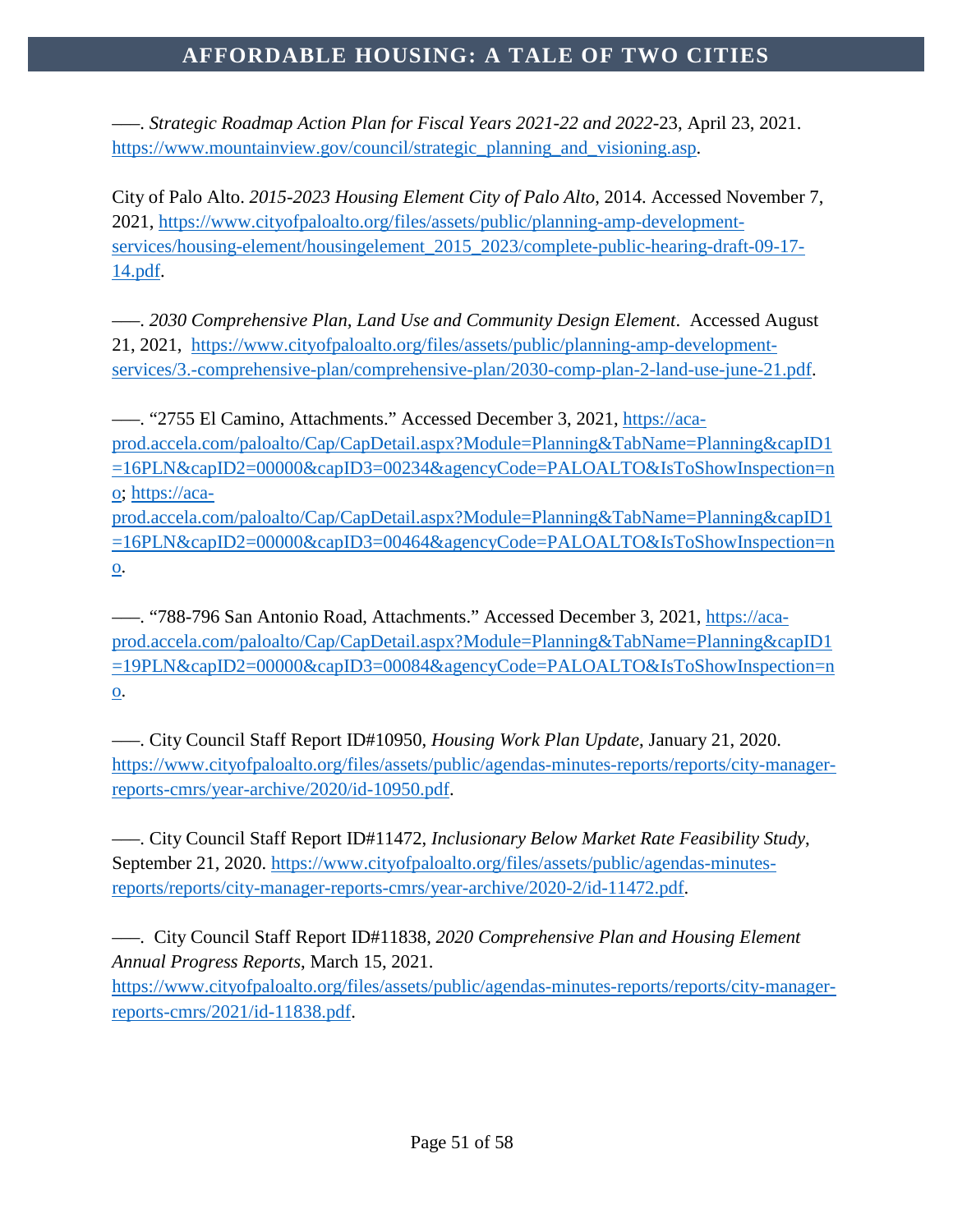–––. City Council Staff Report ID#11930, *NVCAP – Review Plan Alternatives*, June 14, 2021. [https://www.cityofpaloalto.org/files/assets/public/agendas-minutes-reports/reports/city-manager](https://www.cityofpaloalto.org/files/assets/public/agendas-minutes-reports/reports/city-manager-reports-cmrs/2021/id-11930.pdf)[reports-cmrs/2021/id-11930.pdf.](https://www.cityofpaloalto.org/files/assets/public/agendas-minutes-reports/reports/city-manager-reports-cmrs/2021/id-11930.pdf)

–––. City Council Staff Report ID#12270, *Presentation of the Annual Community Survey Results*, May 17, 2021. [https://www.cityofpaloalto.org/files/assets/public/agendas-minutes](https://www.cityofpaloalto.org/files/assets/public/agendas-minutes-reports/reports/city-manager-reports-cmrs/2021/id-12270.pdf)[reports/reports/city-manager-reports-cmrs/2021/id-12270.pdf.](https://www.cityofpaloalto.org/files/assets/public/agendas-minutes-reports/reports/city-manager-reports-cmrs/2021/id-12270.pdf)

–––. *City of Palo Alto Comprehensive Plan*, November 13, 2017. [https://www.cityofpaloalto.org/Departments/Planning-Development-Services/Long-Range-](https://www.cityofpaloalto.org/Departments/Planning-Development-Services/Long-Range-Planning/2030-Comprehensive-Plan)[Planning/2030-Comprehensive-Plan.](https://www.cityofpaloalto.org/Departments/Planning-Development-Services/Long-Range-Planning/2030-Comprehensive-Plan)

–––. *Colleagues' Memo, No. 63027*, November 6, 2019. [https://www.cityofpaloalto.org/files/assets/public/agendas-minutes-reports/reports/city-manager](https://www.cityofpaloalto.org/files/assets/public/agendas-minutes-reports/reports/city-manager-reports-cmrs/year-archive/2017/id-8630-colleagues-memo.pdf)[reports-cmrs/year-archive/2017/id-8630-colleagues-memo.pdf.](https://www.cityofpaloalto.org/files/assets/public/agendas-minutes-reports/reports/city-manager-reports-cmrs/year-archive/2017/id-8630-colleagues-memo.pdf)

–––. *Colleagues' Memo, No. 73361*, Sept. 23, 2019.

[https://www.cityofpaloalto.org/files/assets/public/agendas-minutes-reports/reports/city-manager](https://www.cityofpaloalto.org/files/assets/public/agendas-minutes-reports/reports/city-manager-reports-cmrs/year-archive/2019/id-10548-colleagues-memo.pdf)[reports-cmrs/year-archive/2019/id-10548-colleagues-memo.pdf](https://www.cityofpaloalto.org/files/assets/public/agendas-minutes-reports/reports/city-manager-reports-cmrs/year-archive/2019/id-10548-colleagues-memo.pdf)

–––. *Housing Element (2015-2023)*. Accessed August 24, 2021, [https://www.cityofpaloalto.org/Departments/Planning-and-Development-Services/Long-Range-](https://www.cityofpaloalto.org/Departments/Planning-and-Development-Services/Long-Range-Planning/Housing-Policies-and-Programs/Housing-Element-2015-2023)[Planning/Housing-Policies-and-Programs/Housing-Element-2015-2023.](https://www.cityofpaloalto.org/Departments/Planning-and-Development-Services/Long-Range-Planning/Housing-Policies-and-Programs/Housing-Element-2015-2023)

–––. *Housing Work Plan, February 2018 Draft*. Accessed November 12, 2021, [https://www.cityofpaloalto.org/files/assets/public/planning-amp-development](https://www.cityofpaloalto.org/files/assets/public/planning-amp-development-services/2018_01_26_housing_work_plan_final.pdf)[services/2018\\_01\\_26\\_housing\\_work\\_plan\\_final.pdf.](https://www.cityofpaloalto.org/files/assets/public/planning-amp-development-services/2018_01_26_housing_work_plan_final.pdf)

–––. *Municipal Code Ordinance No. 5460*. April 1, 2019. [https://www.cityofpaloalto.org/civicax/filebank/documents/71494.](https://www.cityofpaloalto.org/civicax/filebank/documents/71494)

–––. *Priority Development Areas (PDAs) and Priority Conservation Areas (PCAs)*, April 22, 2021. [https://www.cityofpaloalto.org/News-articles/Planning-and-Development-](https://www.cityofpaloalto.org/News-articles/Planning-and-Development-Services/Priority-Development-Areas-PDAs-and-Priority-Conservation-Areas-PCAs)[Services/Priority-Development-Areas-PDAs-and-Priority-Conservation-Areas-PCAs.](https://www.cityofpaloalto.org/News-articles/Planning-and-Development-Services/Priority-Development-Areas-PDAs-and-Priority-Conservation-Areas-PCAs)

–––. *South of Forest Area Coordinated Plan*, December 2003. Accessed November 13, 2021, [https://www.cityofpaloalto.org/files/assets/public/planning-amp-development-services/file](https://www.cityofpaloalto.org/files/assets/public/planning-amp-development-services/file-migration/current-planning/forms-and-guidelines/south-of-forest-coordinated-area-plan-phase-2.pdf)[migration/current-planning/forms-and-guidelines/south-of-forest-coordinated-area-plan-phase-](https://www.cityofpaloalto.org/files/assets/public/planning-amp-development-services/file-migration/current-planning/forms-and-guidelines/south-of-forest-coordinated-area-plan-phase-2.pdf)[2.pdf.](https://www.cityofpaloalto.org/files/assets/public/planning-amp-development-services/file-migration/current-planning/forms-and-guidelines/south-of-forest-coordinated-area-plan-phase-2.pdf)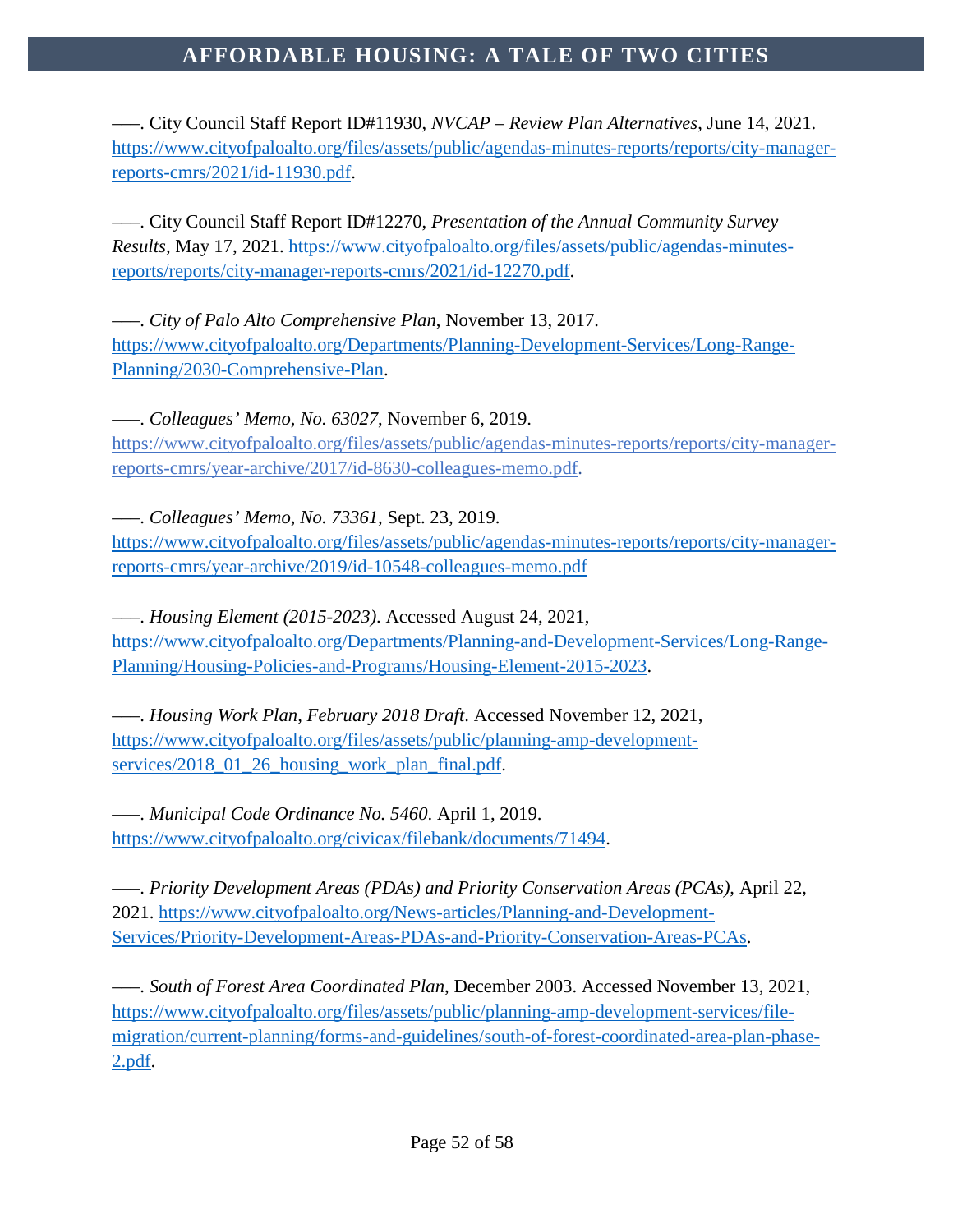Committee to House the Bay Area. *CASA Compact*, January 2019. [https://mtc.ca.gov/sites/default/files/CASA\\_Compact.pdf.](https://mtc.ca.gov/sites/default/files/CASA_Compact.pdf)

County of Santa Clara. "Complete Text of Measure A." Accessed August 1, 2021, [https://www.sccgov.org/sites/scc/Documents/Complete-Text-of-Measure-A-20.pdf.](https://www.sccgov.org/sites/scc/Documents/Complete-Text-of-Measure-A-20.pdf)

Destination Home. *Understanding Homelessness in Santa Clara County*. Accessed September 28, 2021, [https://destinationhomesv.org/understanding-homelessness/numbers/.](https://destinationhomesv.org/understanding-homelessness/numbers/)

Dickens, Charles. *A Tale of Two Cities*. New York: Penguin Books, 2000.

DuBois, Tom. "Re-Elect Tom DuBois for Palo Alto City Council." Accessed September 21, 2021, [https://www.votedubois.com.](https://www.votedubois.com/)

Escalante, Eric. "California's Growth Rate at Record Low as More People Leave," *ABC10 Breaking News*, December 16, 2020. [https://www.abc10.com/article/news/local/california/californias-growth-rate-at-record-low-as](https://www.abc10.com/article/news/local/california/californias-growth-rate-at-record-low-as-more-people-leave/103-3f814e19-ffe1-44af-90c0-a49168be4a60)[more-people-leave/103-3f814e19-ffe1-44af-90c0-a49168be4a60.](https://www.abc10.com/article/news/local/california/californias-growth-rate-at-record-low-as-more-people-leave/103-3f814e19-ffe1-44af-90c0-a49168be4a60)

Forestieri, Kevin. "Facing a Requirement to Allow 11K New Homes, Mountain View Looks to Update its Housing Plans," *Mountain View Voice,* August 16, 2021. [https://mv](https://mv-voice.com/news/2021/08/16/mountain-view-seeks-to-update-housing-plans-following-new-requirement-to-allow-11k-new-homes)[voice.com/news/2021/08/16/mountain-view-seeks-to-update-housing-plans-following-new](https://mv-voice.com/news/2021/08/16/mountain-view-seeks-to-update-housing-plans-following-new-requirement-to-allow-11k-new-homes)[requirement-to-allow-11k-new-homes.](https://mv-voice.com/news/2021/08/16/mountain-view-seeks-to-update-housing-plans-following-new-requirement-to-allow-11k-new-homes)

–––. "Mountain View City Council Earmarks \$16M for Costly New 84-Unit Affordable Housing Project," *Mountain View Voice*, June 28, 2021. [https://www.mv](https://www.mv-voice.com/news/2021/06/28/mountain-view-city-council-earmarks-16m-for-costly-new-84-unit-affordable-housing-project)[voice.com/news/2021/06/28/mountain-view-city-council-earmarks-16m-for-costly-new-84-unit](https://www.mv-voice.com/news/2021/06/28/mountain-view-city-council-earmarks-16m-for-costly-new-84-unit-affordable-housing-project)[affordable-housing-project.](https://www.mv-voice.com/news/2021/06/28/mountain-view-city-council-earmarks-16m-for-costly-new-84-unit-affordable-housing-project)

–––. "Mountain View Pours \$15M into North Bayshore's First Affordable Housing Project, *Mountain View Voice,* December 14, 2020. [https://mv-voice.com/news/2020/12/14/mountain](https://mv-voice.com/news/2020/12/14/mountain-view-pours-15m-into-north-bayshores-first-affordable-housing-project)[view-pours-15m-into-north-bayshores-first-affordable-housing-project.](https://mv-voice.com/news/2020/12/14/mountain-view-pours-15m-into-north-bayshores-first-affordable-housing-project)

Goda, Thomas, Chris Stewart, and Alejandro Torres Garcia. *Absolute Income Inequality and Rising House Prices*, December 1, 2016. [https://papers.ssrn.com/sol3/papers.cfm?abstract\\_id=2886481.](https://papers.ssrn.com/sol3/papers.cfm?abstract_id=2886481)

Hansen, Louis. "Fierce, 7-Year NIMBY Battle in Palo Alto Reaches a Conclusion: Big \$5 Million Homes Rise on Site Once Eyed for Affordable Senior Units," *Mercury News*, June 23,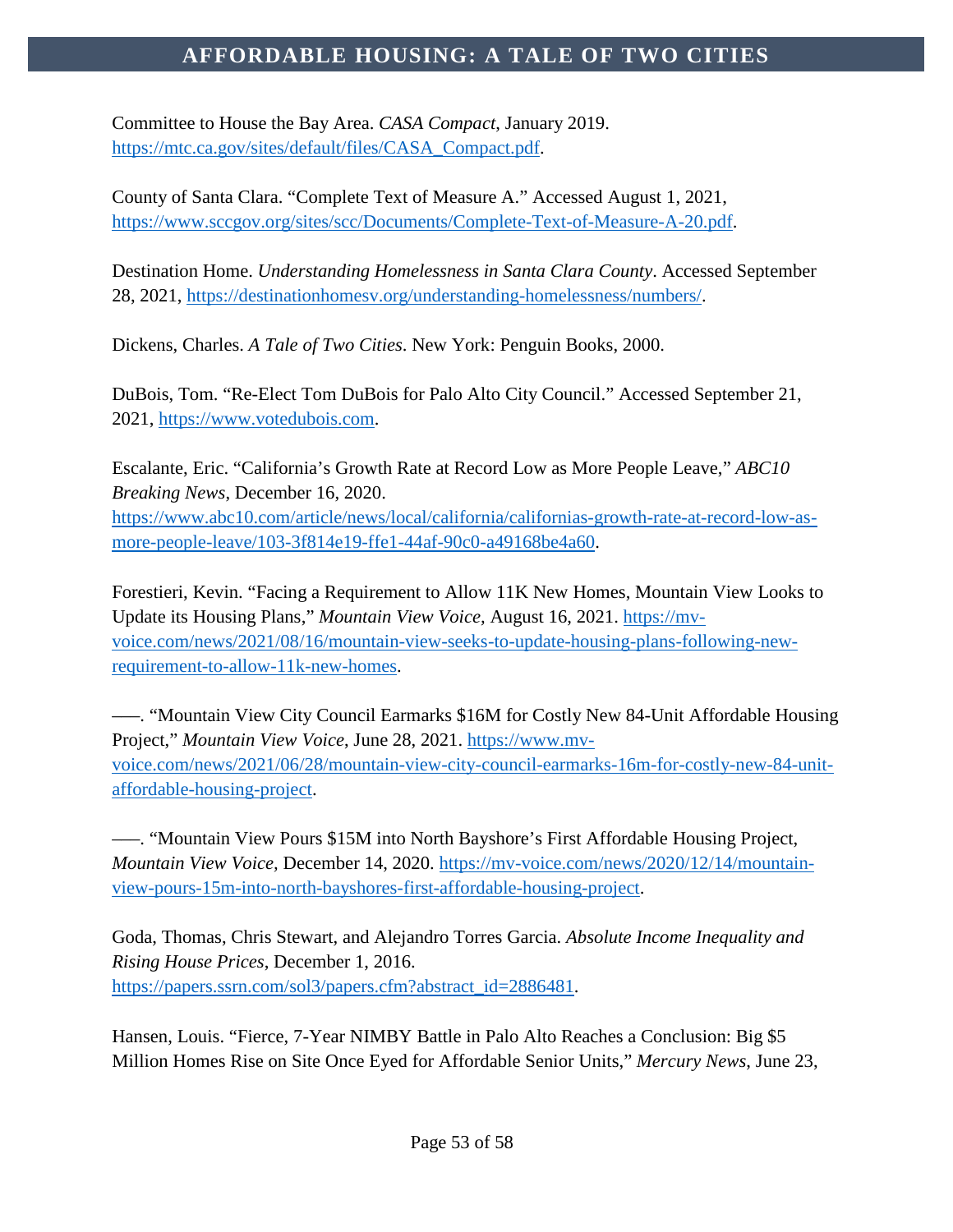2020. [https://www.mercurynews.com/2020/06/23/fierce-7-year-nimby-battle-in-palo-alto](https://www.mercurynews.com/2020/06/23/fierce-7-year-nimby-battle-in-palo-alto-reaches-a-luxury-conclusion/)[reaches-a-luxury-conclusion/.](https://www.mercurynews.com/2020/06/23/fierce-7-year-nimby-battle-in-palo-alto-reaches-a-luxury-conclusion/)

Harrison, Sophia. *Ethics Study: Silicon Valley Housing Crisis*, March 19, 2021. [https://sevenpillarsinstitute.org/ethics-study-silicon-valley-housing-crisis/.](https://sevenpillarsinstitute.org/ethics-study-silicon-valley-housing-crisis/)

Hirsch, Joseph. "Guest Opinion: A Neighborhood Perspective of Maybell Avenue Development," *Palo Alto Weekly,* July 16, 2016. [https://www.paloaltoonline.com/news/2016/07/16/guest-opinion-a-neighborhood-perspective-of](https://www.paloaltoonline.com/news/2016/07/16/guest-opinion-a-neighborhood-perspective-of-maybell-avenue-development)[maybell-avenue-development.](https://www.paloaltoonline.com/news/2016/07/16/guest-opinion-a-neighborhood-perspective-of-maybell-avenue-development)

Hoch, Charles. "How Plan Mandates Work: Affordable Housing in Illinois," *Journal of the American Planning Association* v. 73, no. 1 (Winter 2007).

Hodges, Whitney and Talya Gulezyan. "California Enacts New Legislation to Combat Growing Housing Crisis, But Not Without Controversy," *National Law Review,* September 20, 2021. [https://www.natlawreview.com/article/california-enacts-new-legislation-to-combat-growing](https://www.natlawreview.com/article/california-enacts-new-legislation-to-combat-growing-housing-crisis-not-without)[housing-crisis-not-without.](https://www.natlawreview.com/article/california-enacts-new-legislation-to-combat-growing-housing-crisis-not-without)

Johnson, Nikie and Jeff Collins. "Report Card: California Cities, Counties Failing Again on Affordable Housing Goals," *Orange County Register,* January 31, 2021. [https://www.ocregister.com/2021/01/31/report-card-california-cities-counties-failing-again-on](https://www.ocregister.com/2021/01/31/report-card-california-cities-counties-failing-again-on-affordable-housing-goals/)[affordable-housing-goals/.](https://www.ocregister.com/2021/01/31/report-card-california-cities-counties-failing-again-on-affordable-housing-goals/)

Joint Venture Silicon Valley, Institute for Regional Studies. *2021 Index Highlights*, 2021. [https://jointventure.org/publications/silicon-valley-index.](https://jointventure.org/publications/silicon-valley-index)

Jun, Hee-Jung. "The Link Between Local Comprehensive Plans and Housing Affordability," *Journal of the American Planning Association* v. 83, no. 3 (Summer 2017).

Kalev, Alexandra, Frank Dobbin, and Erin Kelly. "Best Practices or Best Guesses? Assessing the Efficacy of Corporate Affirmative Action and Diversity Practices," *American Sociological Review* v. 71, no. 4 (2006).

Keehn, Suzanne. Letter to City Council, "Fw: NVCAP," June 14, 2021. [https://www.cityofpaloalto.org/files/assets/public/planning-amp-development-services/north](https://www.cityofpaloalto.org/files/assets/public/planning-amp-development-services/north-ventura-cap/all-public-comments_1.pdf)[ventura-cap/all-public-comments\\_1.pdf.](https://www.cityofpaloalto.org/files/assets/public/planning-amp-development-services/north-ventura-cap/all-public-comments_1.pdf)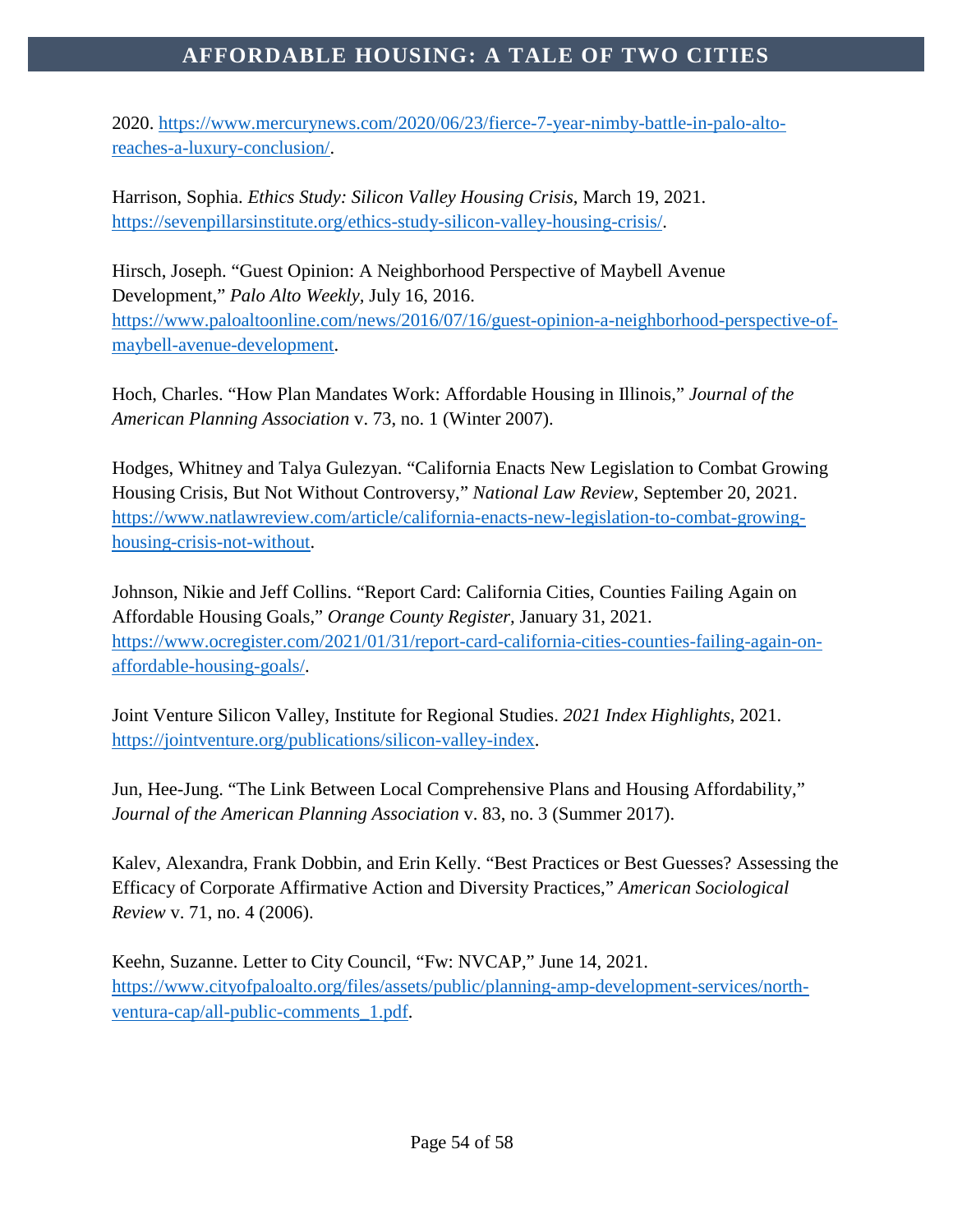Kendall, Marisa. "How Can We Solve the Bay Area Housing Crisis? Build 160,000 Affordable Homes," *Mercury News*, March 18, 2021. [https://www.mercurynews.com/2021/03/18/how-can](https://www.mercurynews.com/2021/03/18/how-can-we-solve-the-bay-area-housing-crisis-build-160000-affordable-homes/)[we-solve-the-bay-area-housing-crisis-build-160000-affordable-homes/.](https://www.mercurynews.com/2021/03/18/how-can-we-solve-the-bay-area-housing-crisis-build-160000-affordable-homes/)

Kincer, H. Blair. "Homekey Program Provides Additional Subsidy for Affordable Housing Development Across California," *Novogradac*, November 19, 2020. [https://www.novoco.com/notes-from-novogradac/homekey-program-provides-additional](https://www.novoco.com/notes-from-novogradac/homekey-program-provides-additional-subsidy-affordable-housing-development-across-california)[subsidy-affordable-housing-development-across-california.](https://www.novoco.com/notes-from-novogradac/homekey-program-provides-additional-subsidy-affordable-housing-development-across-california)

Kopp, Carol M. "Income Inequality," *Investopedia,* November 2, 2021. [https://www.investopedia.com/terms/i/income-inequality.asp.](https://www.investopedia.com/terms/i/income-inequality.asp)

Levitsky, Allison. "Palo Alto Council Unanimously Approves Affordable Housing Project," *Daily Post*, January 15, 2019. [https://padailypost.com/2019/01/15/palo-alto-council](https://padailypost.com/2019/01/15/palo-alto-council-unanimously-approves-affordable-housing-project/)[unanimously-approves-affordable-housing-project/.](https://padailypost.com/2019/01/15/palo-alto-council-unanimously-approves-affordable-housing-project/)

Lloyd, Sam. "Managers Must Delegate Effectively to Develop Employees." Accessed August 15, 2021, [https://www.shrm.org/resourcesandtools/hr-topics/organizational-and-employee](https://www.shrm.org/resourcesandtools/hr-topics/organizational-and-employee-development/pages/delegateeffectively.aspx)[development/pages/delegateeffectively.aspx.](https://www.shrm.org/resourcesandtools/hr-topics/organizational-and-employee-development/pages/delegateeffectively.aspx)

Noack, Mark. "Affordable Housing Project Carries Steep Price," *Mountain View Voice,* April 20, 2018. [https://mv-voice.com/news/2018/04/20/affordable-housing-project-carries-steep-price.](https://mv-voice.com/news/2018/04/20/affordable-housing-project-carries-steep-price)

Non Profit Housing Association of Northern California. "Jobs/Housing Fit and the Effects on Bay Area Health, Equity and Environment." Accessed December 10, 2021. <https://nonprofithousing.org/wp-content/uploads/2020/02/JH-Fit-Fact-Sheet-FINAL-9.15.pdf>

Pai, Deanna. "5 Ways Your Commute Affects Your Health," Keck Medicine of USC. Accessed June 7, 2021, [https://www.keckmedicine.org/commuting-and-your-health/.](https://www.keckmedicine.org/commuting-and-your-health/)

Sanders, Rebecca. "PAN's Outreach to the Community Regarding the NVCAP2 Survey," April 16, 2020. [https://www.cityofpaloalto.org/files/assets/public/planning-amp-development](https://www.cityofpaloalto.org/files/assets/public/planning-amp-development-services/north-ventura-cap/survey-emails-only.pdf?t=42004.46)[services/north-ventura-cap/survey-emails-only.pdf?t=42004.46.](https://www.cityofpaloalto.org/files/assets/public/planning-amp-development-services/north-ventura-cap/survey-emails-only.pdf?t=42004.46)

Severson, Wesley. "Mountain View Pushes Ambitious Development Plans, Developer Calls them Unrealistic," *Hoodline*, August 25, 2021, [https://hoodline.com/2021/08/mountain-view](https://hoodline.com/2021/08/mountain-view-pushes-ambitious-development-plans-developer-calls-them-unrealistic/)[pushes-ambitious-development-plans-developer-calls-them-unrealistic/.](https://hoodline.com/2021/08/mountain-view-pushes-ambitious-development-plans-developer-calls-them-unrealistic/)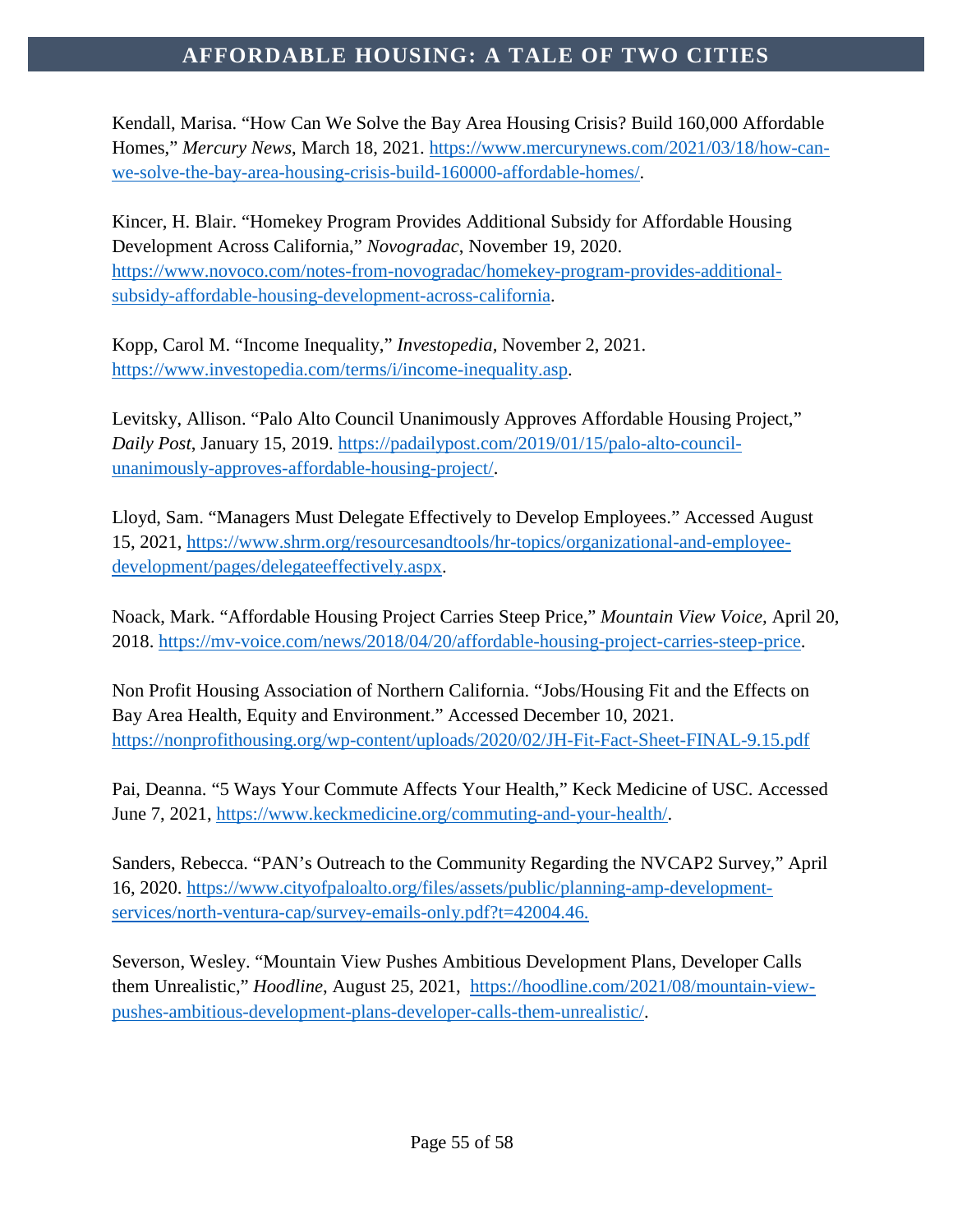Schaefer, Annette. "Commuting Takes Its Toll," *Scientific American Mind* v. 16, no. 3, pp. 14- 15, October 1, 2005. Accessed December 2, 2021, [https://www.scientificamerican.com/article/commuting-takes-its-toll/.](https://www.scientificamerican.com/article/commuting-takes-its-toll/)

Sheyner, Gennady. "Facing Concerns from College Terrace, City Looks to Reassert Commitment to Single-Family Housing Zones," *Palo Alto Weekly*, April 7, 2021, [https://www.paloaltoonline.com/news/2021/04/07/facing-concerns-from-college-terrace-city](https://www.paloaltoonline.com/news/2021/04/07/facing-concerns-from-college-terrace-city-looks-to-reassert-commitment-to-single-family-housing-zones)[looks-to-reassert-commitment-to-single-family-housing-zones.](https://www.paloaltoonline.com/news/2021/04/07/facing-concerns-from-college-terrace-city-looks-to-reassert-commitment-to-single-family-housing-zones)

–––. "First Affordable-Housing Project in Seven Years Wins Approval: City Council Supports 59-Unit Development on El Camino Real," *Palo Alto Weekly,* January 14, 2019, [https://www.paloaltoonline.com/news/2019/01/14/affordable-housing-project-wins-approval-in](https://www.paloaltoonline.com/news/2019/01/14/affordable-housing-project-wins-approval-in-palo-alto)[palo-alto.](https://www.paloaltoonline.com/news/2019/01/14/affordable-housing-project-wins-approval-in-palo-alto)

–––. "New Numbers, Same Concerns as Palo Alto Challenges Housing Mandate," *Palo Alto Weekly,* January 13, 2021. [https://www.paloaltoonline.com/news/2021/01/13/new-numbers](https://www.paloaltoonline.com/news/2021/01/13/new-numbers-same-concerns-as-palo-alto-challenges-housing-mandate)[same-concerns-as-palo-alto-challenges-housing-mandate.](https://www.paloaltoonline.com/news/2021/01/13/new-numbers-same-concerns-as-palo-alto-challenges-housing-mandate)

–––. "Palo Alto Approves Permanent Office Cap," *Palo Alto Online,* May 1, 2018. [https://www.paloaltoonline.com/news/2018/05/01/palo-alto-approves-permanent-office-cap.](https://www.paloaltoonline.com/news/2018/05/01/palo-alto-approves-permanent-office-cap)

–––. "What's Measure D Really About?" *Palo Alto Online*, October 11, 2013, [https://www.paloaltoonline.com/news/2013/10/11/whats-measure-d-really-about.](https://www.paloaltoonline.com/news/2013/10/11/whats-measure-d-really-about)

–––. "With No Consensus in Sight, Palo Alto's Vision for Ventura Gets Murky," *Palo Alto Weekly*, June 10, 2021. [https://www.paloaltoonline.com/news/2021/06/10/with-no-consensus-in](https://www.paloaltoonline.com/news/2021/06/10/with-no-consensus-in-sight-palo-altos-vision-for-ventura-gets-murky)[sight-palo-altos-vision-for-ventura-gets-murky.](https://www.paloaltoonline.com/news/2021/06/10/with-no-consensus-in-sight-palo-altos-vision-for-ventura-gets-murky)

Skelton, George. "Don't Be Fooled, California's New Housing Laws Are Game-Changers," *Mercury News*, September 24, 2021. [https://ourcommunitynow.com/lifestyle/skelton-dont-be](https://ourcommunitynow.com/lifestyle/skelton-dont-be-fooled-californias-new-housing-laws-are-significant)[fooled-californias-new-housing-laws-are-significant.](https://ourcommunitynow.com/lifestyle/skelton-dont-be-fooled-californias-new-housing-laws-are-significant)

Stone, Greer. "Greer Stone Palo Alto City Council." Accessed Sept. 21, 2021, [http://www.greerstone.com/GStone2020/home.asp.](http://www.greerstone.com/GStone2020/home.asp)

Tenants Together. July 2019. [https://www.tenantstogether.org/resources/mountain-view-tenants](https://www.tenantstogether.org/resources/mountain-view-tenants-coalition-mvtc)[coalition-mvtc.](https://www.tenantstogether.org/resources/mountain-view-tenants-coalition-mvtc)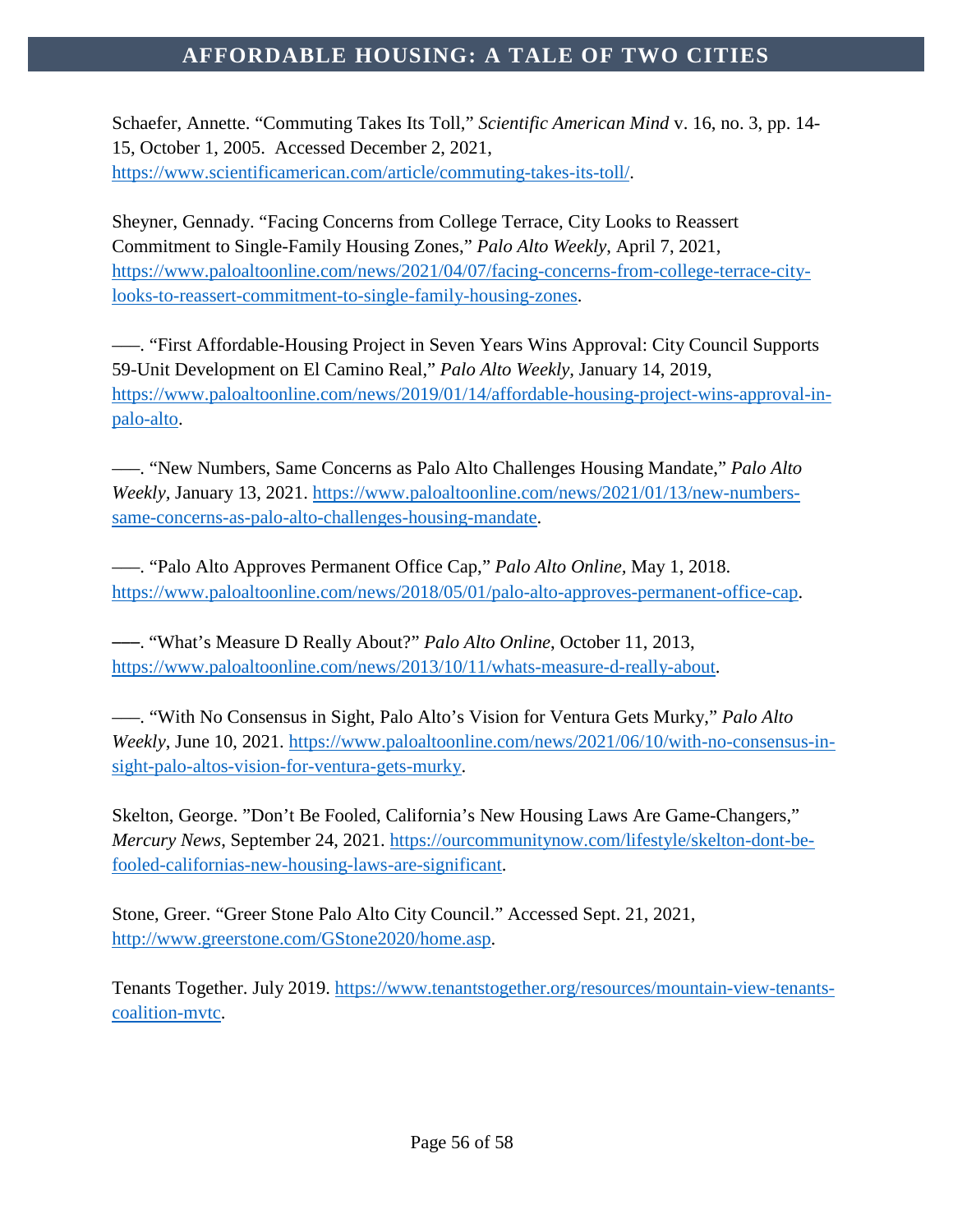TownCharts.com. "Figure 32: Number of Owners vs. Renters in Mountain View, CA and Area." Accessed August 16, 2021, [https://www.towncharts.com/California/Housing/Mountain-View](https://www.towncharts.com/California/Housing/Mountain-View-city-CA-Housing-data.html)[city-CA-Housing-data.html.](https://www.towncharts.com/California/Housing/Mountain-View-city-CA-Housing-data.html)

Woetzel, Jonathan, Jan Mischke, Shannon Peloquin, and Daniel Weisfield. *A Tool Kit to Close California' Housing Gap*, October 2016.

[https://www.mckinsey.com/~/media/mckinsey/industries/public%20and%20social%20sector/our](https://www.mckinsey.com/%7E/media/mckinsey/industries/public%20and%20social%20sector/our%20insights/closing%20californias%20housing%20gap/closing-californias-housing-gap-full-report.pdf) [%20insights/closing%20californias%20housing%20gap/closing-californias-housing-gap-full](https://www.mckinsey.com/%7E/media/mckinsey/industries/public%20and%20social%20sector/our%20insights/closing%20californias%20housing%20gap/closing-californias-housing-gap-full-report.pdf)[report.pdf.](https://www.mckinsey.com/%7E/media/mckinsey/industries/public%20and%20social%20sector/our%20insights/closing%20californias%20housing%20gap/closing-californias-housing-gap-full-report.pdf)

Wood, James, Dejan Esikic, D.J. Benway, and Kathryn Macdonald-Poelman. *Housing Affordability: What Are Best Practices and Why Are They Important?* November 2020. [https://gardner.utah.edu/wp-content/uploads/Best-Practices-Dec2020.pdf.](https://gardner.utah.edu/wp-content/uploads/Best-Practices-Dec2020.pdf)